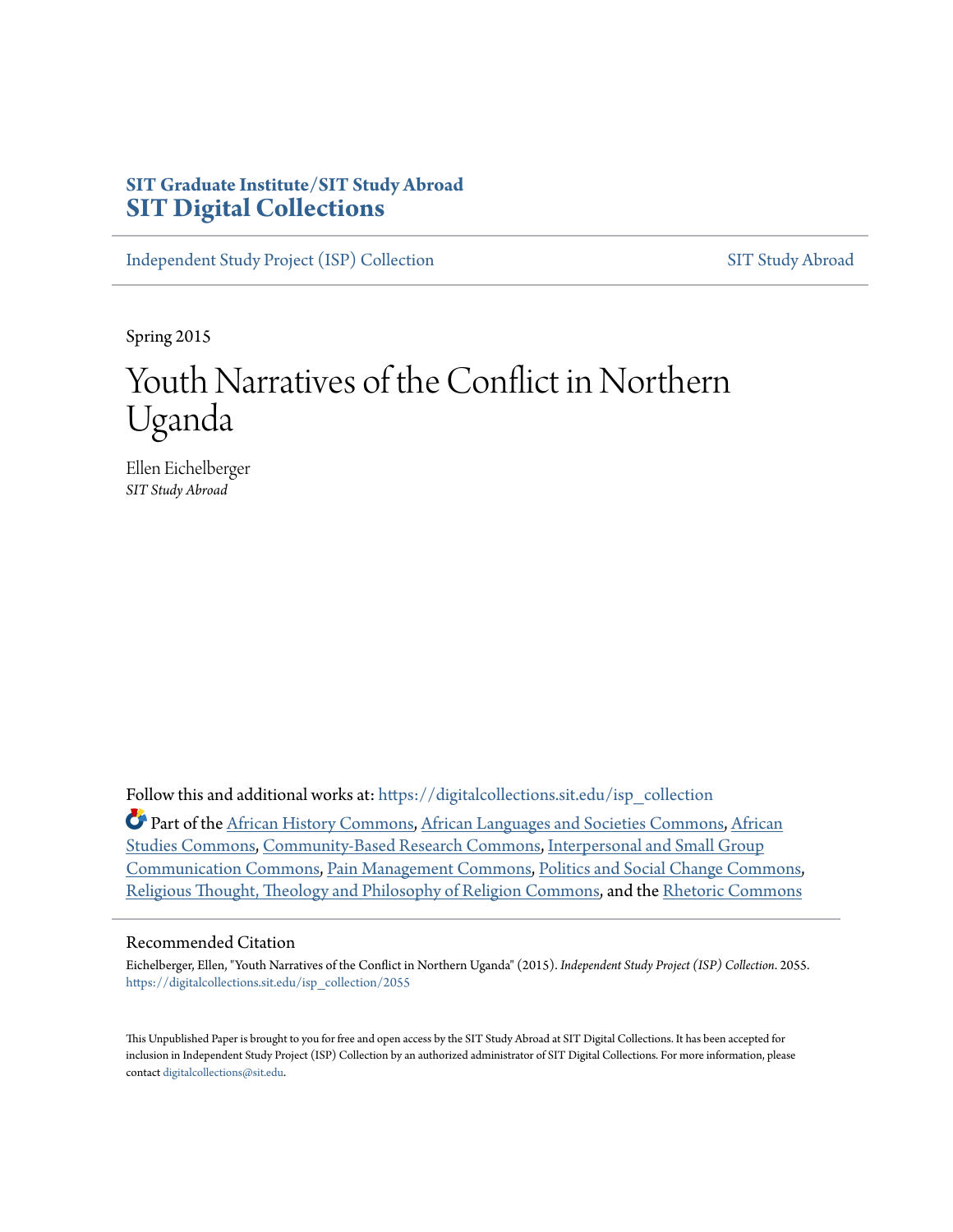# Youth Narratives of the Conflict in Northern Uganda

Ellen Eichelberger College of Charleston

Advisor: Dr. Daniel Komakech Academic Director: Martha Nalubega Wandera SIT Study Abroad Post-Conflict Transformation Gulu, Uganda, Spring 2015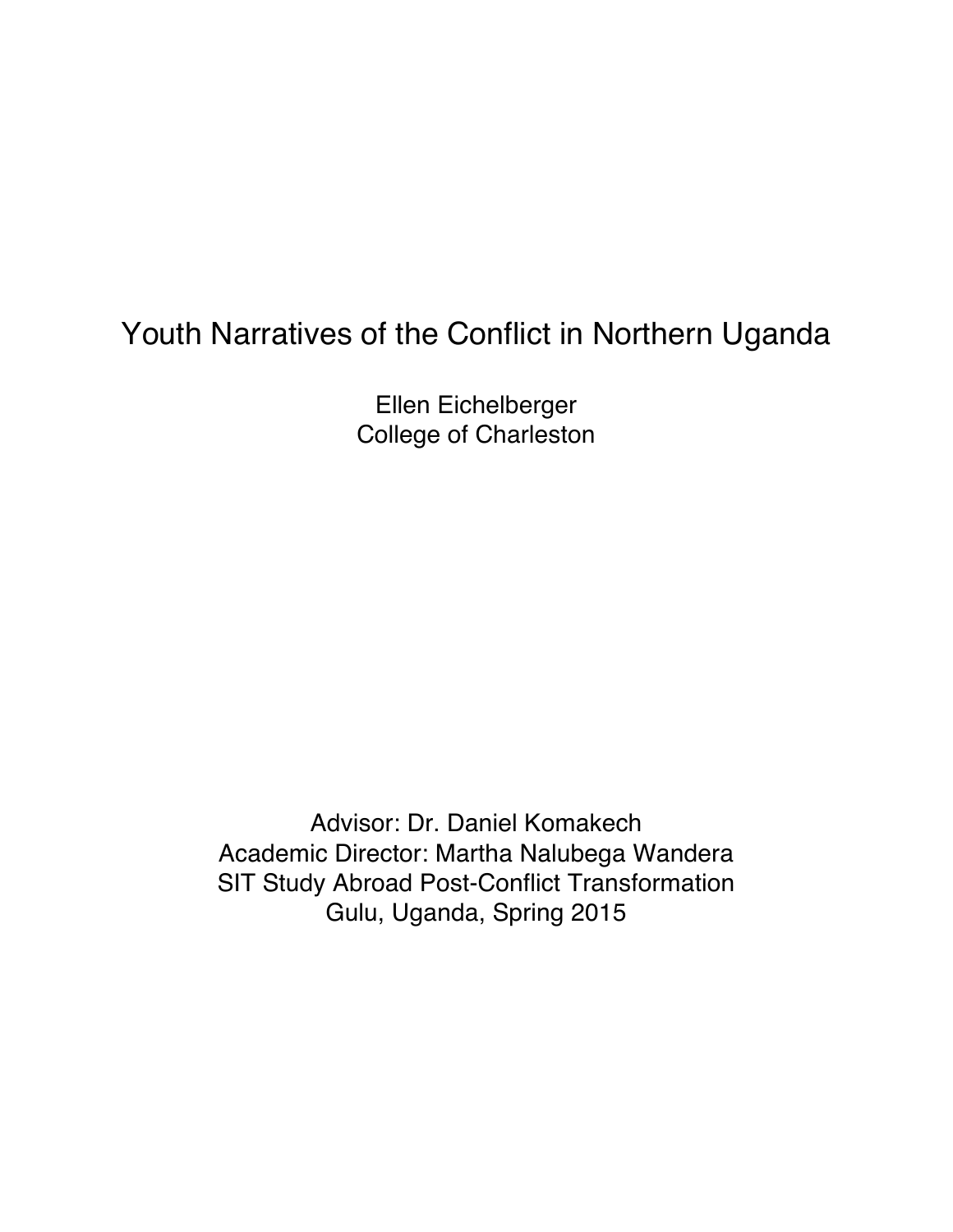# Acknowledgements

The author would like to acknowledge that this study has only been made possible through the aid of a veritable host of persons who shall be enumerated below. First, Martha Nalubega Wandera, Meddie Osundwa, and Simon Peter Oola were essential to creating a basis of knowledge and expectation that drove this project. Second, the directives and guidance of Dr. Daniel Komakech were influential in the analysis and comprehension of narratives in this study. Third, this study would not have been possible without the acceptance and aid of the staff at Gulu Secondary School, particularly Godfrey Kumakech and Emmanuel Anywar. Fourth, Professor Chris Day's laid-back attitude about this study allowed the author to chill, despite the fact that the results constitute a real college grade that is essential to graduation. Finally, the youth participants in this study lent their time, information, and enthusiasm in an entirely selfless manner that the author could not be more grateful for.

The success of the author in this study and in the SIT Study Abroad Gulu program in general has been dependent on a number of people as well. First, the author's homestay family gave her a family and a home when she was halfway around the world from her origins. Specifically, the author would like to thank Apiyo, for being the joyful, loving sister, and Momma, for teaching the author to pretend. However, the author would also like to acknowledge that even though she can pretend for a little while, she is still very excited for a washing machine. The author would also like to acknowledge her biological family for an incredibly vast number of things that literally cannot be stated here, or anywhere really. To everyone, *apwoyo matek.*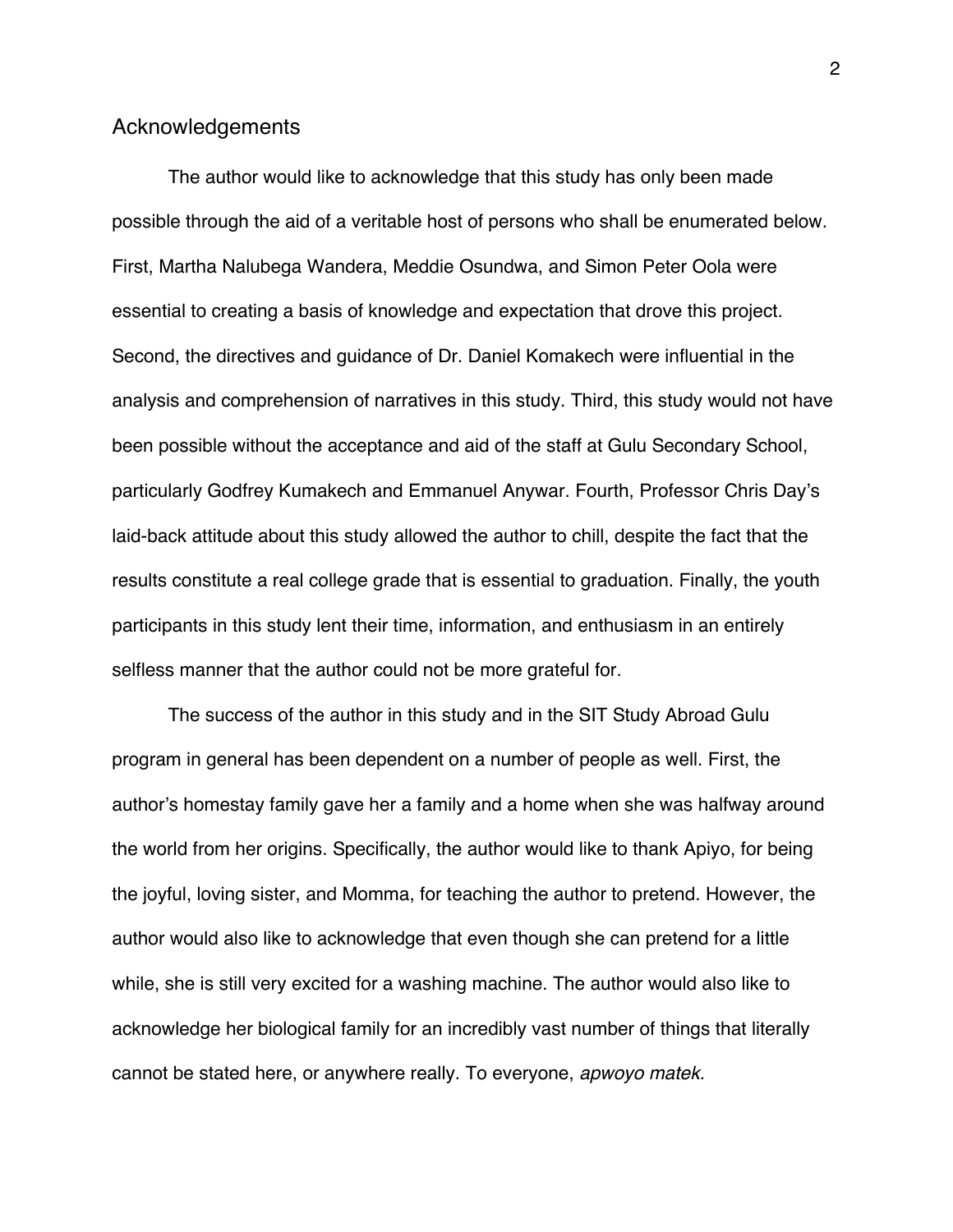# Acronyms

- FGD Focus Group Discussion
- GoU Government of Uganda
- GSS Gulu Secondary School
- HSM Holy Spirit Movement
- IDP Internally Displaced Person(s)
- LRA Lord's Resistance Army
- NGO Nongovernmental Organization
- NRA/M National Resistance Army/Movement
- PRDP Peace, Recovery, and Development Plan
- SPLA Sudanese People's Liberation Army
- UPDF United People's Defense Force
- USE Universal Secondary Education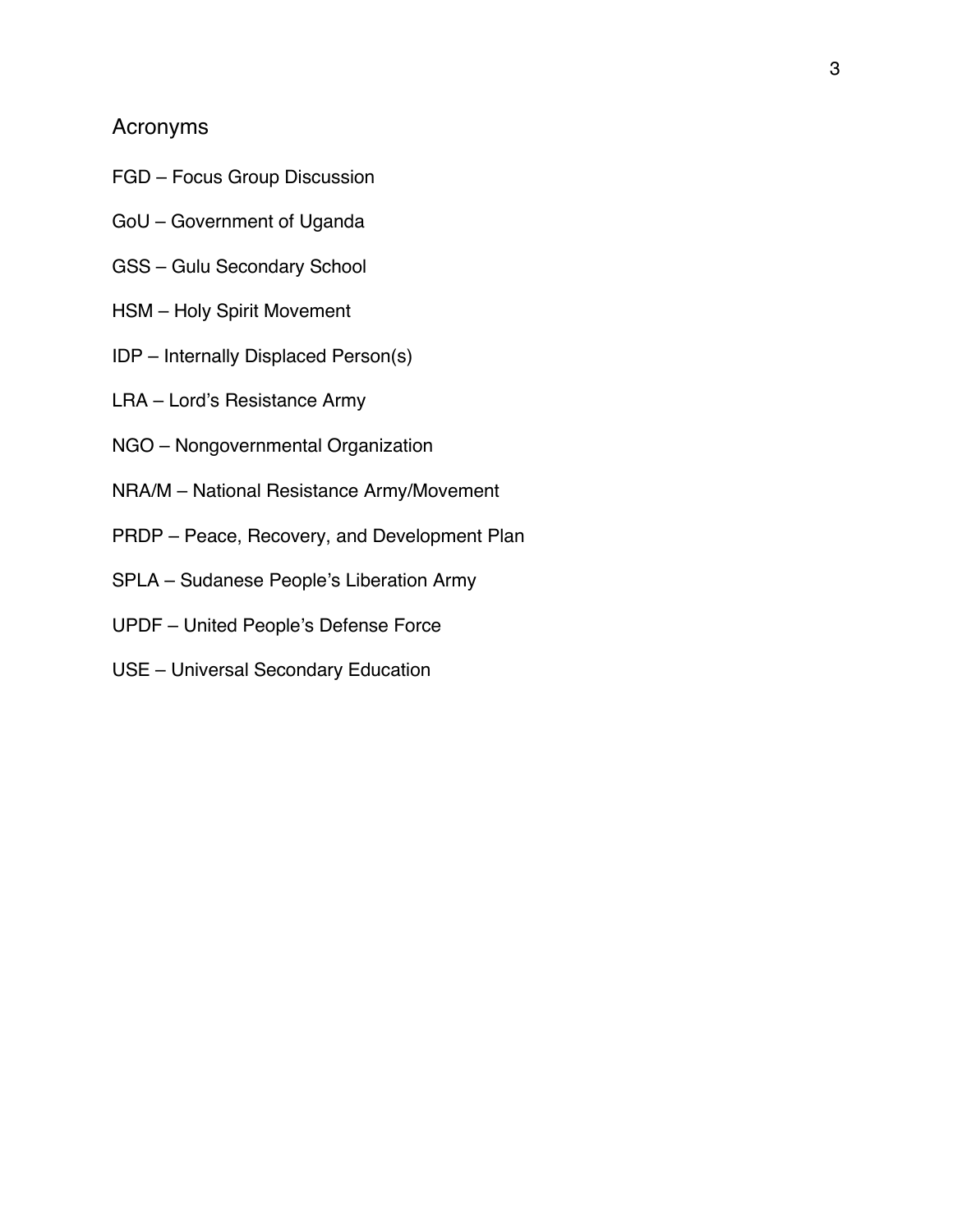## Abstract

Narratives are an essential method of communication that create windows into human experiences. Narratives are also responsible for generating the societies in which they are told, or are shaped indelibly by the societies generated by more powerful narratives. In a post-conflict environment where society has been destroyed by decades of violence, the power of narratives to influence society is heightened. Such a postconflict environment is that of northern Uganda, as it emerges from the violence of the war between the LRA and the UPDF. Due to the heightened powers of narratives, it is necessary to give attention to what those narratives portray, specifically the narratives of the youth who are in a position to shape their society around themselves. Examining the youth narratives of the war in northern Uganda allows for the extraction of major themes and issues that are present or will become present in northern Ugandan society.

This four-week long study seeks to extract key aspects within youth narratives of the war in northern Uganda in the form of narratives themes, perceptions of peace, and current issues with peace and politics dynamics in northern Uganda and Uganda as a whole. Data was collected through the process of interviewing and holding focus group discussions with the young generation in Gulu Municipality, Gulu District, Uganda. This report argues that the essential findings within youth narratives are a) the refusal of the youth to dismiss the war as senseless, b) the importance of the emphasis placed on fascination and reverence with Kony and his spiritual order, and c) the potential for perpetuated regional and ethnic tensions within Ugandan society.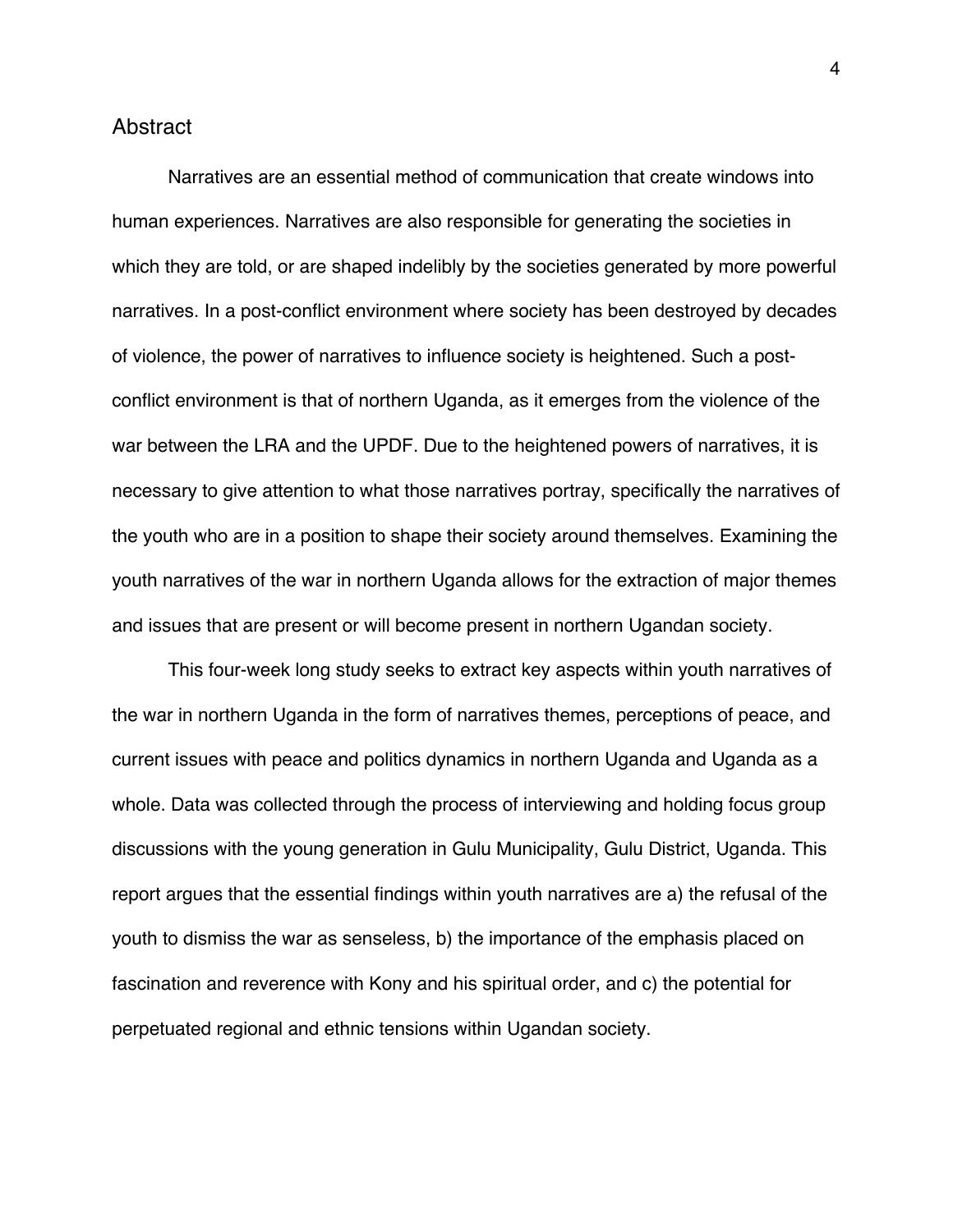| 2.2: Acholi Spirituality and LRA Spiritual Organization17 |  |
|-----------------------------------------------------------|--|
|                                                           |  |
|                                                           |  |
|                                                           |  |
|                                                           |  |
|                                                           |  |
| 3.4: Youth Perspectives on Current Political Dynamics41   |  |
|                                                           |  |
|                                                           |  |
|                                                           |  |
|                                                           |  |

# Table of Contents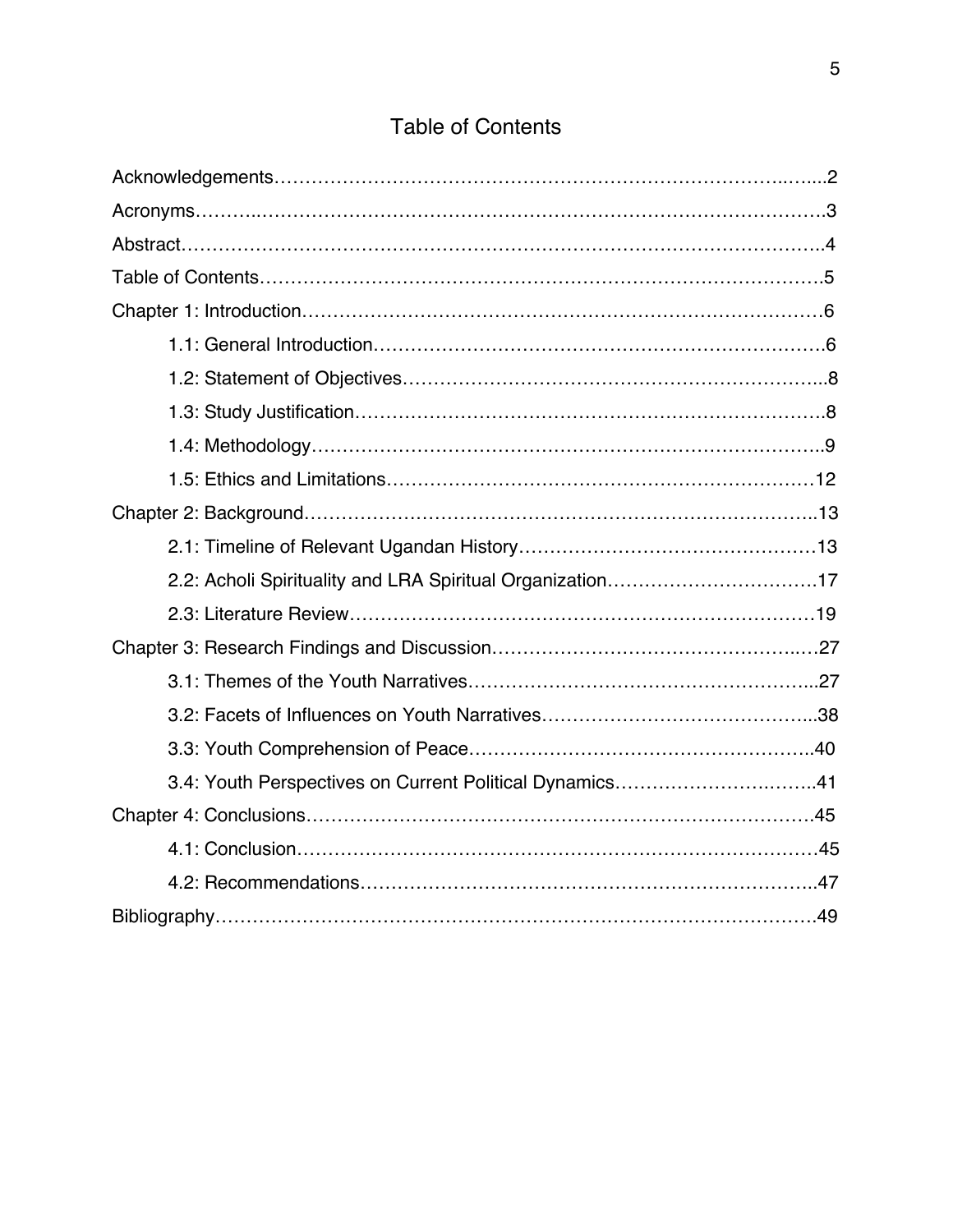# **Chapter 1: Introduction**

# *1.1: General Introduction*

Narratives have the dual capacity to both create and be created by the societies in which they are told. The question immediately follows: which narratives are the creators and which are the created? The importance of this question is vast and multifaceted. It brings an awareness to the power of narratives to create society and to create reality. When considering environments where societies have been broken down and are only now in the process of being rebuilt, this awareness becomes essential because the nonexistence of a social narrative leaves room for more indelible narrative influences to take hold. What those indelible influences are should be considered. Just such a society is that of northern Uganda as it emerges from decades of violence. The young people of the society, many too young to remember the direct violence inflicted by the Lord's Resistance Army (LRA) or by the United People's Defense Force (UPDF), have the power to create their society around themselves; in addition, in a society that has lived entrenched in war for so long, the integration of conflict narratives into the society is unavoidable. Conflict narratives bring in new dimensions of trauma and resentment that have the potential to permanently affect the new society. As Sverker Finnström, expert on northern Ugandan issues, says, "Young people's stories, in public only too commonly sidestepped or reshaped, are comments on contemporary Ugandan society as such. Their stories can deepen the understanding of contemporary African societies in emerging global realities" (Finnström, 2008, p. 25). He points out the importance of listening to youth narratives, both because they help to make sense what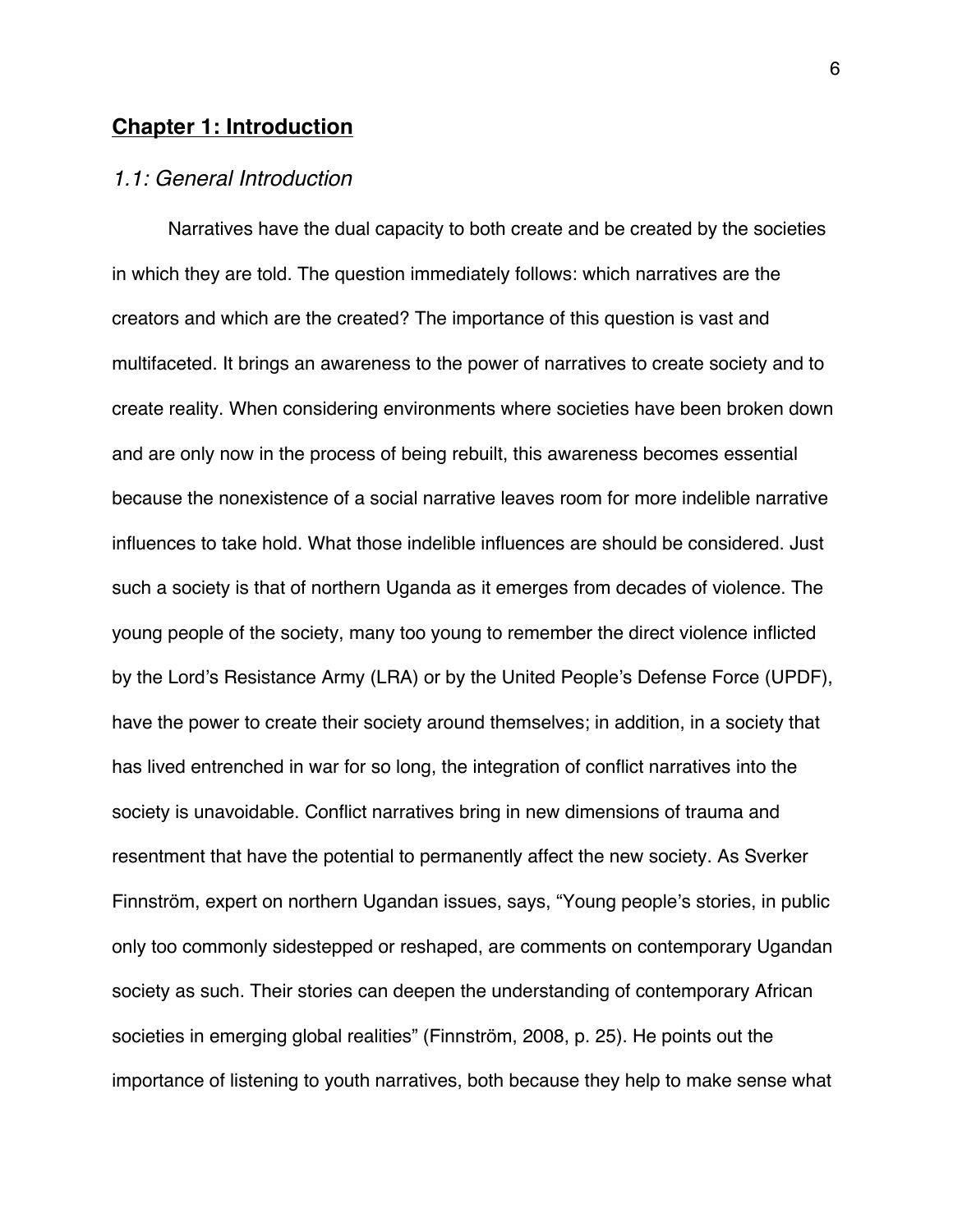local experiences consist of, and because they are influential in the building of the new, post-conflict society.

This study seeks to uncover and make sense of the conflict narratives told by the youth<sup>1</sup> in northern Uganda. This paper is the result of a four-week study conducted in Gulu Municipality, Gulu District, Uganda. The data collected here is the product of independent study and data collection from interviews and focus group discussions with senior four students attending Gulu Secondary School (GSS) in Gulu town. Gulu town is located in Gulu District, Uganda. The language spoken is Acholi, part of the larger Luo language group. The Acholi population is the most directly affected by the war, having suffered from violence, abductions, displacement, and generally heightened levels of fear (Finnström, 2008). Gulu town was the epicenter of nongovernmental organization (NGO) and Government of Uganda (GoU) operations during the war as well as a relative safe haven from the violence. In addition, Gulu town has quickly become the fifth largest urban center in Uganda, with a population of 152, 264 (NPHC 2014). Gulu town, or more formally Gulu Municipality, is the commercial and administrative center of northern Uganda (Wandera 2015). During the war, many people moved into the municipality in order to benefit from the relative stability. The collection of different lives and experiences that Gulu town fosters makes it an ideal place to listen to narratives about the war. Further, GSS lies in the center of the municipality, so it draws students

!!!!!!!!!!!!!!!!!!!!!!!!!!!!!!!!!!!!!!!!!!!!!!!!!!!!!!!

 $1$  In northern Uganda, society dictates that youths are anywhere between the ages of 0-30, as long as the child is unmarried. However, this study's definition of youth is from 0- 20, because people over twenty are likely to have significant experience with and memory of the war. The age range for this study is from 16-18, and explanation for this range can be found in section 1.4.2.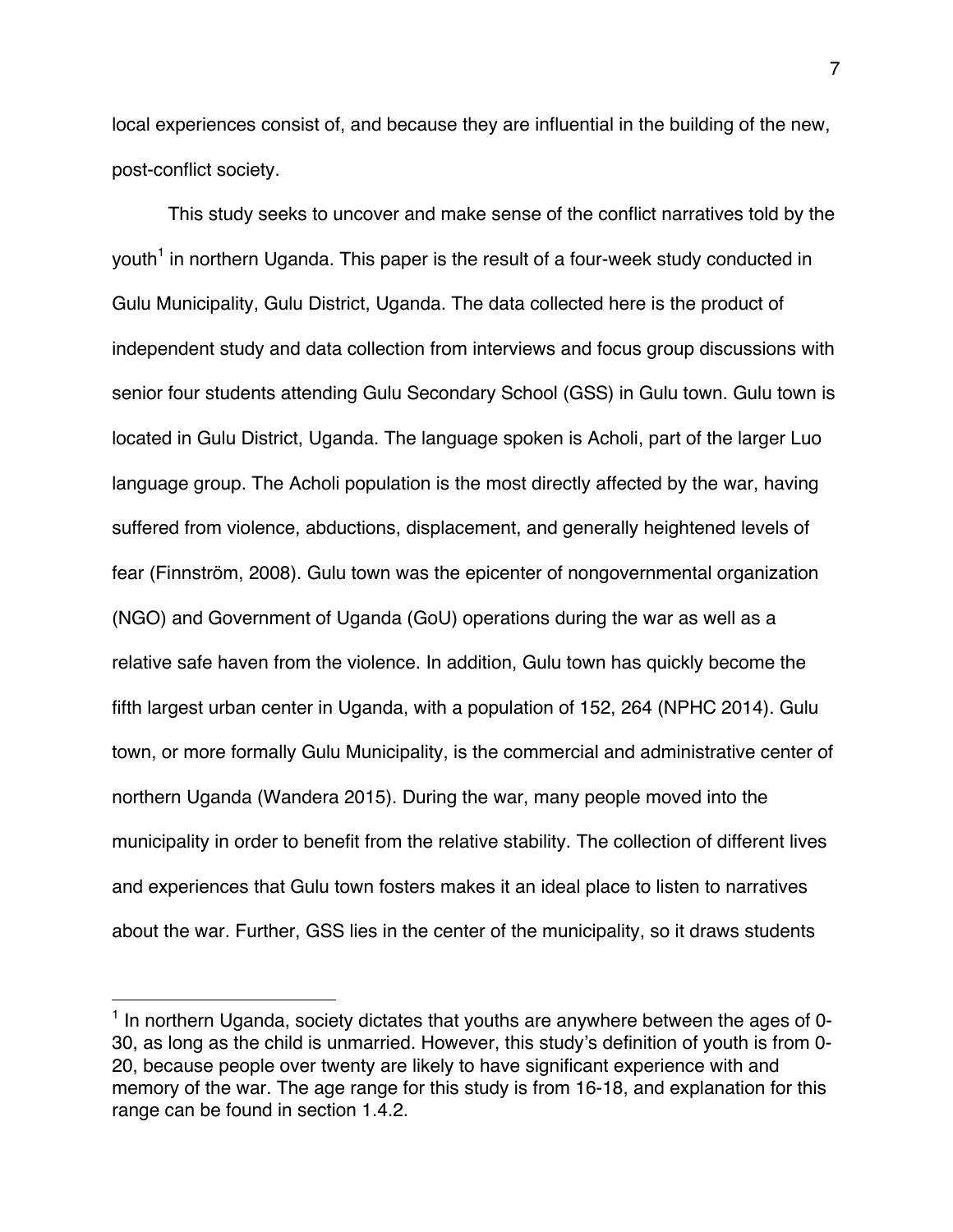from all around the area. For these reasons, the youth attending GSS were chosen to be respondents in this study.

# *1.2: Statement of Objectives*

## *1.2.1: Main Objective*

• To examine the youth narratives of the conflict in northern Uganda

## *1.2.2: Specific Objectives*

- To assess the youth narratives of the conflict in northern Uganda between the LRA and the GoU
- To understand the factors that influence youth narratives of the conflict in northern Uganda.
- To analyze youth comprehension of peace
- To understand youth perspectives on the current political dynamic in northern Uganda

# *1.3: Study Justification*

In the words of Brady Wagoner, "Because of its symbolic, meaning-making, and communicative properties, narrative functions as the water we swim in as cultural beings, the collective coin, the vehicle of common sense" (Wagoner, 2008, p. 315). The narratives told in northern Uganda create the fabric of identity for community members, but because of the imperfect ability of narrative to communicate experiences, the narratives told by older generations are doubtlessly different than the narratives told by younger generations. Further, the narratives about the war in northern Uganda told by the youth in northern Uganda are the vehicles that will shape the new generations.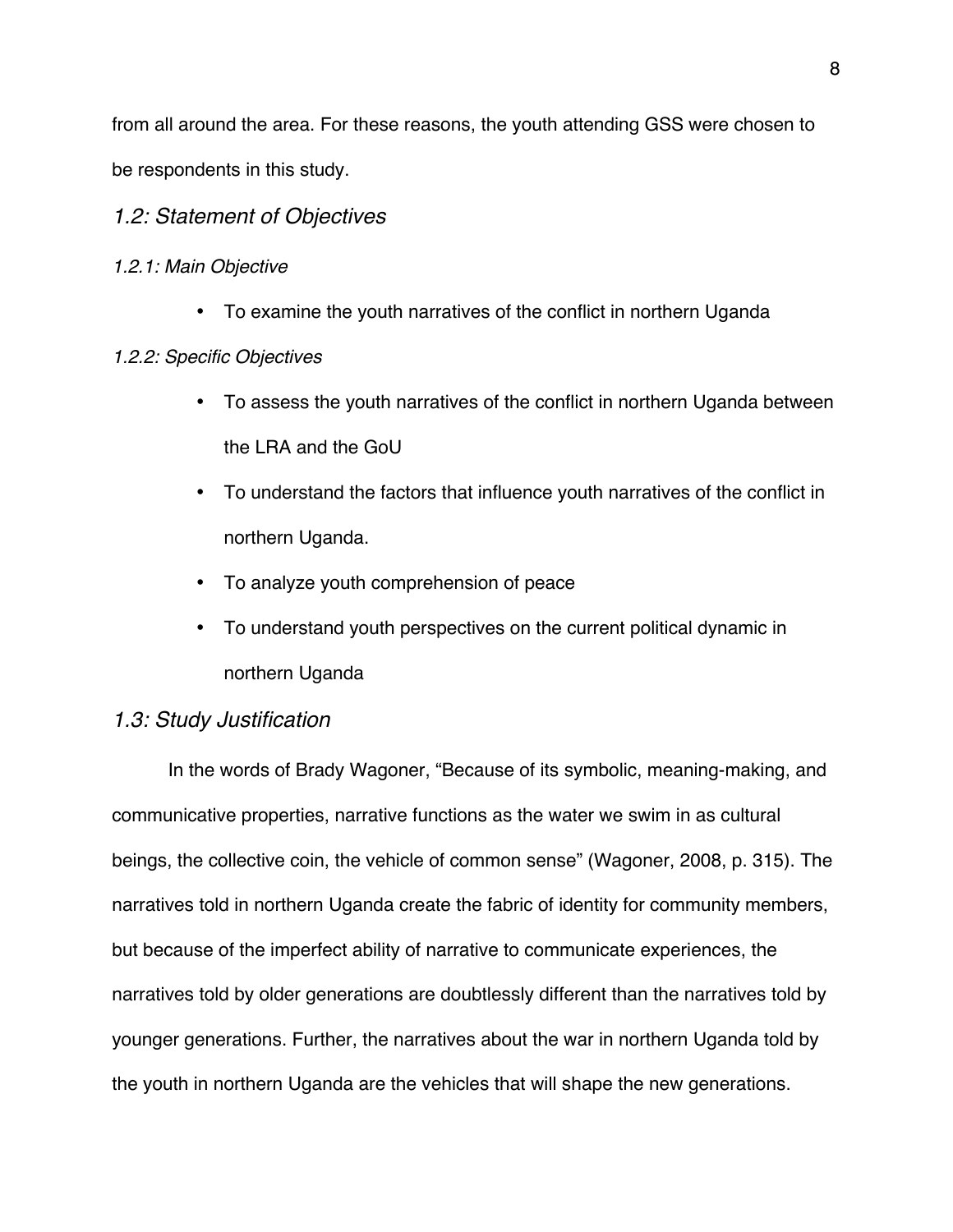Therefore, it is essential to understand the narratives of the youth in northern Uganda. These narratives expose the young generation's conceptions—or misconceptions—of the war, as well as current areas of concern specific to post-conflict northern Uganda. Further, the narratives told by youth in northern Uganda have the power to create the fabric of a new, post-conflict society. Being aware of central themes and dynamics in narratives told by the young generation of northern Uganda means being aware of latent resentments that could evolve into conflicts, and it means being aware of focus areas for improvement on a regional and on a national scale.

#### *1.4: Methodology*

Primary data collected from interviews and focus group discussions constitute the majority of findings presented in this study. Focus group discussions with the youth participants in this study served to build a baseline of youth perspectives on the war, while the interviews with individual students served to build a more comprehensive narrative pattern. Peripheral interviews were conducted with relevant parties such as GSS administration and staff. Students were a focus of this study due to the convenience of the sampling scope. The fact that the youth participants in this study are students is inessential to their identity as youths because a) universal secondary education (USE) provides that a majority of young people are in school, and b) the exclusion of discussion about the conflict in the national curriculum means that students are no more exposed to narratives of the war than young people not in school. Ethical concerns were placed mainly on the fact that half of the youth participants in this study are not of legal age in Uganda and therefore are part of a vulnerable population.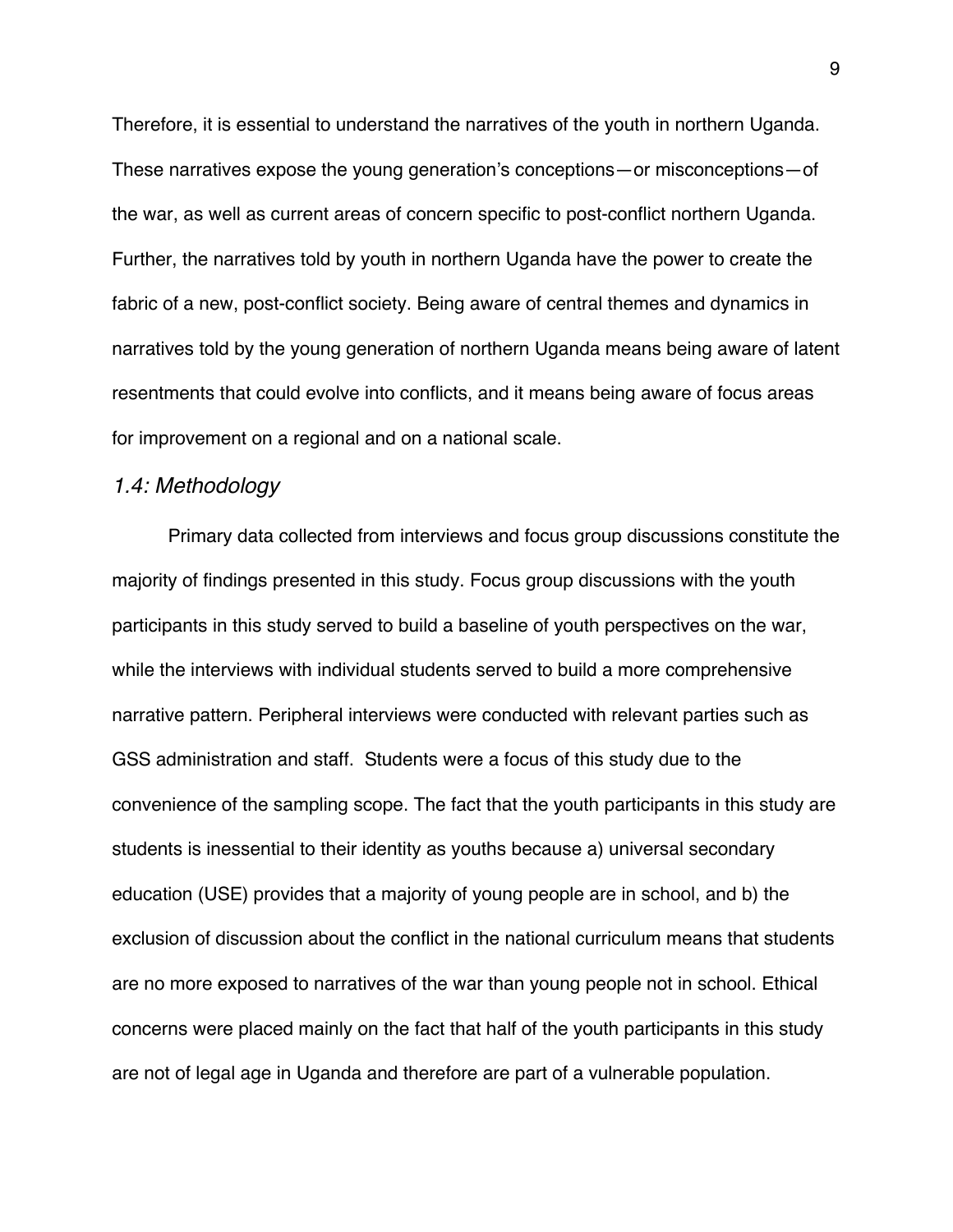Methods such as gaining verbal and written consent, creating a safe and comfortable environment in which to tell their narratives, and insuring anonymity were used to make the research process ethical. GSS staff and administration gave written consent to divulge identities, but all of the student participants have been given a pseudonym to protect their identities. Below, the methodologies of this study are discussed further.

#### *1.4.1: Interviews*

The bulk of the data used in this study is gathered from interviews conducted primarily with senior four students at GSS, secondarily with teachers at GSS, thirdly with administration at GSS, and fourthly with the District Education Office for Gulu District. Eight GSS senior four students were interviewed at length for this study, while one of each of the following categories of respondents was also interviewed. The youth case studies in this report were participants in the focus group discussions who consented to be interview subjects for extracting in-depth youth narratives. Time constraints put on the study as well as a wish to focus as intensely as possible on the narratives of a select number of students in order to draw out a more comprehensive narrative from each of the students justifies the small study size of this report. Interviews were semistructured to allow for the freedom of responses, as well as to allow respondents to carry their narratives where they felt comfortable. All interviews were formal, and written, informed consent was given by each of the participants of legal age. Guardians of students not of legal age gave written, informed consent on their behalf. The tertiary respondents in this study granted permission to disclose identities. The primary respondents, the students, were all given pseudonyms. All interviews were conducted in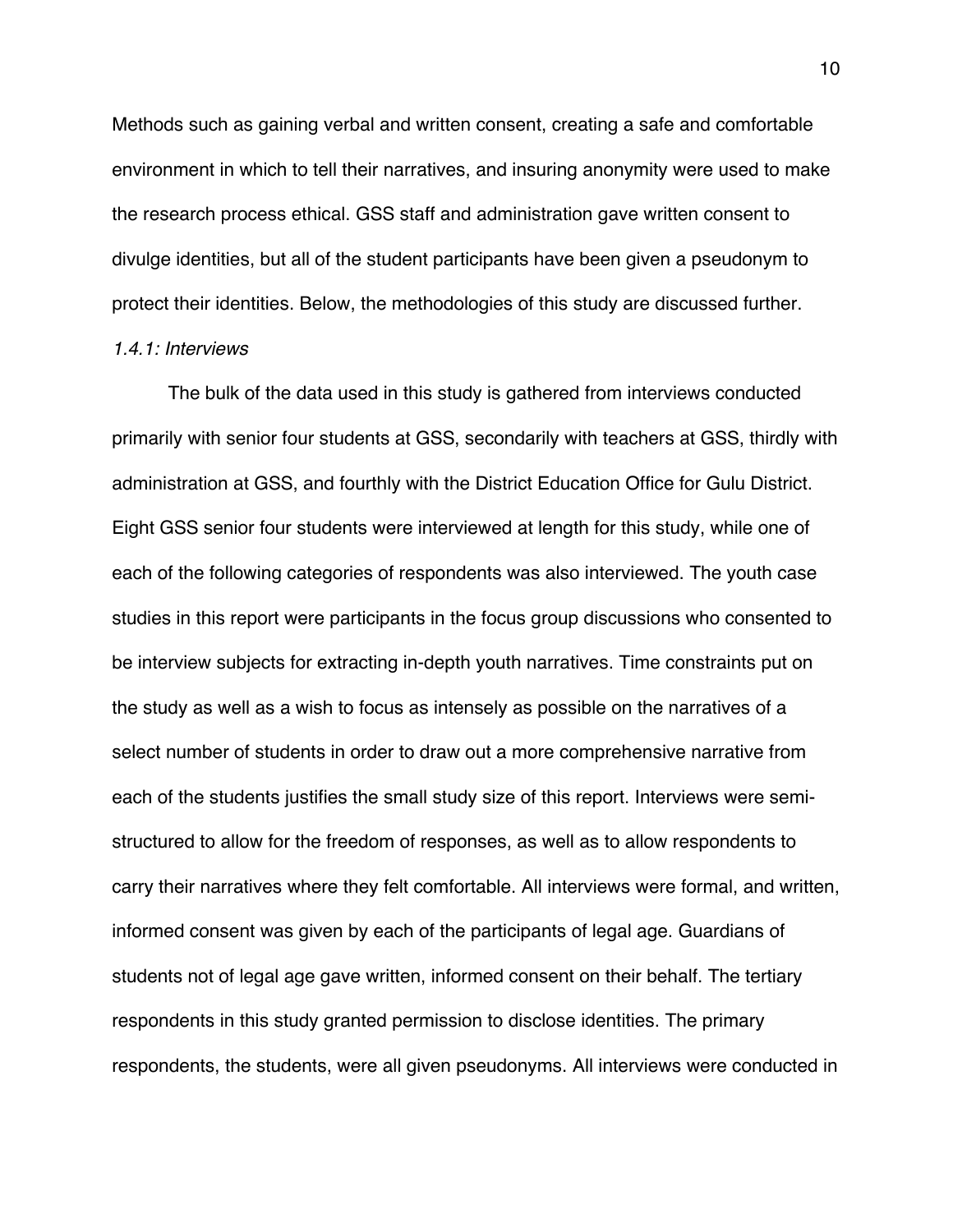English, because all respondents were fluent and meaning would doubtlessly have been lost in translation between English and Acholi.

#### *1.4.2: Focus Group Discussions*

Two focus group discussions (FGD) were conducted with students from GSS. The FGDs were both held on the campus of GSS itself while the students were on break. The FGDs included the same ten participants from GSS senior four, aged sixteen to eighteen. The students were selected on a random basis from senior four students. Senior four students were chosen because they tend to fall into an age range that allows for a combination of personal experiences with the war and, more prominently, learned narratives of the war as told by their elders. The FGDs were essential to building rapport with the students and for constructing a baseline of perceptions and narratives about the war in northern Uganda upon which to build more detailed narratives during the interviews. The males present in the discussions unfortunately dominated the FGD responses, but the silence on the females' part was rectified during the interviewing process.

#### *1.4.3: Secondary Sources*

Though the majority of the information and data collected in this study came from the interviews and the focus group discussions, secondary sources were used to triangulate responses, as well as to find theoretical and academic explanations for perceptions held by the participants in this study, and to aid in the articulation of various concepts presented in this report.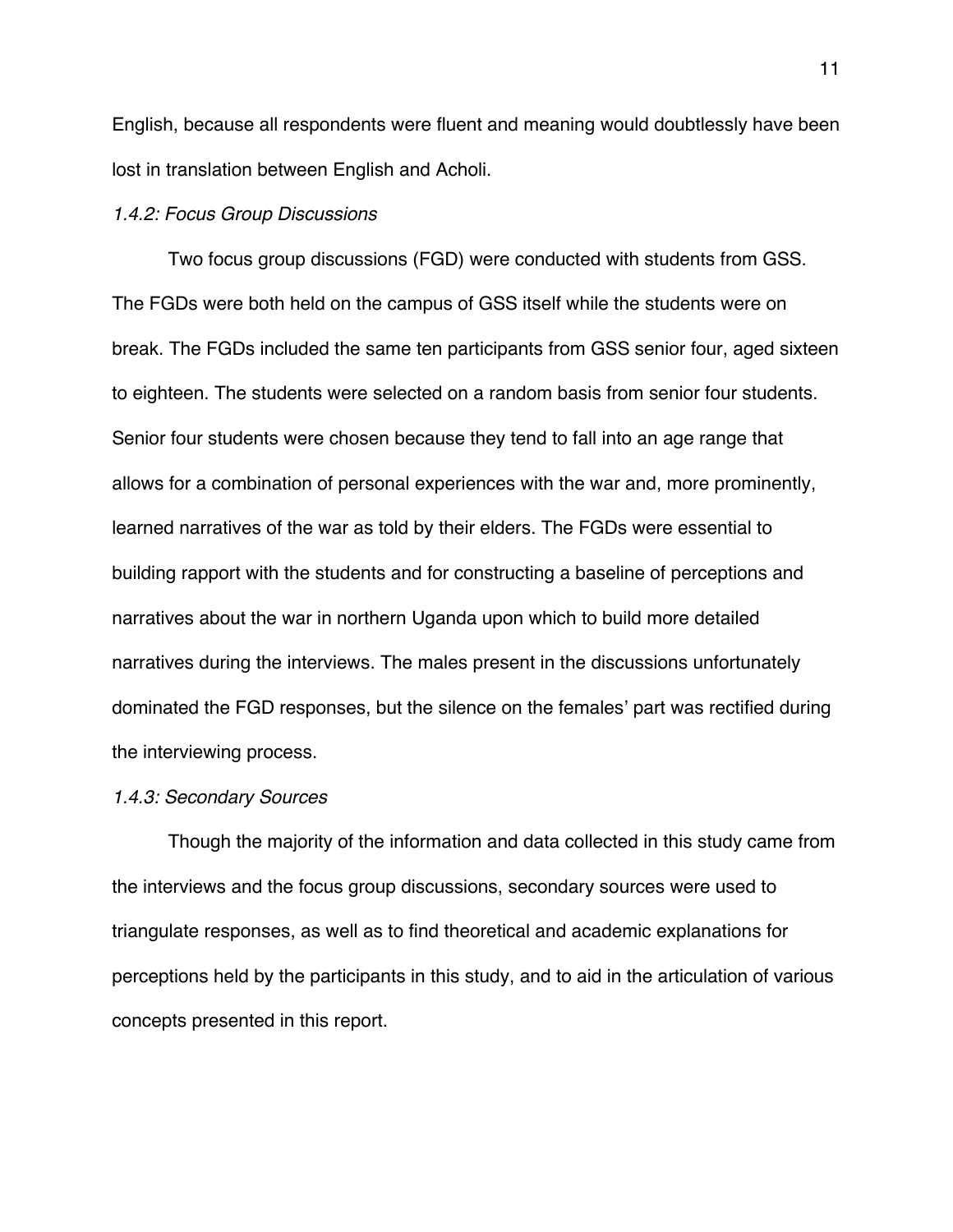#### *1.5: Ethics and Limitations*

Below, the ethical concerns and the limitations presented by the study are discussed, as well as how those concerns and limitations were addressed.

# *1.5.1: Ethics Statement*

The primary ethical concern of this study was that some of the respondents were not of legal age and thus represented a vulnerable population. Further, all primary respondents within this study were considered children within their societal dynamic. Therefore, several techniques were used to guarantee the practice of ethical research and data collection. First, all vulnerable participants were verbally informed of the objectives and methods of this study, and each participant gave verbal consent. In addition, the participants of legal age gave written and informed consent. Guardians of the underage participants gave written and informed consent on their behalf. Second, the rapport-building process, mostly established during the focus group discussions, was essential to gaining the trust and confidence of the participants and to ensuring that they felt comfortable sharing their perspectives on the war in northern Uganda. Third, each of the student participants in this study was given a pseudonym to guarantee their anonymity.

#### *1.5.2: Limitations*

Though this study generally went without major limitations, the time constraints placed both on the researcher and on the students were the most significant deterrent. The four-week study coincided with the end of the students' first term, meaning the students were in exam period for two of the four weeks of the research period. The two

12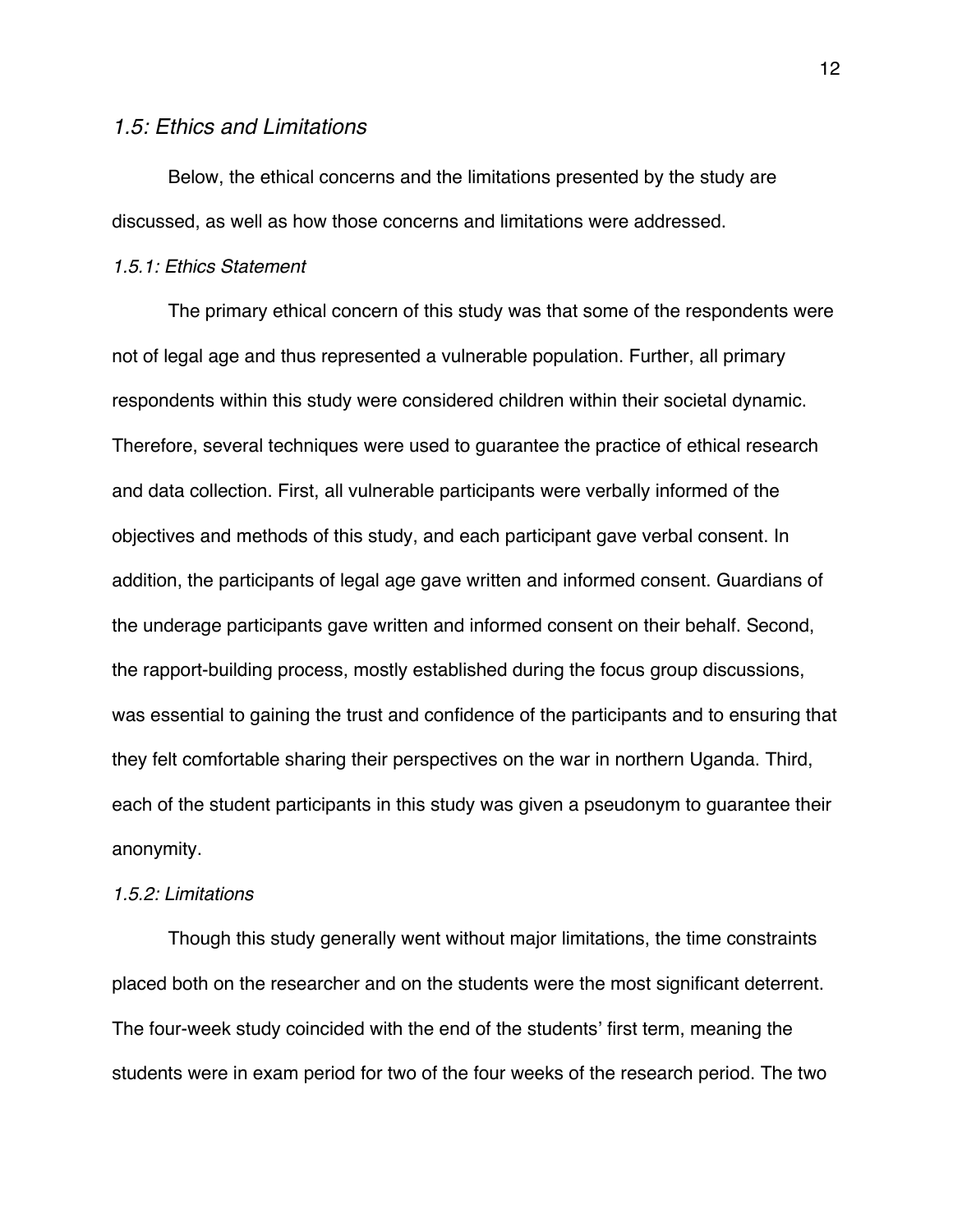focus group discussions and preliminary research and interviews were completed in the first week of the research period, but at the request of the students, the in-depth interviews were postponed until after their exam period was over. Because the in-depth interviews were not conducted until the end of the research period, it was difficult to fill gaps in the interview process, leaving some perspectives less flushed out than would have been preferred. However, the students were eager and willing to share their narratives, and their enthusiasm led to a more comprehensive data collection process.

# **Chapter 2: Background**

This chapter provides necessary background information for understanding the context of the narratives discussed in this study. The background consists of a timeline of relevant history, a summary of Acholi belief systems and LRA spiritual organizations, and a literature review that explains theoretical discussions about various relevant topics.

# *2.1: Timeline of Relevant Ugandan History*

As with any historiography, it is difficult to know when to start the history of the war in northern Uganda. For the purposes of this study, though, the timeline will begin in 1980.

#### *2.1.1: Regime Legacy Prior to Museveni*

1980 marks the beginning of Milton Obote's second regime, referred to as Obote II in Uganda. With Obote's second regime came the expected uprising of various rebel groups, most notably what would become current president Yoweri Museveni's National Resistance Army/Movement (NRA/M). As Museveni waged his bush war, Obote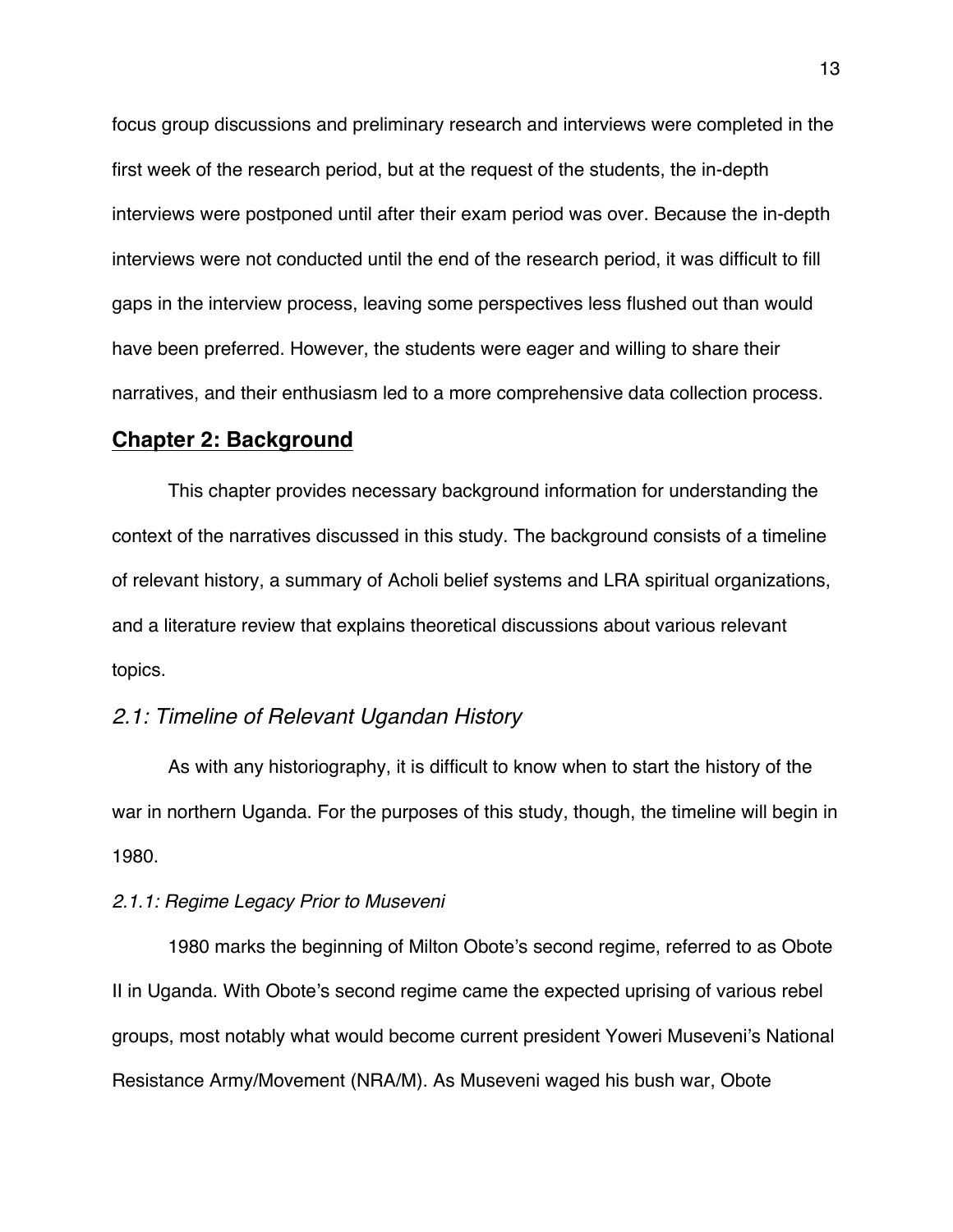encountered further problems within his military ranks. Obote's army was populated primarily with Langi and Acholi people from northern Uganda (Finnström, 2008, p.65). Dissatisfied with Obote's management of the country, one of Obote's military commanders, Tito Lutwa Okello, an Acholi, succeeded in overthrowing Obote in a military coup in 1985. Museveni, still engaging in bush warfare in central Uganda, heightened attacks on the government, and eventually succeeded in overthrowing Okello's regime only six months after he had overthrown Obote.

#### *2.1.2: Museveni's Regime and the Heightening of Regional Tensions*

Museveni, from southwestern Uganda, broke the long chain of leaders from northern Uganda. Due to this long chain of northern leaders, who often exercised violence as a political tool, national resentment towards the regional North was heightened. Further, during Museveni's bush war, Obote's and Okello's armies were responsible for a devastating amount of violence and trauma on, particularly, the Buganda ethnic group in central Uganda. During his bush operations in Luwero, a region of central Uganda, Museveni built a strong rapport with the Bagandas that continues to today. This alliance of ethnic and regional groups has increased national tensions and has been influential in generating a highly unstable environment during Museveni's regime.<sup>2</sup> When Museveni took power in 1986, many rebel groups quickly arose to oppose his regime. Most notable of the groups is the LRA, a rebel group with roots in northern Uganda, specifically among the Acholi ethnic group. The origins of the LRA are rooted in speculation of familial ties between Alice Lakwena, the leader of the

!!!!!!!!!!!!!!!!!!!!!!!!!!!!!!!!!!!!!!!!!!!!!!!!!!!!!!!

 $2$  This ethnic and regional divide will be discussed further in section 2.3.1.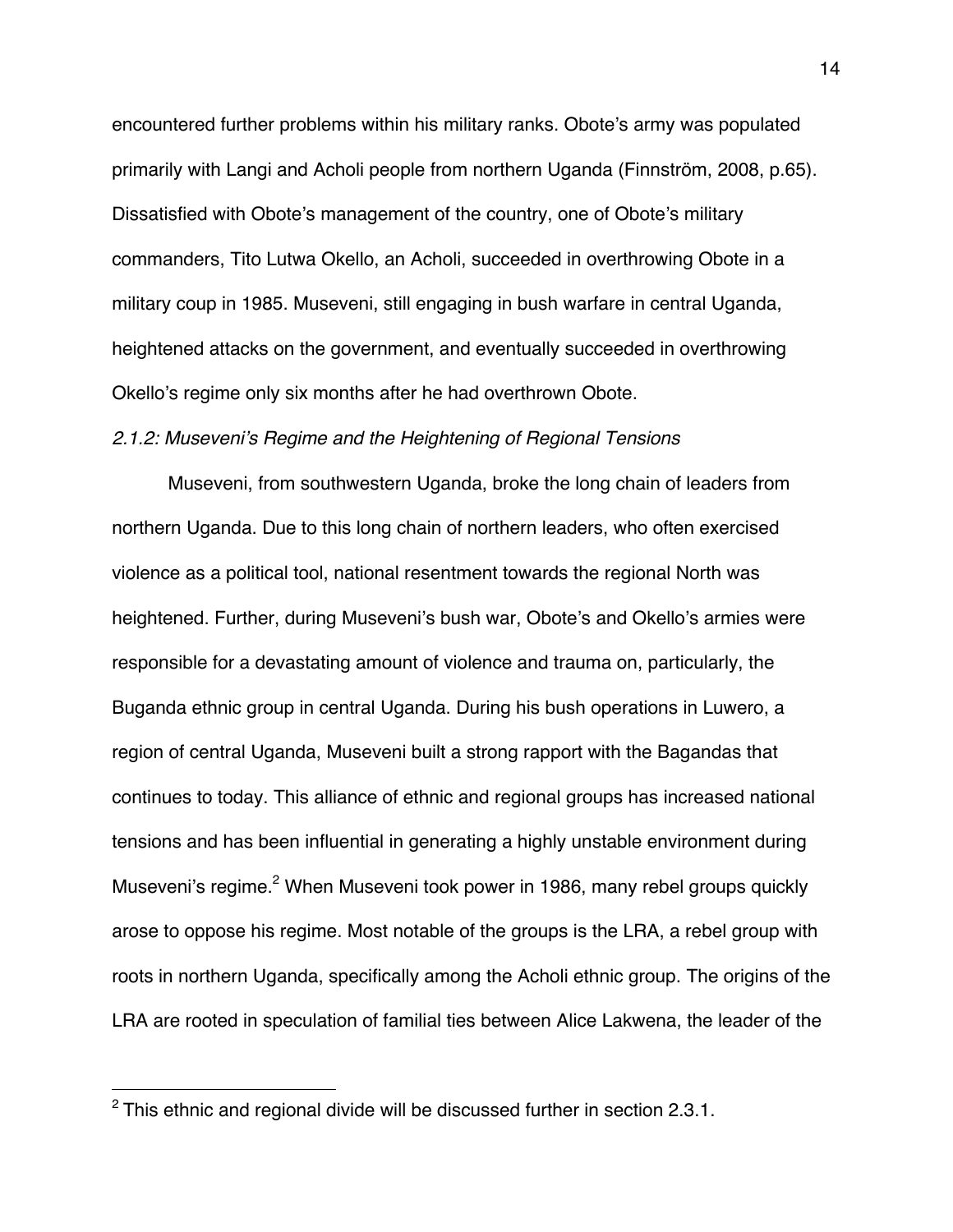Holy Spirit Movement (HSM), and Joseph Kony, the leader of the LRA. The HSM quickly gained regional support during the years of Museveni's government overtake. However, Museveni, through military force, was able to quickly disband the HSM, but when the HSM lost its power, the LRA took its place. The reasons for the particular prevalence of armed rebel groups in northern Uganda are multifaceted, but may be linked to the inability of northern groups to accept their regional loss of power, which had integrated itself into the social structures in northern Uganda. Also, Museveni began to marginalize the northern region, instead obviously favoring western and central Uganda. According to one theorist, "To a greater extent, marginalization in Northern Uganda has caused resentment and created a potential breeding ground for 'direct' violence; in itself it constituted a form of violence – a violation of the humanity and dignity of those so excluded and diminished" (Okello, 2007, p. 11). Indeed, the LRA would continue to operate in northern Uganda for two decades, partially on the pretense of fighting Museveni's current regime.

#### *2.1.3: The LRA in northern Uganda and Military Operations*

Over the course of its presence in northern Uganda, the LRA utilized guerilla warfare and terror tactics against the government. The LRA also tormented the local population, violently attacking villages and abducting thousands of women and children, many of whom were incorporated into the armed ranks. Meanwhile, the government troops, the UPDF, were deployed into northern Uganda. Museveni, who had been under the impression that the LRA would be as easily squandered as the HSM, launched an intensive military operation called Operation North in 1991 when other efforts were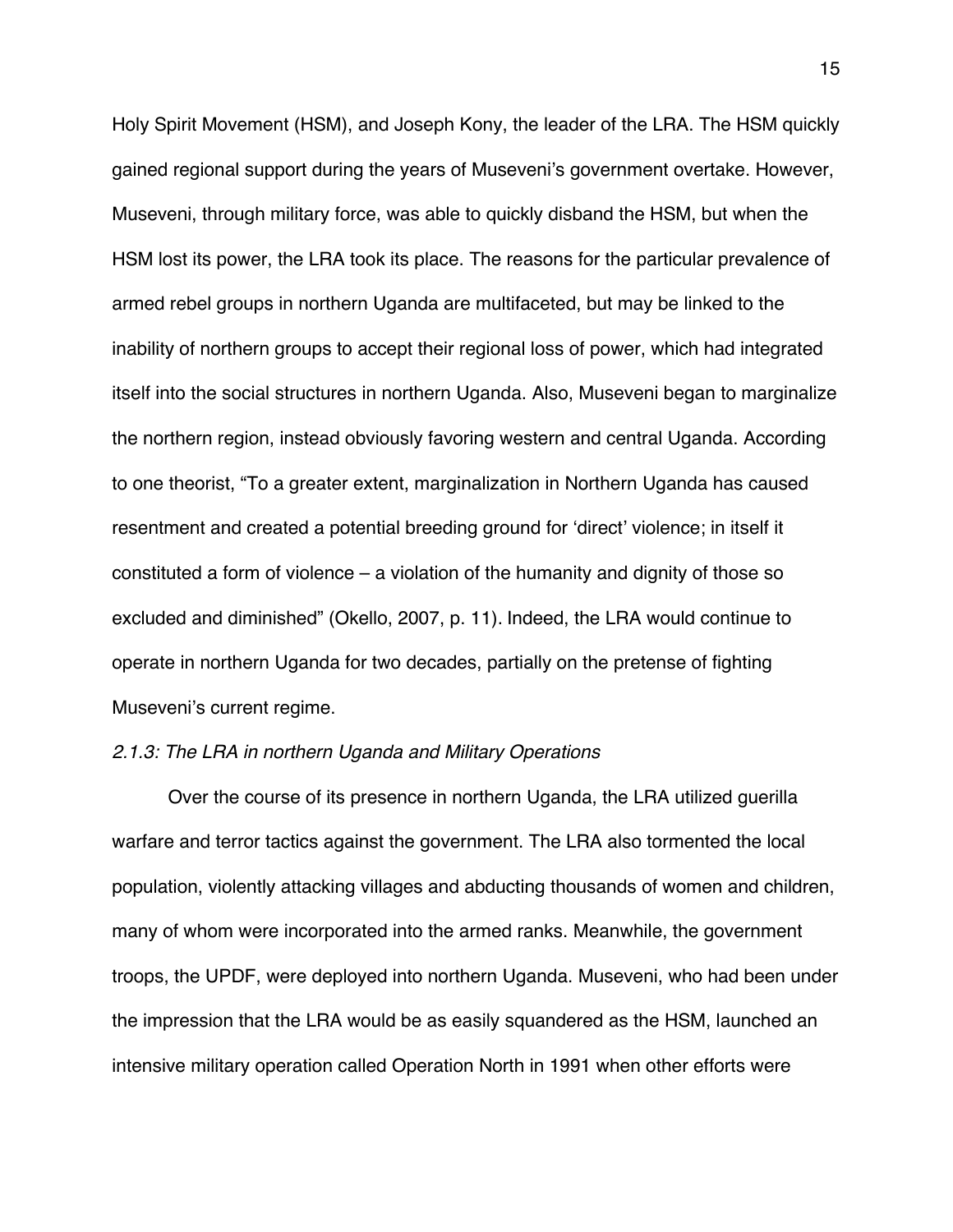unsuccessful in defeating the LRA (Allen and Vlassenroot, 2010, p. 11). This operation sparked an increase in violence from both sides, and the peace negotiations led by Betty Bigombe, the Minister of State for the Pacification of Northern Uganda, failed due in part to the ultimatum given by Museveni for the LRA to lay down arms and cease rebel activities (Allen and Vlassenroot, 2010, p. 11). With the rebel group still intact, LRA violence came in waves, devastating the region and leaving its people traumatized. The government initiated a policy of forced displacement, sometimes violently enforced, in the late nineties and into the new decade. This forced displacement of a huge majority of the Acholi population spawned mistrust and resentment towards Museveni's government, as rumors arose that Museveni was removing people from the land in order to use the land for himself (Finnström, 2008, pp. 178-9). The LRA began to move between borders of surrounding countries, and Sudan began to support the LRA through arming the group and giving military aid. In return the LRA began to fight the Sudanese People's Liberation Army (SPLA) rebels in southern Sudan<sup>3</sup> who were rebelling against the Khartoum government in northern Sudan. Museveni, meanwhile, supported the SPLA. In 2002, amnesty talks between Sudan and Uganda culminated in Operation Iron Fist, which authorized UPDF troops to enter into southern Sudan in order to attack LRA camps. Though the operation was largely unsuccessful, the LRA ranks were beginning to fray. 2004 marks the last significant instance of LRA violence in northern Uganda, when a group of women and children were violently murdered outside Pagak, a parish in Amuru District, just west of Gulu (Allan and Vlassenroot, 2010, p. 15).

!!!!!!!!!!!!!!!!!!!!!!!!!!!!!!!!!!!!!!!!!!!!!!!!!!!!!!!

<sup>3</sup> Now the independent state of South Sudan, as of 2011.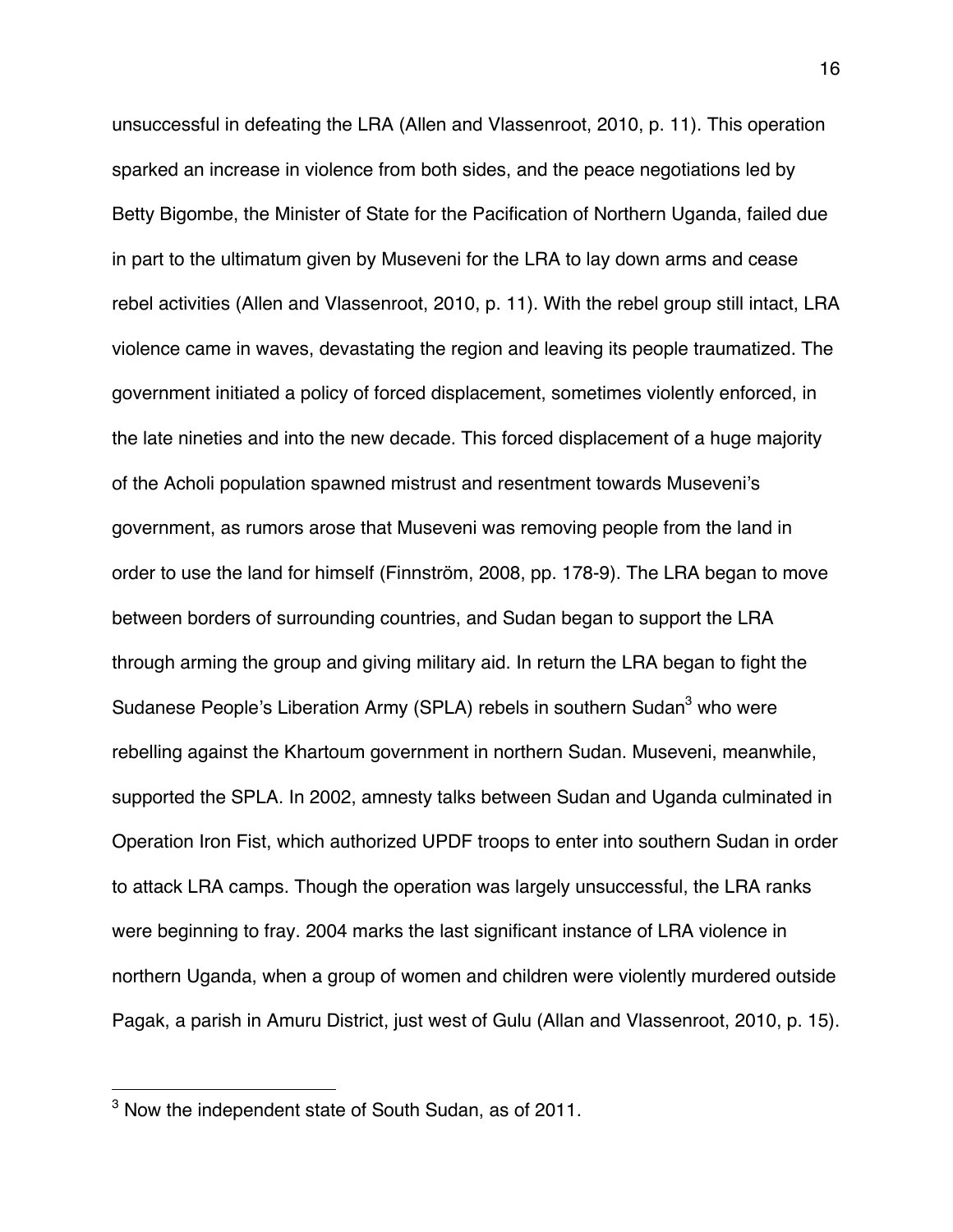A second Iron Fist operation was more successful, and the LRA's operations in northern Uganda came to a relative end, aside from occasional instances of warfare. Peace talks were held in Juba, southern Sudan, between the GoU and the LRA in 2006; however, the peace treaty remains unsigned. A final military operation called Operation Lightning Thunder focused attacks on several LRA bases in Garamba, Democratic Republic of the Congo (DRC), in 2008 (Allen and Vlassenroot, 2010, p. 15). Though the LRA was able to escape the majority of the attacks, their ranks broke down further, and have since dispersed throughout Sudan, DRC, and Central African Republic, leaving northern Uganda in a state of relative peace.

# *2.2: Acholi Spirituality and LRA Spiritual Organization*

Kony's legitimacy as a rebel leader is intimately tied to Christian and Acholi belief systems.<sup>4</sup> This serves as a brief explanation of Acholi belief systems in order to aid understanding of how Kony's legitimacy is so importantly linked to those beliefs, as well as a summary of LRA spiritual rhetoric and practice. Throughout Uganda, Christianity is the dominant religion, and the same holds true for northern Uganda. However, Christianity has had to make room in its doctrine for local Acholi beliefs. As Patrick Chabal points out, "established world religions and the more recent native churches have build upon, rather than displaced, what are called 'traditional' religious beliefs" (Chabal, 2009, p. 68). Such is the case in Uganda. The Christian church's presence in northern Uganda involves the syncretism of local Acholi beliefs and broader church doctrine, but Acholi beliefs still remained central to their social organization despite the

!!!!!!!!!!!!!!!!!!!!!!!!!!!!!!!!!!!!!!!!!!!!!!!!!!!!!!!

<sup>&</sup>lt;sup>4</sup> This will be discussed further in section 2.3.2.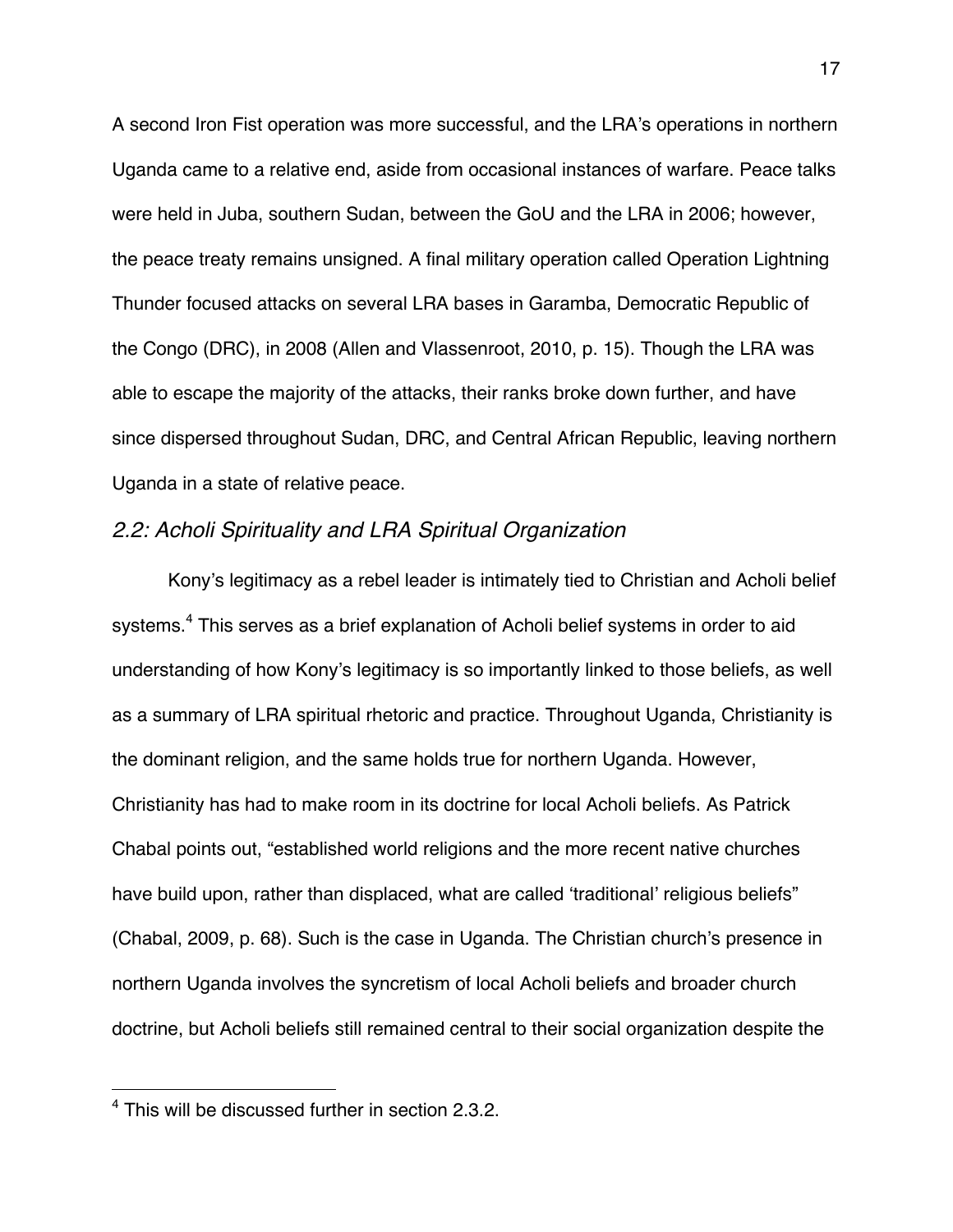presence of Christian doctrine. With the influence of Christianity, "new evil spirits appeared, *jogi setani*, or satanic spirits. Fortunately, also countervailing good spirits emerged among them, the *jok Jesus* and the *jok* of the Holy Spirit" (Doom and Vlassenroot, 1999, p. 18). Central to Acholi belief systems are the powers of the spirits. These spirits have the power to possess people, to influence lives on a cosmic level, and to influence the land and weather. Because of the ultimate power of ancestral spirits, many ceremonies cater directly to communicating, appeasing, or expelling these spirits (Nziza and Niwampa, 1993). Further, medical or psychological issues are diagnosed as influences of these spirits and are treated as such. For example, "In the worldview of the Acholi, each and every disaster had its visual manifestation (for example, death from AIDS), and its hidden and profound cause (an evil spirit, or *cen*)" (Doom and Vlassenroot, 1999, p. 17). It is important to understand the local belief system in order to understand the spirit order of the LRA, and to comprehend its power to legitimize the rebel group.

One significant aspect of spiritual rhetoric of the LRA is that Kony spoke about cleansing the Acholi people from corrupt Christian and Acholi doctrines. Kony claimed that priests were perverting Catholic doctrine and that Acholi beliefs were being corrupt by contemporary *ajwakas,* or Acholi witch doctors*.* An important mission of the LRA became cleansing these corruptors from the community, as well as the people who the corruption had affected (Doom and Vlassenroot, 1999). During the first few years of LRA action, Kony aligned himself as the spiritual leader of the LRA because of his ability to channel ancestral spirits and use them to perform magic, such as creating bodily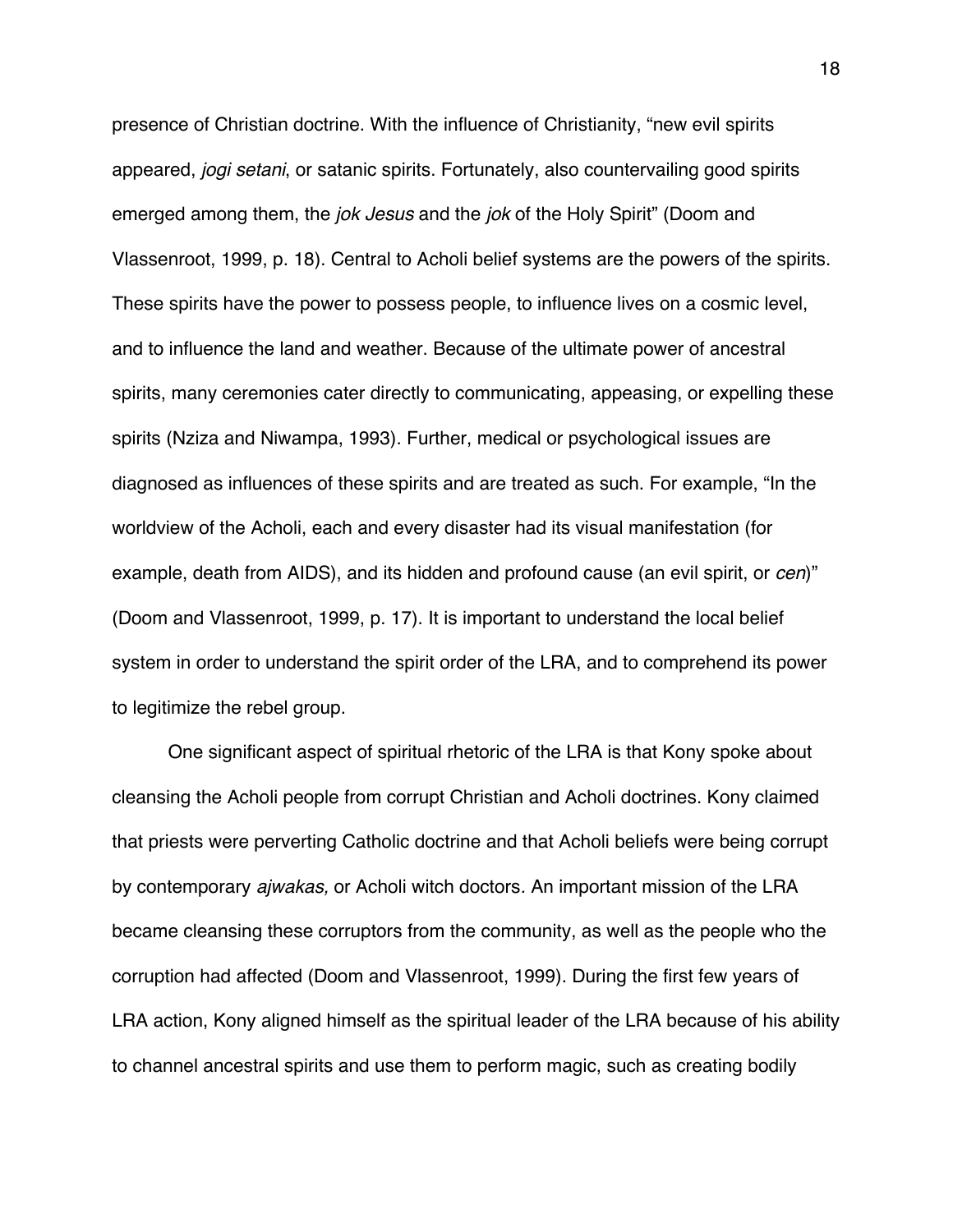protection for his troops by rubbing a mixture and shea butter, water, and ceremonial foliage on their chests that prevented enemy bullets from harming the soldiers, and causing stones to turn into grenades when thrown at the enemy. The spirits Kony is possessed by "introduce the rules into the organization, which have to be strictly respected: if they are adhered to closely, the fighters are rendered immune on the battlefields; if not, the fighter will be punished (i.e. killed) on the battlefield" says Titeca (2010, p. 62). Kony's spiritual powers coupled with his integration of Acholi ceremonies into the practice of warfare allowed him to be incorporated into to cultural belief system of the Acholi people.

# *2.3: Literature Review*

The literature discussed here will fall into three main categories. First, the academic discussions behind the historical and political context of the northern Ugandan conflict and of Uganda as a whole will be presented, focusing particularly on ethnic and regional contexts. Understanding these contexts in an academic manner is essential to building a backbone of knowledge regarding the politicizing and socializing nature of historical contexts with regards to conflict. Second, discussions on the rationality and legitimacy of the LRA will be delved into. The complexity of the LRA's presence in northern Uganda and surrounding areas requires a theoretical understanding of how, specifically, spiritualism factors into LRA organization. Finally, the theoretical arguments surrounding narratives, narrative creation, and memory will be looked at. As the inlet to understanding human experiences, narrative creation is a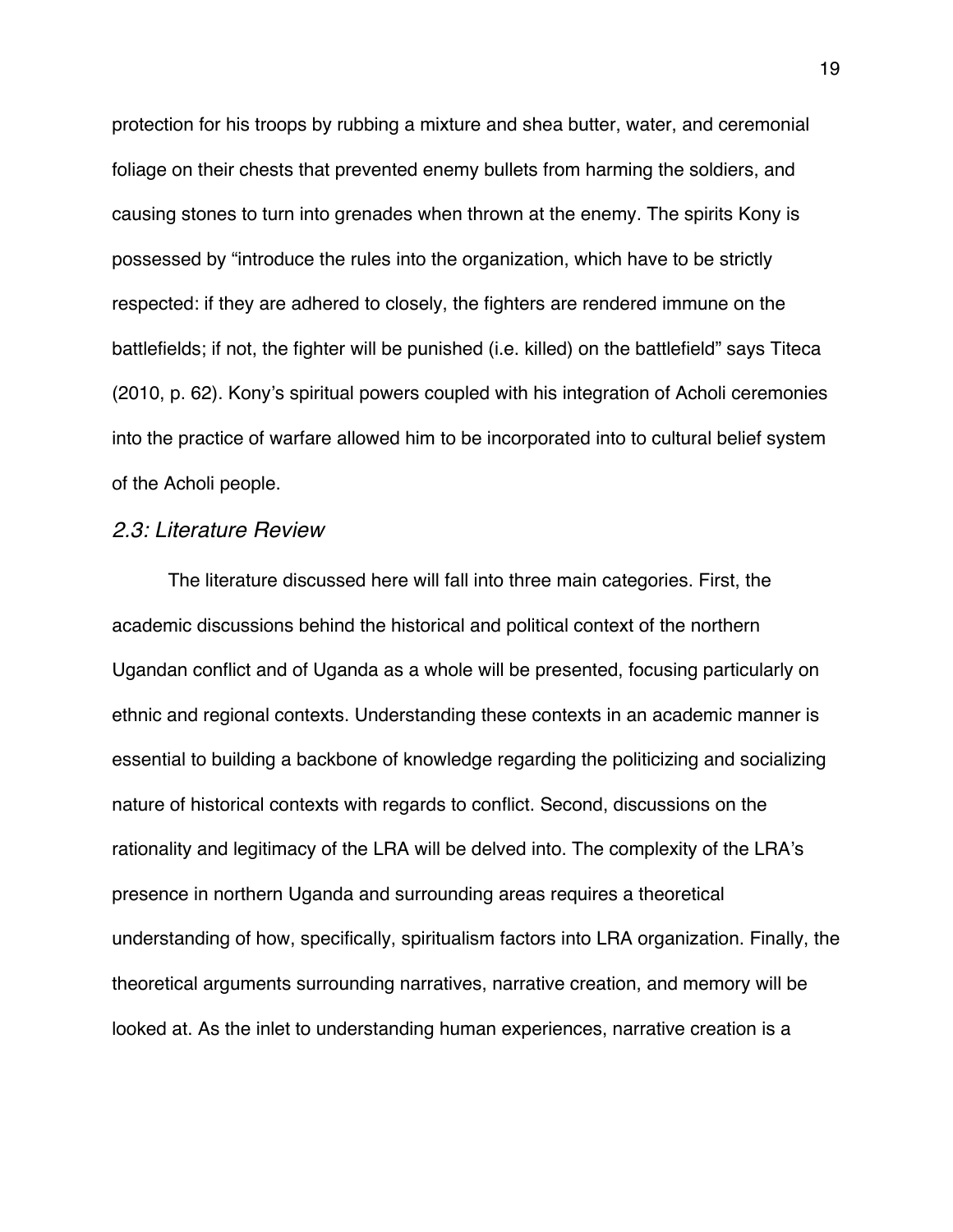complex theoretic issue that requires a broader understanding in order to aid the understanding of the narratives told in this study.

#### *2.3.1: Historical Contexts of Regional and Ethnic Tensions in Uganda*

In the African context, wars are often attributed to ethnic tensions. However, this attribution is mostly too narrow to explain many African wars. Though the war in northern Uganda roots itself in many more areas than simply ethnic tensions, those same tensions are still an important area of understanding. As is its general trend on the continent, the colonial power, in Uganda's case Great Britain, was influential in solidifying ethnic boundaries between formerly fluid social organizations. In the words of Sverker Finnström, a scholar with many years of experience in northern Uganda, "The colonial mapping, designation, and ruling of 'tribes' as well as formal education and missionary work, made ethnic and cultural boundaries more rigid in explicit and formalized contexts such as politics and education, or in writing and on maps" (Finnström, 2008, p. 46). Naturally the solidifying of these ethnic boundaries led to a creation of body geographies<sup>5</sup> for the various groups. In the case of the Acholi, the colonial powers created it to be an ethnic group made up of willing and competent soldiers who were tall, strong, and dark. This distinction emphasized the divide between Acholi and other ethnic groups in Uganda, particularly the Buganda, who were the colonizers' administrative selection. Again, Finnström comments, "As the irony of history had it, the colonized subjects, rather than the oppressive colonialists, were labeled as

!!!!!!!!!!!!!!!!!!!!!!!!!!!!!!!!!!!!!!!!!!!!!!!!!!!!!!!

 $5$  Bodv geography is defined here as the group of stereotypes relating to bodies. Body geography is used to create distinctions between one group and another.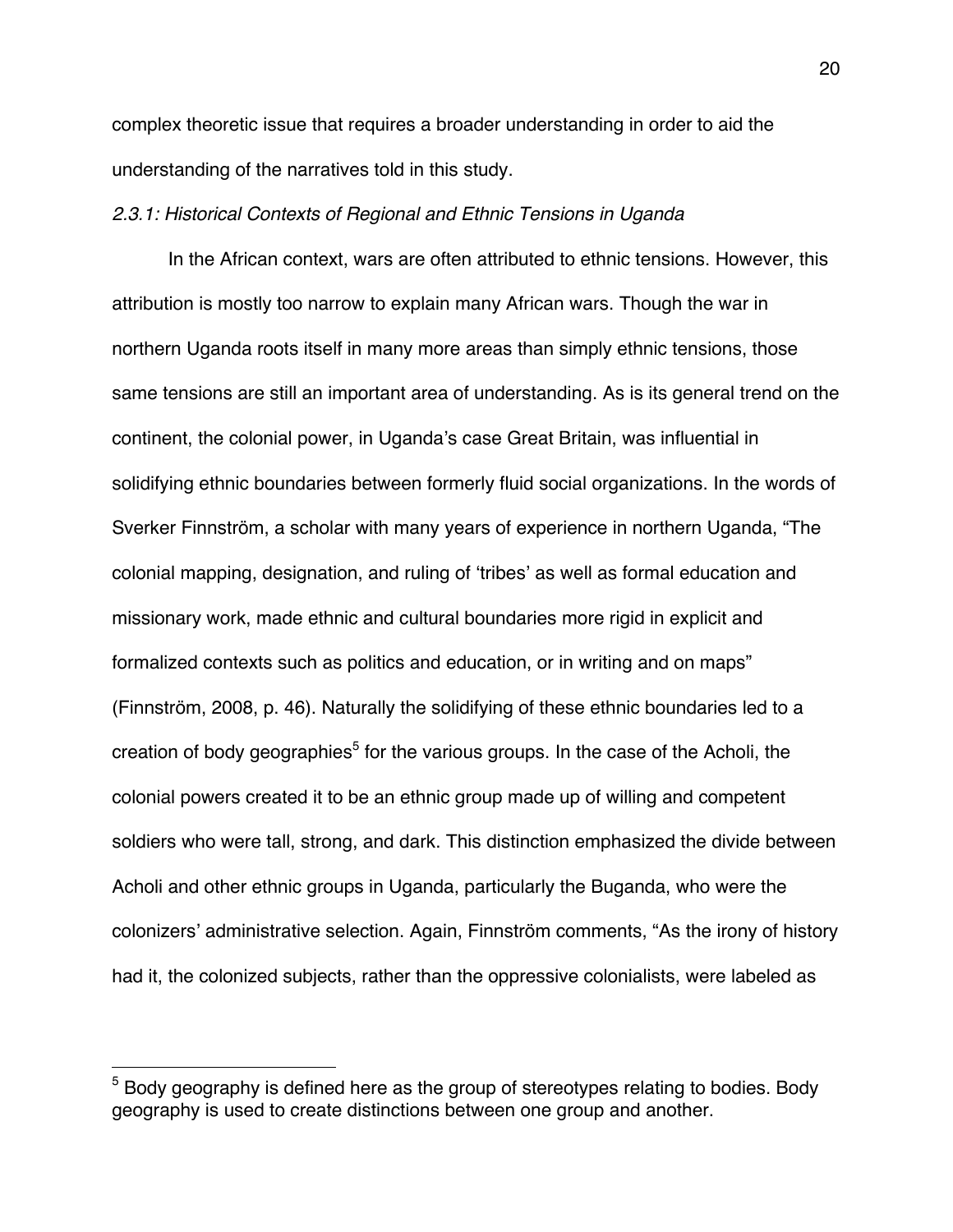warlike" (Finnström, 2006, p. 204). Thus, the division and stereotyping of various ethnic groups in Uganda were established during colonial rule.

However, ethnic tension is not the main trigger for the conflict in northern Uganda. Africanist political scientist Patrick Chabal says, "Here, as almost everywhere else in Africa, the causality is the reverse of that suggested by the culturalist explanation: it is political manipulation of 'difference' in a context of socio-economic hardship that triggers ethnic conflict" (Chabal, 2009, p. 161). This hypothesis is backed up by a discussion of the regime changes preceding the conflict in northern Uganda. First, the second term of power for Milton Obote, a northerner, was influential in furthering the regional divide between the North and the South. To maintain his rule, Obote violently forced central and southern Ugandans into submission. "The consequences of Obote's strategy was to introduce a new regional north-south cleavage into national politics," says Adam Branch, a specialist in northern Ugandan issues (Branch, 2010, p. 29). This cleavage was the first significant step towards the politicization of ethnicity. The violence inflicted by Obote landed primary on the Buganda ethnic group in central Uganda. Because of Obote's northern roots, the violence he inflicted became associated with the North, and specifically with the Acholi, who made up a majority of Obote's army. Yoweri Museveni, a Munyankole, started a bush war with central Ugandans, which is majority Baganda, and "The NRA rebellion was the crucible in which the north-south divide was ethnicized and took a central place in national politics" (Branch, 2010, p. 30). When Museveni succeeded in grasping power, he proceeded to manipulate this new political-ethnic dynamic by calling up lingering

21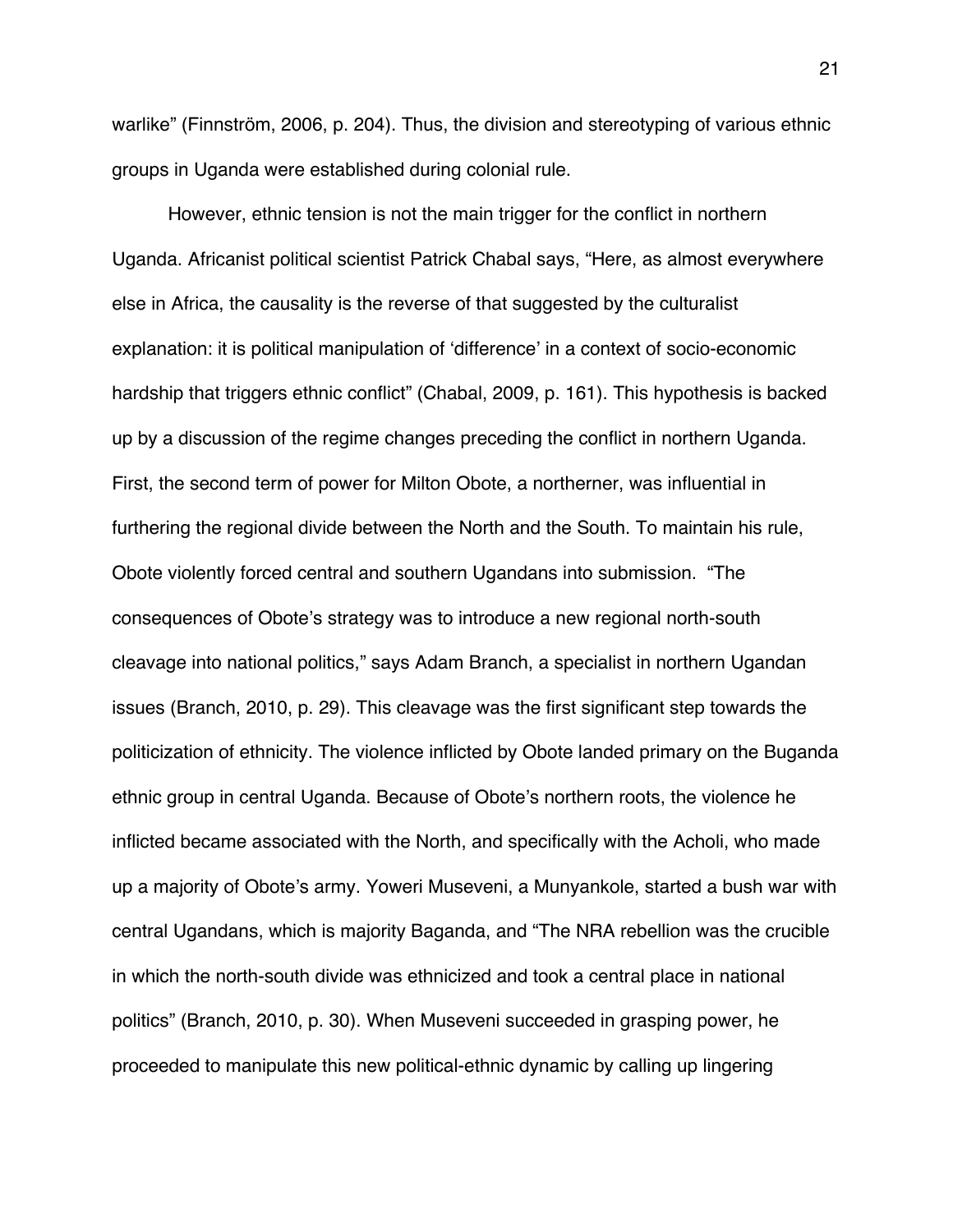colonial conceptions. "The colonial stereotype of the Acholi as warriors was evoked in an effort to deepen fear and mistrust" (Finneström, 2008, p. 75).

With politicized ethnicity newly integrated into Uganda's political system, it was within Museveni's legitimacy to direct resources, investments, and construction, away from northern Uganda, the land of the Acholi. This marginalization "has caused resentment and created a potential breeding ground for 'direct' violence; in itself it constituted a form of violence – a violation of the humanity and dignity of those so excluded and diminished" (Okello, 2007, p. 11). Perhaps this marginalization can be categorized as the "violence of neglect" defined by Chabal to be the calculated failure of leadership to support a certain area or population in order to spawn instability (Chabal, 2009, p. 153). Though such actions seem like they would delegitimize Museveni as a leader, through the politicization of the regional and ethnic divide he is instead able to delegitimize the North while maintaining local legitimacy. "Or, to put it another way, there are two different types of legitimacy: the national and the local, each of which is governed by different rules. Even when politicians lose national legitimacy, they seek to retain local legitimacy. While their standing as national politicians depends intimately on combining the two types of legitimacy successfully, their political and even physical survival hinges their submitting to the rules of local reciprocity" (Chabal, 2009, p. 52). Therefore, the historically entrenched divide between northern Uganda and southern Uganda becomes a legitimizing force for Museveni and a source of resentment for northern Ugandans.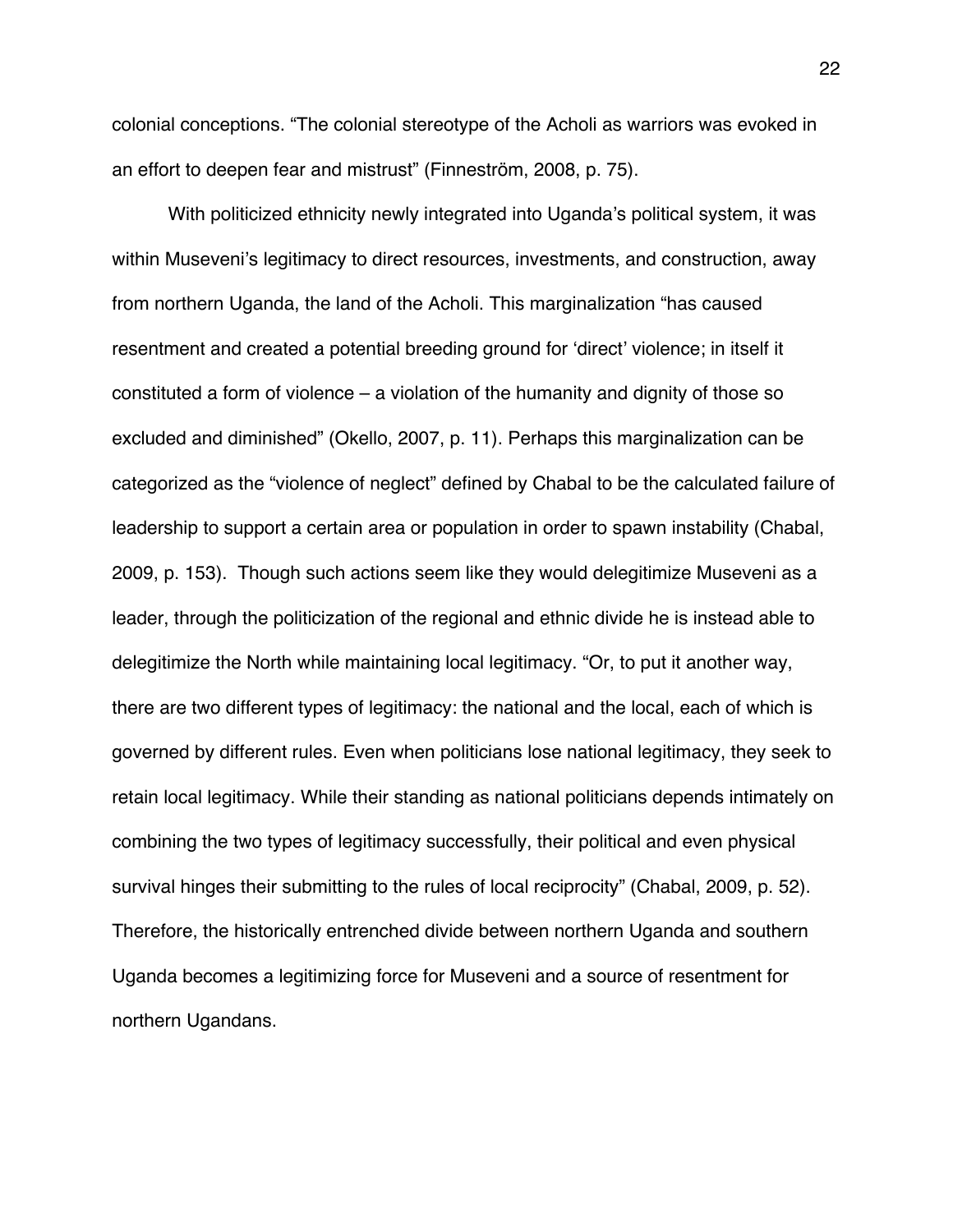#### *2.3.2: LRA Rationality*

The simple route to explaining the LRA is to label it as an entirely irrational, violent entity that uses syncretic religious mysticism and brutal acts of terror to continuously traumatize the people of northern Uganda (Titeca, 2010). However, academic trends attempt to explain the rationality behind the LRA's various actions. In an attempt to understand the interplay between religion and conflict in the context of the LRA, it is important to understand the constructivist mode of interpreting conflicts. The constructivist mode of interpretation is defined by Tesemma as recognizing "that rather than being a natural outcome of religion, conflict is a social construct, for example, evolving from a competition for raw materials and other economic resources or for political power. Whatever the original cause of the conflict, religion serves as a fuel that sustains, prolongs, and often worsens a conflict's intensity" (Tesemma, 2013, p. 63). Kristof Titeca applies this mode to the LRA directly. "These often ethnocentric descriptions of religion and spirituality give exoticizing and isolated reports which do not take into account the wider political, social and economic context, representing the LRA's activities as radically irrational and as such neglecting, for example, how a spiritual discourse can act as a medium through which other grievances can be framed" (Titeca, 2010, p. 59). With this in mind, the LRA's use of Christian and Acholi belief systems becomes a highly rational method of maintaining legitimacy as an entity. As the northern region struggled to maintain some sense of livelihood in the face of systematic marginalization, Kony used these religious narratives to establish himself "In this dark hour of despair […] as a millenarian prophet, guided by the (Acholi) spirits, send by the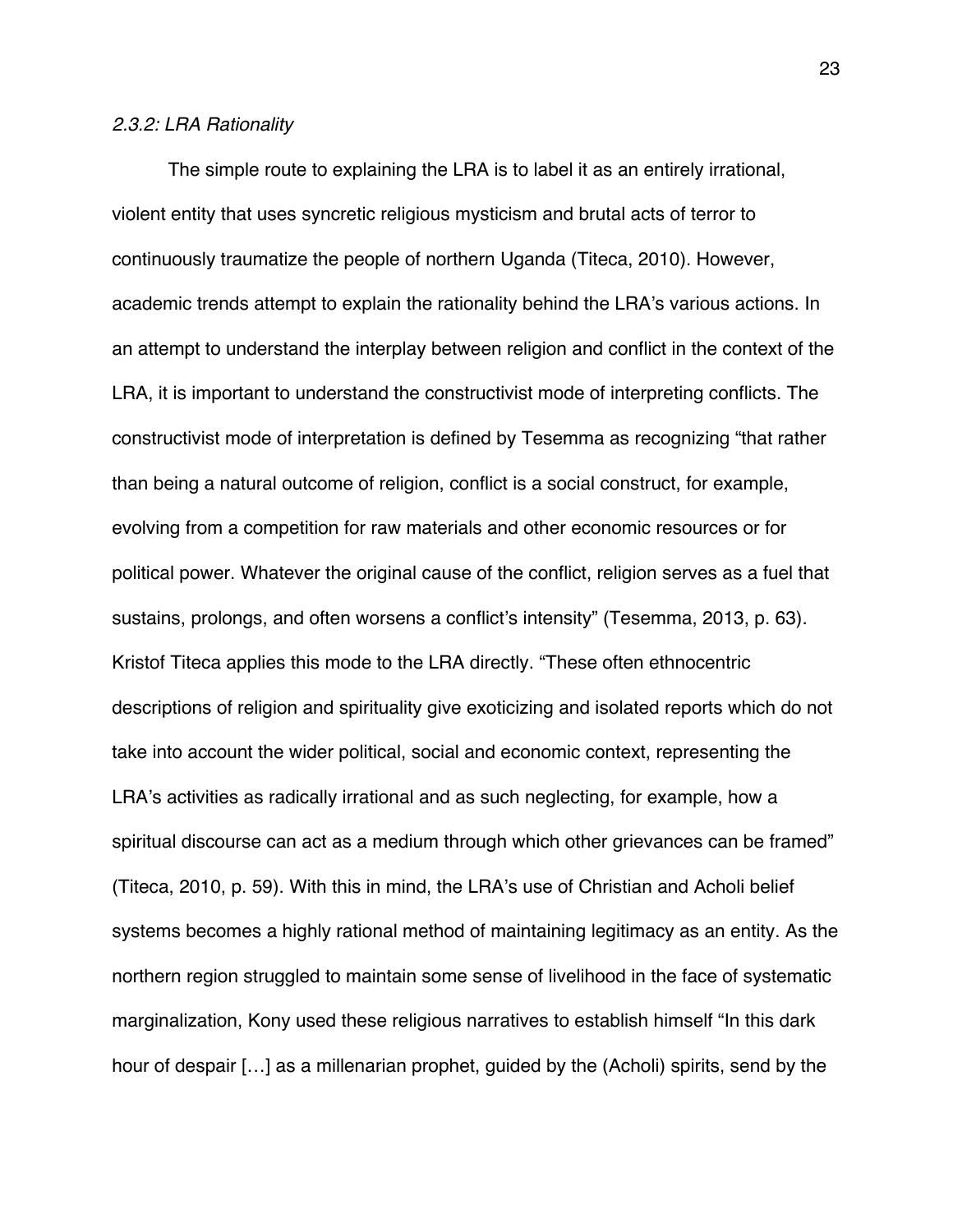(Christian) God, and using purification as the only manner to save the Acholi" (James et al., 2007, p. 973).

Not only were these spiritual narratives essential for gaining external legitimacy, but they were highly integrated into the ranks of the LRA in order to ensure internal legitimacy. Those same Acholi "[…] beliefs are significant for the legitimacy, mobilization and discipline of the armed force, as well as intimidating the enemy and the civilian population" (Titeca, 2010, p. 60). The LRA's spiritualism that is reduced to an essentialist argument for the irrationality of LRA action is in fact one of the main factors establishing and maintaining LRA legitimacy, both externally and internally. When the LRA begins to lose its external legitimacy in northern Uganda, the "Violence embedded in local belief systems has added to the intimidating character of the LRA's actions: not only is the LRA violent and ruthless, but it also has spiritual powers that amplify its strength" (Titeca, 2010, p. 70). The fear of Kony's powers work to sustain the group. This dialogue works to prove Patrick Chabal's point that "the spiritual world in which people live and work shapes the way they understand, and participate in, politics" (Chabal, 2009, p. 77). When thinking about the LRA and its spiritualist rhetoric, it is essential to understand how the Acholi shape their perceptions of spiritualism and of the LRA. As Chabal says, "An attempt to understand this world ought to start from a consideration of what makes sense to people on the ground. This means keeping an open mind about that which constitutes a belief and making the effort of interpreting the political relevance of beliefs without resorting to the crippling analytical dichotomy of 'tradition' versus 'modernity'" (Chabal, 2009, p. 66). Therefore, as the LRA integrated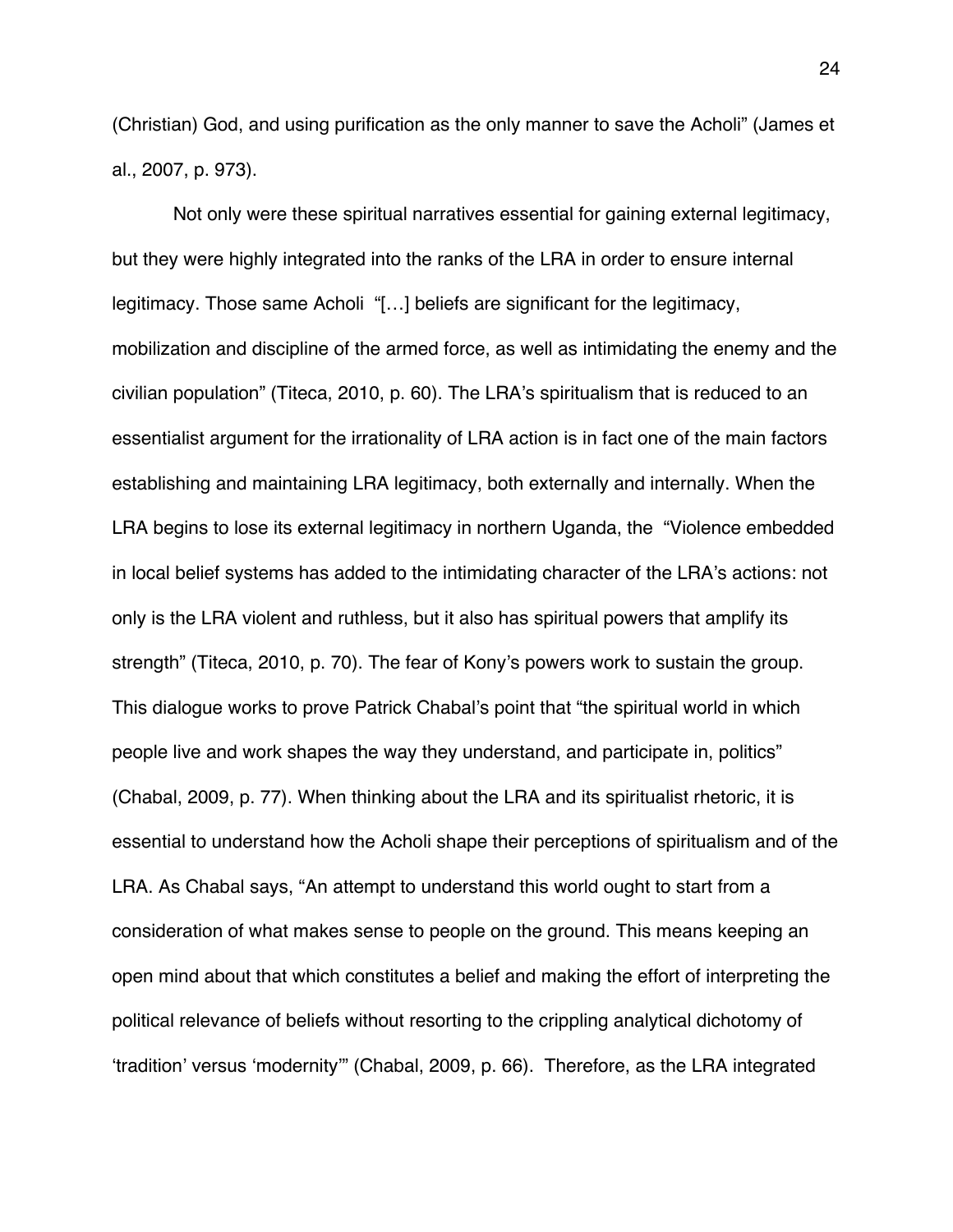Acholi and Christian belief systems into its organization, it played into the perceptions of spiritualism of the people in northern Uganda, which resulted in the legitimization of the group.

#### *2.3.3: Narrative Creation and Memory*

When thinking about narrative creation, it is always important to remember the contexts of the storytelling. According to one scholar, "The lenses through which we see the world, and the minds with which we interpret it, are culturally formed and will colour and shape the way we perceive and think about anything" (Okello, 2007, p. 8). Narratives told are inseparable from the culture in which they are told. This is especially important to keep in mind when listening to narratives told in a culture of conflict and instability. As anthropologist Donald Brenneis says, "A first general point about conflict narrative is that it is difficult to sustain the premise that there can be narratives independent of the situations in which they are told" (1988, p. 280). When thinking about the context in which narratives are told in northern Uganda, it is important to realize that these narratives are coming from a place of historical trauma. The young generation in northern Uganda is the inheritor of a societal and historical trauma context that spans generations.

Recognizing that narratives in northern Uganda are told in a context of historical trauma brings in a new dynamic—that of lasting psychological traumas on the population. Theories relating to psychological traumas have been "increasingly deployed […] to discuss the legacy of the Holocaust and slavery, not just for those who directly experienced such events, nor just for the second-generation of survivors, but as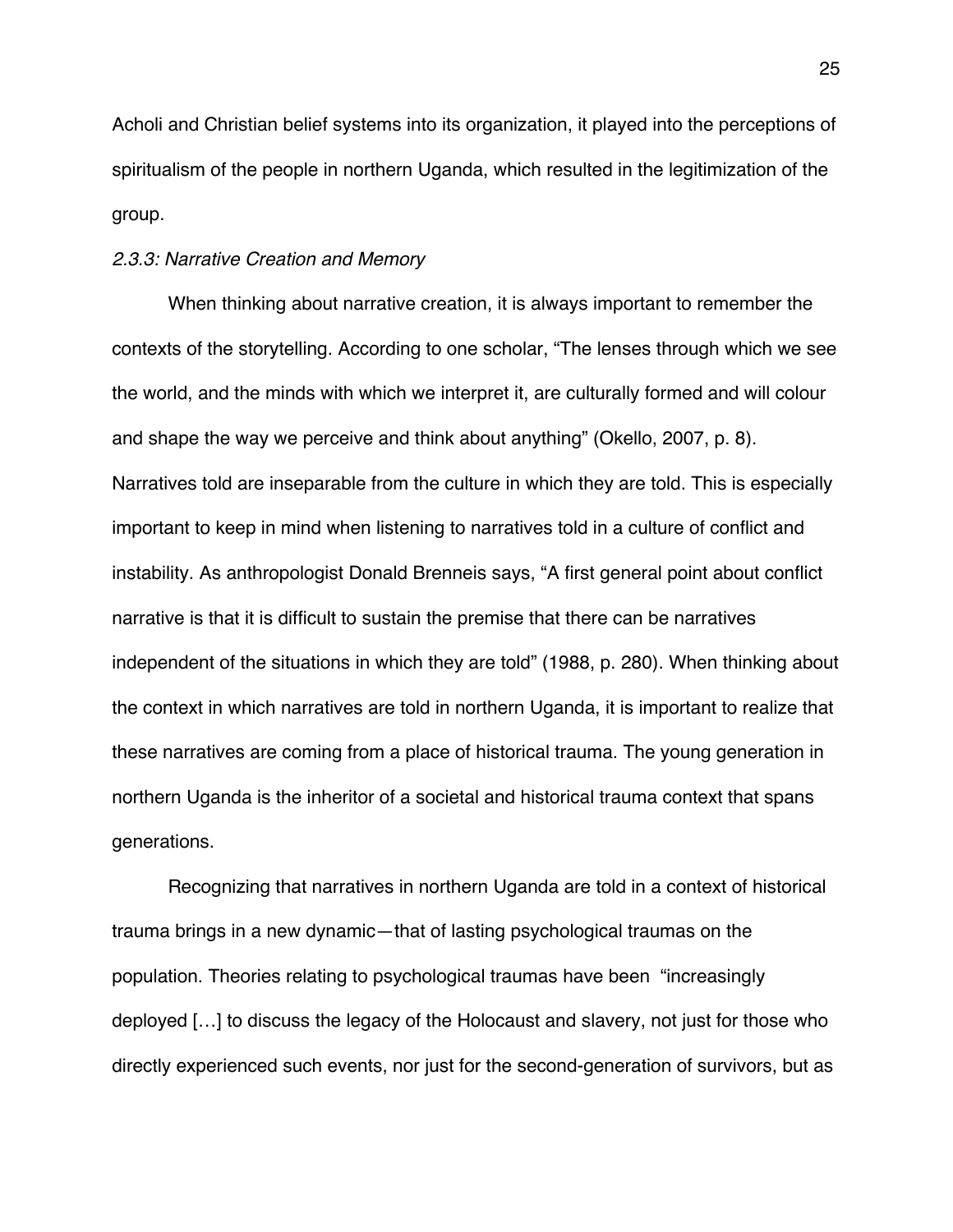a kind of living 'racial' memory that spans across time and space and haunts generations throughout the ages" (Flanagan, 2002, p. 390-1). Such theories arguably apply to the situation in northern Uganda. Certainly, at least two generations have been traumatized by the war, and a creation of a trans-generational memory seems only necessary because ""Historical trauma […] does not so much follow neurobiological path of instinctual processes as the *psychic* life of the individual presupposes the existence of the historical trauma. Individual trauma thus follows the path of the historical, not vice versa" (Flanagan, 2002, p. 394). In other words, the young generation, though they may have some few memories regarding the war in northern Uganda, they are more open to receiving and conforming to a collective memory that feeds into a collective narrative.

It is important to keep this idea in mind when thinking about the importance of narrative creation, especially when it is realized that "The meaning individuals make through narrative is not simply personal or idiosyncratic but rather *political* in nature, for it always possesses implications for a particular configuration of social categories and, hence, social competition" (Hammock, 2011, p. 312). If the collective narrative contains a social or political configuration that holds the potential to create or perpetuate a harmful divide, e.g. regional or ethnic tensions in Uganda, then the individual narrative, and thus the individual mindset, likewise perpetuates such ideas. "Recognizing that narrative exists at both the personal and political levels of analysis requires a concern not just with individual psychological processes but also the political, social, and economic structure within which those processes occur, as well as an analysis of the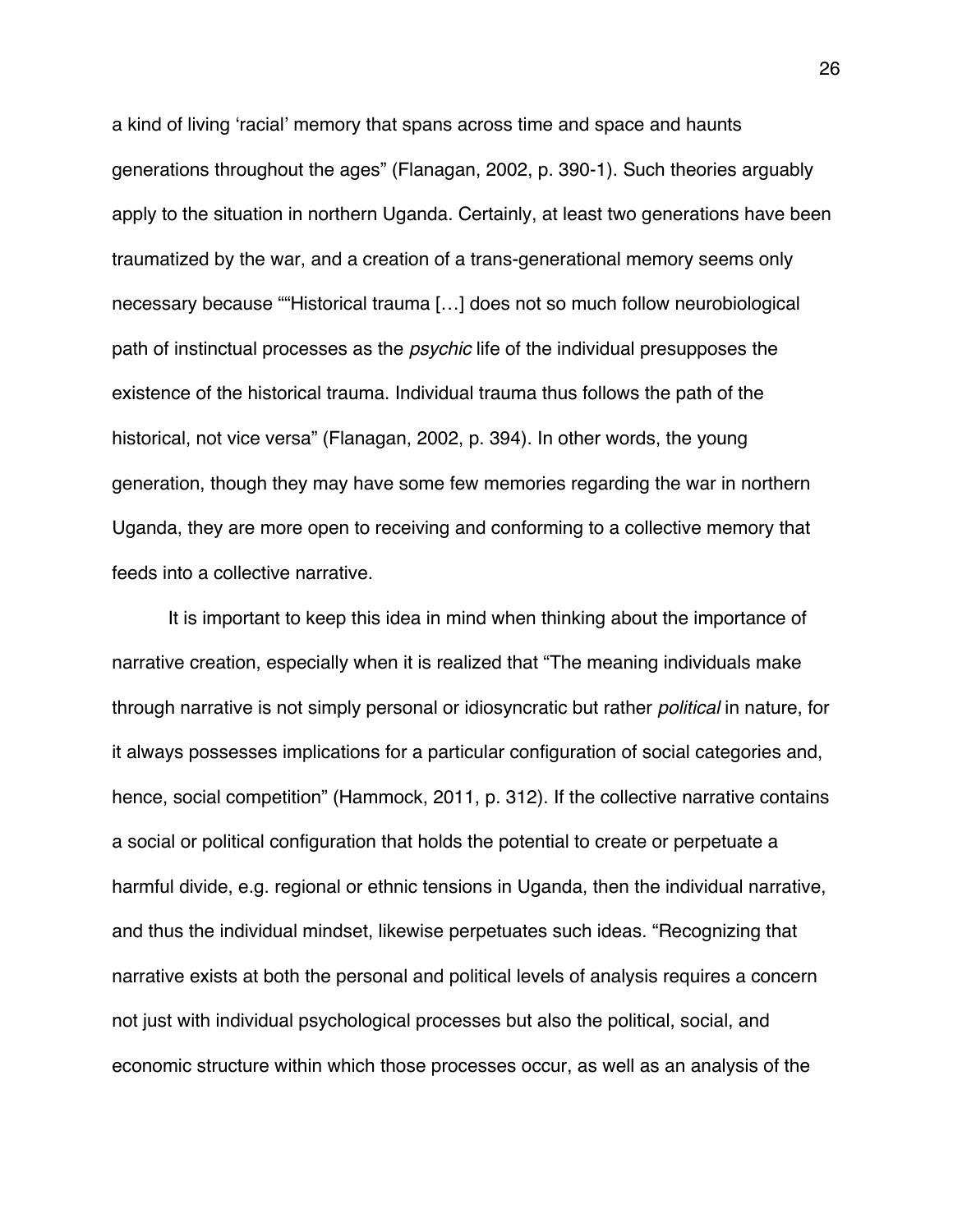interests that particular configuration might serve" (Hammock, 2011, p. 313). This understood, the importance of listening to and documenting narratives of various different groups is vital, because as figurehead nonwestern theorist Edward Said says, "Narrative asserts the power of men to be born, develop, and die, the tendency of institutions and actualities to change […] above all, it asserts that the domination of reality by vision is no more than a will to power […] Narrative, in short, introduces an apposing point of view, perspective, consciousness, to the unitary web of vision" (Said, 1979, p. 240). Asserting and documenting narratives gives them a permanence that is essential to recognizing and understanding the most significant contexts at play within the group.

# **Chapter 3: Research Findings and Discussion**

The study findings consist of assessments of the youth narratives told by the eight student case studies who participated in this study. The analyses of their narratives fall into four separate areas, which are as follows: themes of the youth narratives, facets of influence on youth narratives, youth comprehension of peace, and youth perspectives on current political dynamics in northern Uganda and Uganda as a whole.

# *3.1: Themes of the Youth Narratives*

After analysis of focus group discussions and personal, semi-structured interviews with eight children aged sixteen to eighteen, five major themes were extracted from the narratives. The themes will be discussed in detail and are as follows: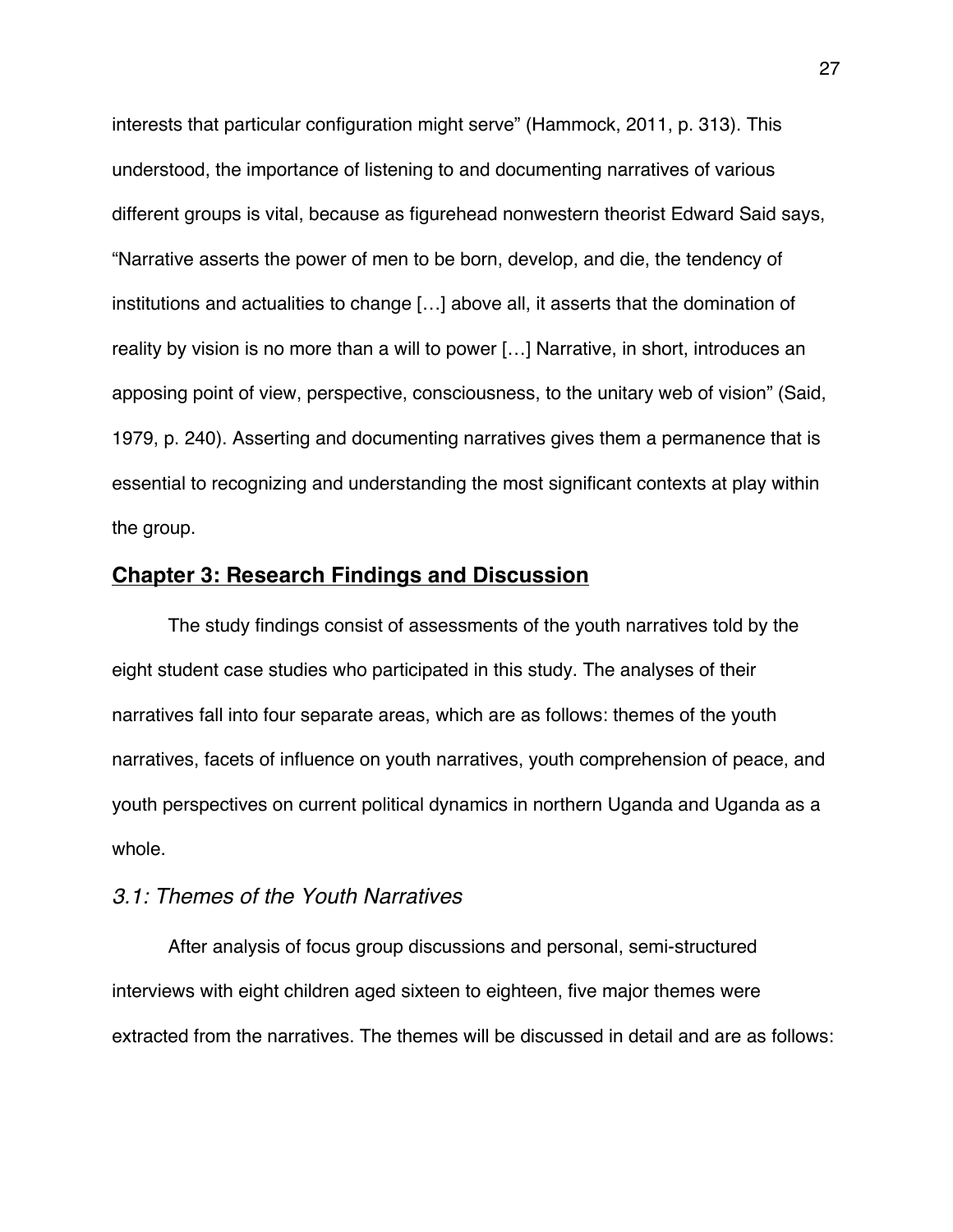dual causality for the war, ethnic and regional tensions, resentment towards Museveni and the UPDF, the normalization of violence, and a fascination with Joseph Kony.

# *3.1.5: Dual Causality*

The causes of the conflict in northern Uganda as presented by the youth in this study are vague. Several students blatantly stated that the reasons for the war are unknowable. One student said of Kony, "The man also was so unique that no one can know what has caused the fighting" (Interview, William, April 25, 2015). However, despite the general confusion over the root causes of the war, two main causes emerged. The two main causes noted by the youth of this study are a) Kony's motivation to gain political power and b) the influences of the spirits on Kony. Of interest is the fact that the students gave not one or the other of the two causes but both. Five of the eight students directly mentioned both a) and b) as the causes for the war, while one other students referenced them both peripherally. As one student phrases the causes for the war, "the main cause of that war is that Kony wanted […] to get political power. [...] Then there is the spiritual influence. [...] Because that spirit was also among the things that made this man to what? To fight" (Interview, Brian, April 24, 2015). Another answer points out both the causes as well as the common story of Kony's acquisition of spiritual powers. It is as follows: "the war started when Kony got that magic from Odek. [...] That's what made him to start that fight. [...] And also, Kony wanted to gain power" (Interview, Patricia, April 25, 2015). The story of Kony gaining magical powers in Odek was mentioned by seven of the eight students. Though the details of the story vary slightly with each different telling, the main gist of the story is that Kony went to a place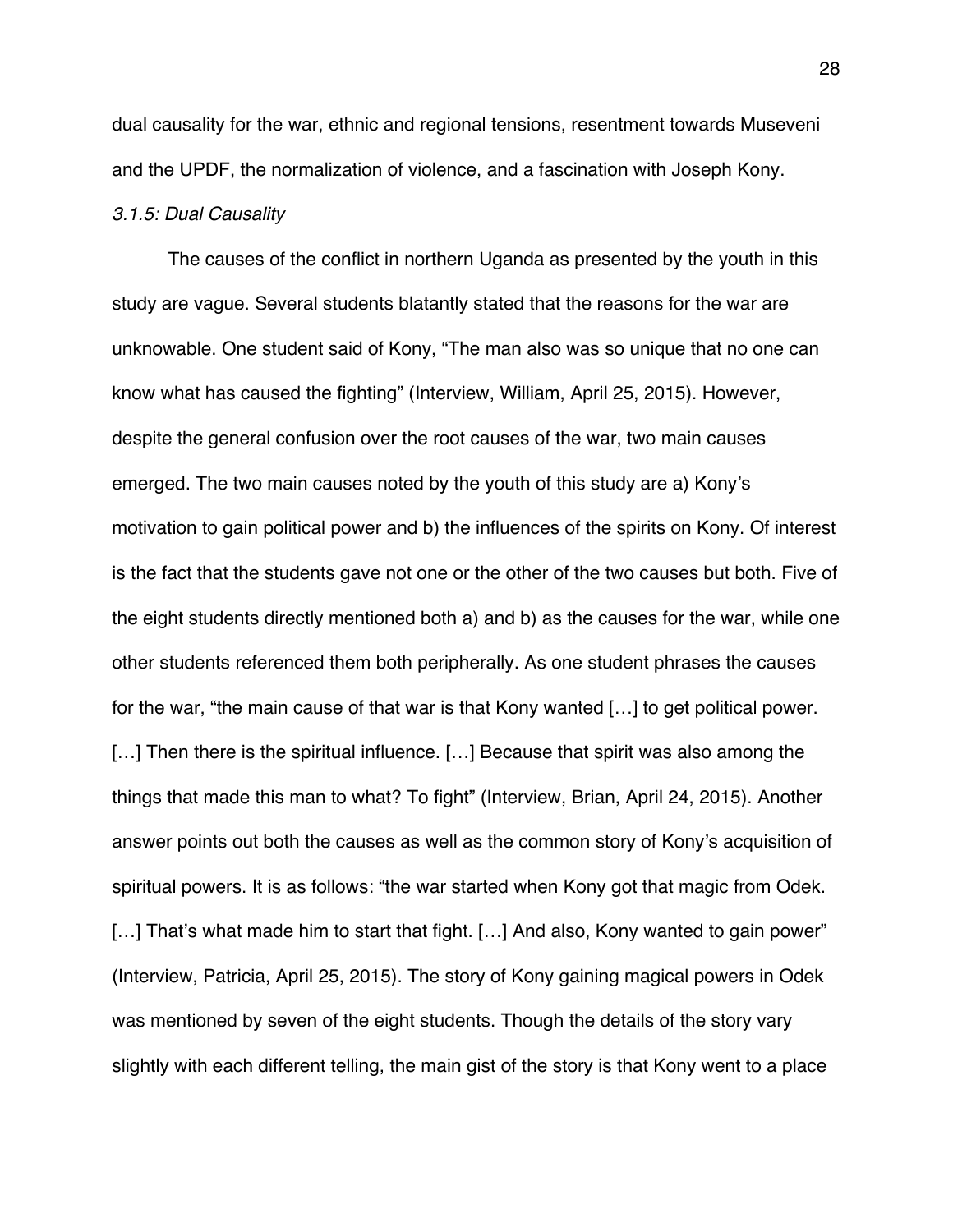called Odek, near a mountain. While there, Kony went to bathe, and he disappeared for three days. When Kony finally resurfaced on the third day, the spirits of the ancestors had entered him, and he was motivated by them to start the war. In several cases, also, the lineage between Alice Lakwena, leader of the HSM, and Kony were referenced. "There is a certain lady called Alice Lakwena. That is the sister to Kony. That woman [...] was very powerful, and before she died she gave that power to Kony" (Interview, Grace, April 25, 2015). Though the origins of the Kony's spirits are presented in various ways, their influence over Kony to start the war was agreed upon.

Discussion about the causes leaned towards the spiritual influences on Kony, while Kony's motivation for political power was simply that Kony wanted to gain authority. The reason for this skew towards discussion of the spiritual is likely the fact that the youth in this study were overwhelmingly fascinated with these spiritual aspects.<sup>6</sup> The explanation for the vagueness of the discussion on causation is perhaps twofold. First, the war in northern Uganda is indeed an incredibly complicated matter that historians and academics are still in the process of documenting, so the youth do not have access to tangible explanations for the war. Second, it is easily understood that in the face of insecurity and violence, the people on the ground were less concerned with the convoluted rationale behind the war and more concerned with daily survival, so the youth's sources of information, their elders who lived through the war, are less concerned with divining the causes of the war and more concerned with telling stories of

!!!!!!!!!!!!!!!!!!!!!!!!!!!!!!!!!!!!!!!!!!!!!!!!!!!!!!!

 $6$  See section 3.1.5 for further discussion.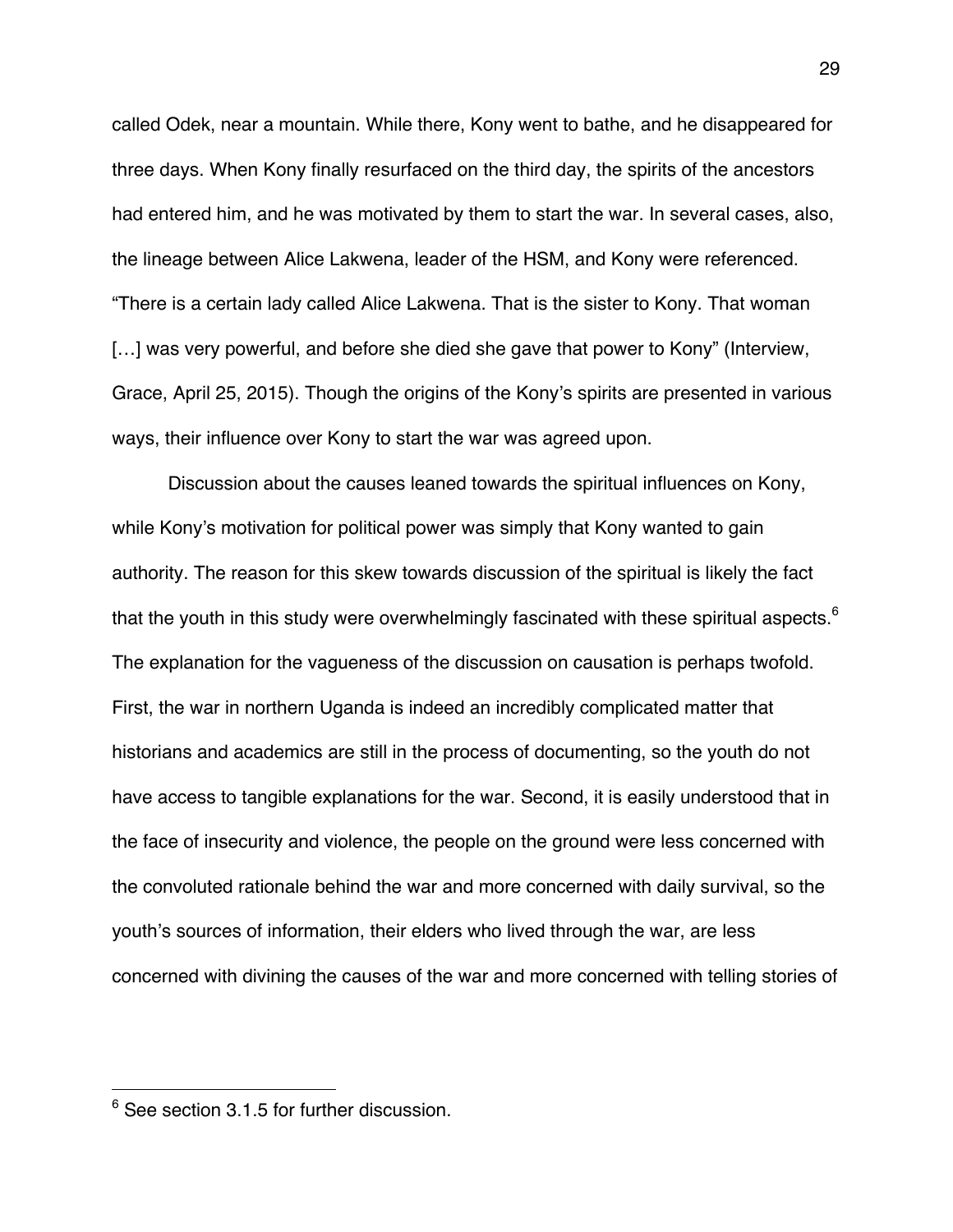personal experience and spiritual mysticism.<sup>7</sup> This focus on personal experiences can be clearly seen in the youth's discussion on causality.

## *3.1.2: Ethnic and Regional Tensions*

Ethnic and regional tensions were mentioned generally as a historical buildup to the war. In Uganda, ethnic and regional tensions overlap due to the politicization of ethnicity discussed in section 2.3.1. The Acholi ethnic group has become nearly synonymous with northern Uganda, while Bagandas have become strictly aligned with central and southern Uganda. In the narratives of these youth the ethnic and regional tensions present themselves as both cause and effect of the war in northern Uganda. In the first case, the youth make reference to prior regimes as escalators of the tensions. Ugandan regimes and their notorious violence were the focus of some discussions on regional and ethnic tensions. For example, "Museveni and Amin, they led the people of Acholi to suffer a lot. They didn't favor Acholi, they favor only their tribes" (Interview, Bismark, April 25, 2015). Bismark explains the tensions as cause of the war when he references the historical background of northern marginalization and victimhood in Amin's and Museveni's regimes.

Other analyses of the youth narratives illuminate the idea that historical marginalization and victimization of northern Uganda increased ethnic and regional tensions and caused Kony to rebel against the current regime. This idea can be seen in the blurring of historical timelines. For example, William blurs the timeline of the war when he mentions Amin's violence towards the Acholis. "During that time there was a

!!!!!!!!!!!!!!!!!!!!!!!!!!!!!!!!!!!!!!!!!!!!!!!!!!!!!!!

 $7$  This will be expanded on in section 3.2.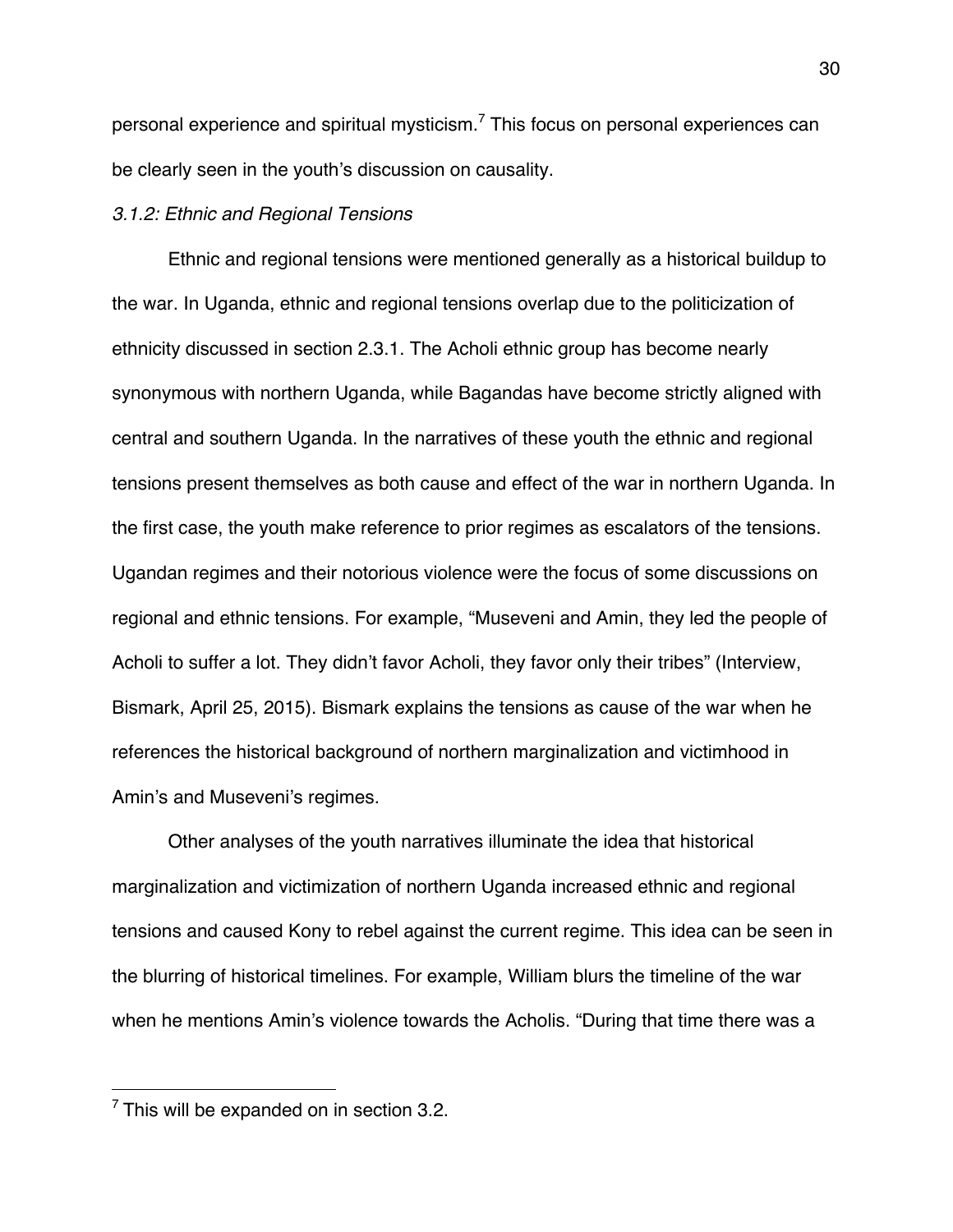man called Amin. Yeah, the man started killing us Acholi," he says. He then directly links Kony's motivation to rebel to the violence perpetrated during Amin's regime. "After that he [Kony] started thinking that, hey, my people are suffering," so he decided to fight (Interview, William, April 25, 2015). Because William mentions the violence of Amin's regime in the same discussion of Kony's rebellion, it follows that the historical victimization of northern Uganda is consciously integrated into the LRA rebellion. Grace also brings up Amin's regime and violence as rationale for Kony's rebellion. This focus on the historical background of northern marginalization emphasizes the tensions between northern and central Uganda, and reference those tensions as cause of the war.

In the second case, the ethnic and regional tensions are explained as an effect of the war, or a continuation after the war. One student who plans to study in central Uganda next year was particularly fixated on the continuation of these tensions. "Buganda are not Acholi, and those tribes don't resonate. Some are enemy to us. Those people [Bagandas] […] they ask you, 'what's your tribe?' You say, 'I'm an Acholi.' 'An Acholi! Actually, you are all soldiers.' Because they thought […] that we are all soldiers of Kony" (Interview, Malcolm, April 24, 2015). Malcolm references the tensions as effect when he claims Bagandas hate Acholis because of the misconception that all Acholis participated in the violence of the LRA.

Brian also referenced the continued tensions when he spoke about mounting tensions over land in Amuru District, a district directly west of Gulu District. In Amuru district, community members are resentful towards the government over the zoning of a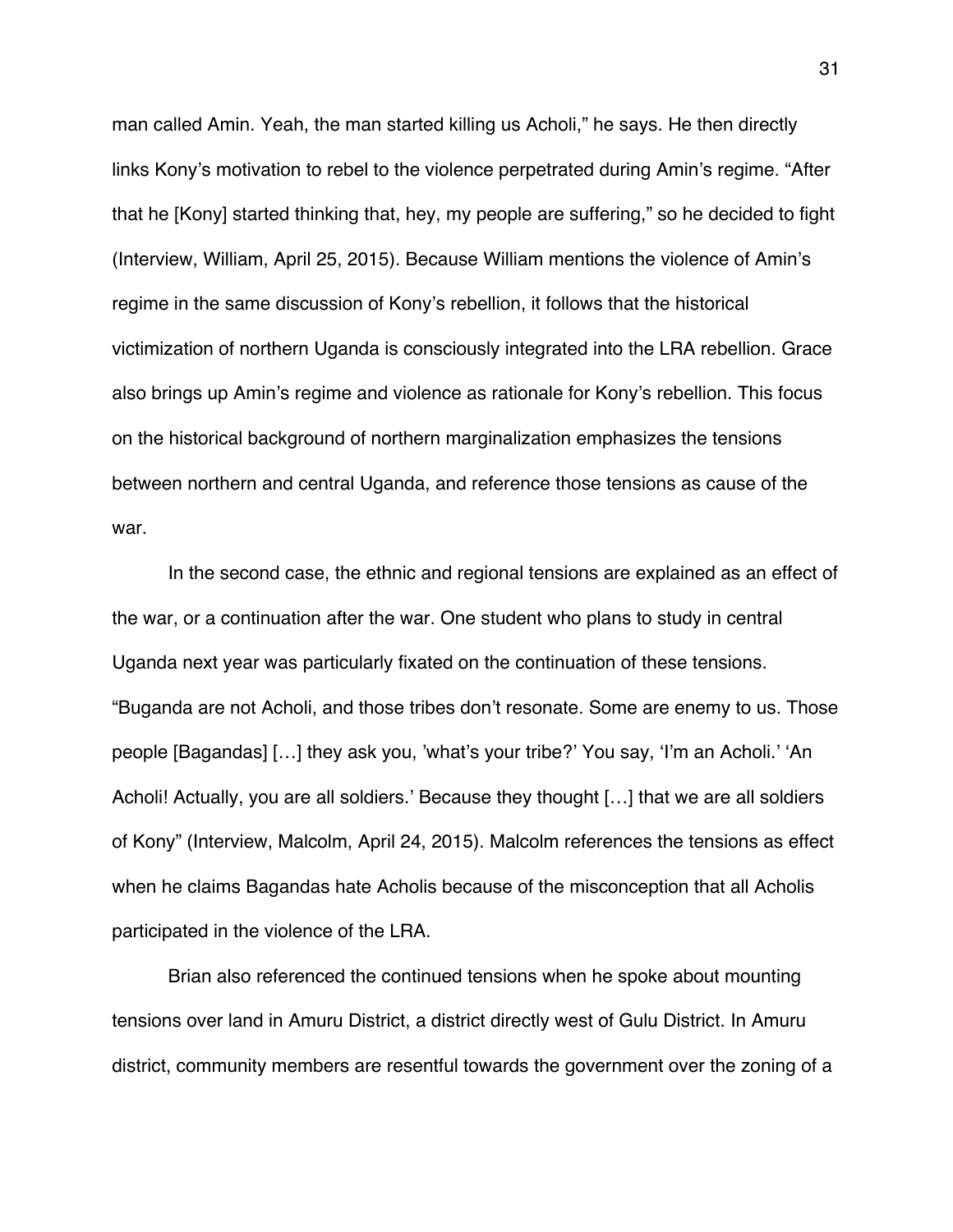new district called Adjumani. Residents of Amuru district "are protesting the current location of the borderline saying government deliberately pushed the line from Adjumani into their 40 square Kilometer swathes of land in Amuru district to deny them ownership" (Athocon 2015). These protests stem directly from a deep mistrust of the government, initiated during the forced displacement of people into internally displaced person (IDP) camps. The forced displacement removed people from their ancestral land, to which they were deeply connected, and spawned the fear that the government was removing people from the land in order to use confiscate the land. This perpetuated fear of government land grabbing is evident in the Amuru protests. Therefore, events of the war have been incorporated into social trends that perpetuate ethnic and regional tensions. These indications of contemporary regional and ethnic tensions present a potential for young generations to maintain the resentments of their elders, thus creating an unstable environment in which conflict is quick to be initiated.

#### *3.1.3: Resentment of Museveni and the UPDF*

The discussions about Museveni and the UPDF generally fall into two different areas. First, the youth tell a story of a moralistically and militaristically weak UPDF. Grievances with the government troops, the UPDF, focused on the UPDF troops' tendencies to loot homes, fail to protect civilians from the LRA, and in some cases kill civilians. One student talks about the looting; "They [UPDF] will come and loot your properties, like if you are having a good thing in your house […] they will fight, and after [...] they will take your properties" (Interview, Brian, April 24, 2015). Another student talks about the UPDF troops' tendencies to deceive the people in northern Uganda.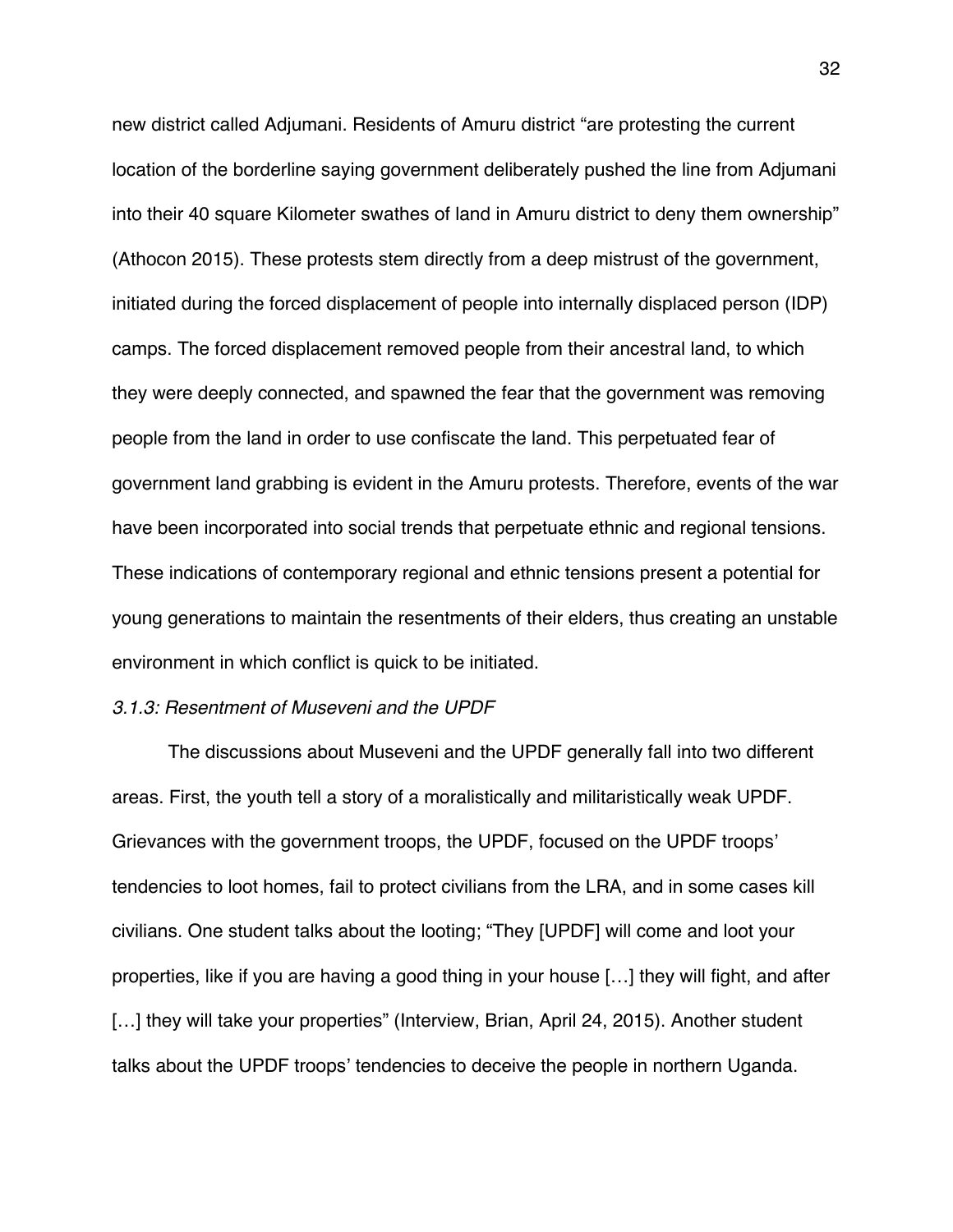"[UPDF] say they are defending, but in a real sense they were not defending. […] Others went without putting on uniforms […] just kill. […] People will say that was Kony, while it is the UPDF" (Interview, Patricia, April 25, 2015). Overall, the UPDF was not seen favorably by the youth in this study.

Second, the youth paint a vindictive Museveni at the helm of UPDF violence. One student found it necessary to clarify that "The UPDF were actually Museveni's soldiers" (Interview, Malcolm, April 24, 2015). Another student mentions the rumors about UPDF soldiers going to villages without their uniforms in order to kill civilians in the name of the LRA. "This man [Museveni] even can send those UPDF soldiers, they will come and kill people around here" (Interview, Brian, April 24, 2015). And again, "That man [Museveni] also killed many people. […] He sends his troops to kill people" (Interview, William, April 25, 2015). William, in an attempt to weigh the scales evenly, also mentioned that Museveni has done some good, such as providing universal primary and secondary school. Overall, the narratives of the participants in this study paint Museveni and the UPDF in an unflattering light. Ranked on a scale, though, the crimes of the UPDF are lesser than the crimes of the LRA.

The distrust of Museveni and the UPDF stems from the regional and ethnic tensions discussed above. In their experience, and in the experiences of their elders, which they have doubtlessly been exposed to, the youth are made familiar with the systematic marginalization of northern Uganda. They are also aware of the preference towards central and western Uganda that Museveni does little to obscure. Museveni's patronage to those regions is mentioned by seven of eight students in this study as one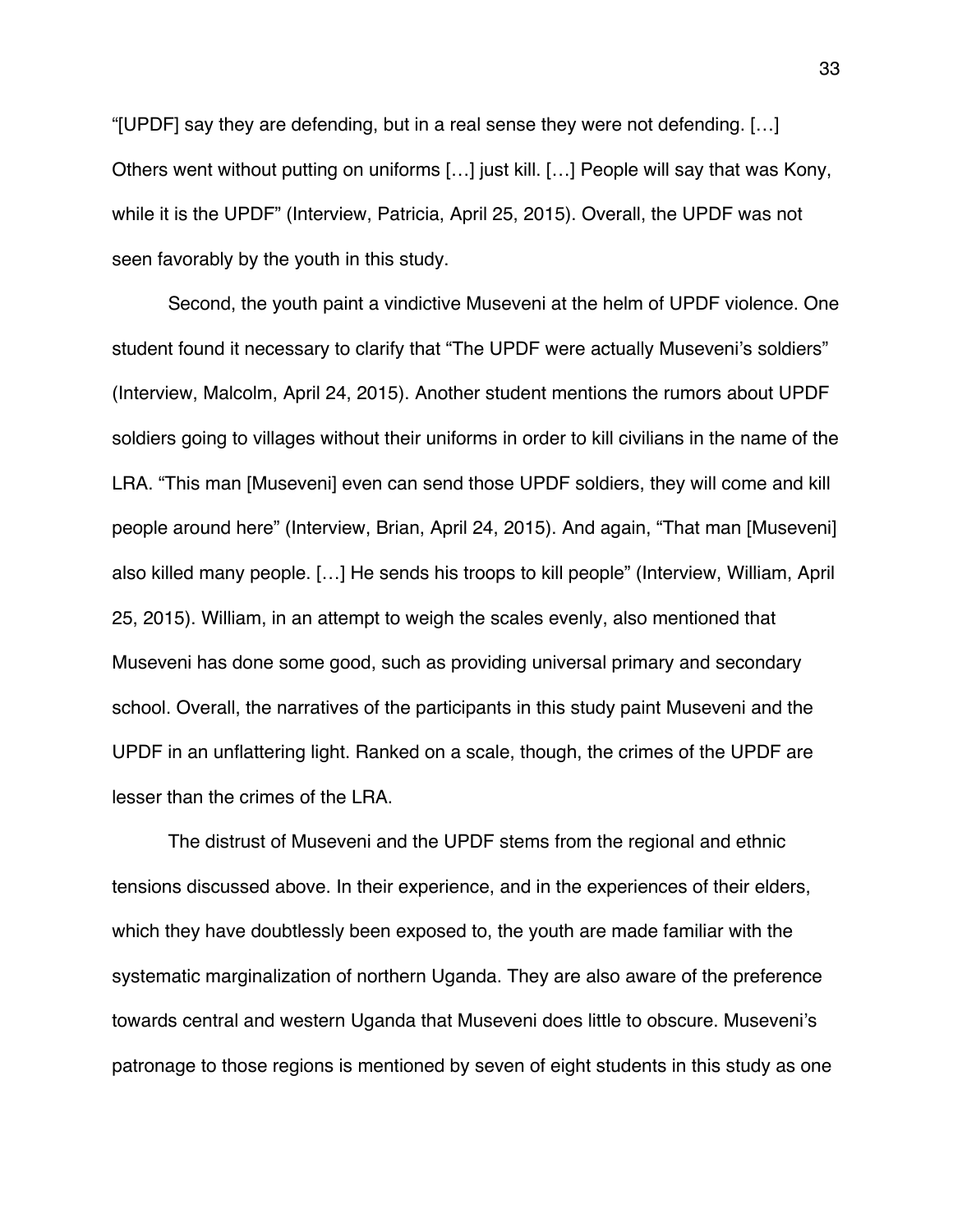of the largest problems currently facing the state.<sup>8</sup> These aspects combine to make the youth hesitant to place trust with Museveni and the government army. The students are wise to acknowledge that during the war, neither of the parties—the LRA or the UPDF was without blame. When creating a narrative, it is important to understand that no story is single-faceted, which the students acknowledge. Although they may not understand the rationale behind the North's marginalization, they understand its connection to Museveni's treatment of the war in northern Uganda. This knowledge presents an optimal foundation upon which to build a more comprehensive explanation for Museveni's treatment of the war and for his continued marginalization of the North. Therefore, though the youth's resentment towards Museveni and the UPDF may lead to perpetuated tensions, it also provides for potentially greater understanding of the war's dynamics.

#### *3.1.4: Normalization of Violence*

Five of the eight students brought up topics that relate to the normalization or rationalization of violence. <sup>9</sup> Most prominent is the normalization of violence as a political tool. Brian mentions that "the leaders were attaining their political power through fighting" (Interview, April 24, 2015). And again, "When you want to be in politics or to become a president, you must definitely kill people. […] Like, you have Amin who killed many thousands of people. And Obote, people may think Obote was good, but he killed

!!!!!!!!!!!!!!!!!!!!!!!!!!!!!!!!!!!!!!!!!!!!!!!!!!!!!!!

<sup>&</sup>lt;sup>8</sup> This is discussed further in section 3.4.1.

 $9$  Normalization of violence is defined here as the process of assimilating violence into a worldview due to historical experience and contemporary expectation. Violence becomes the expected outcome or the expected catalyst for societal or political transition.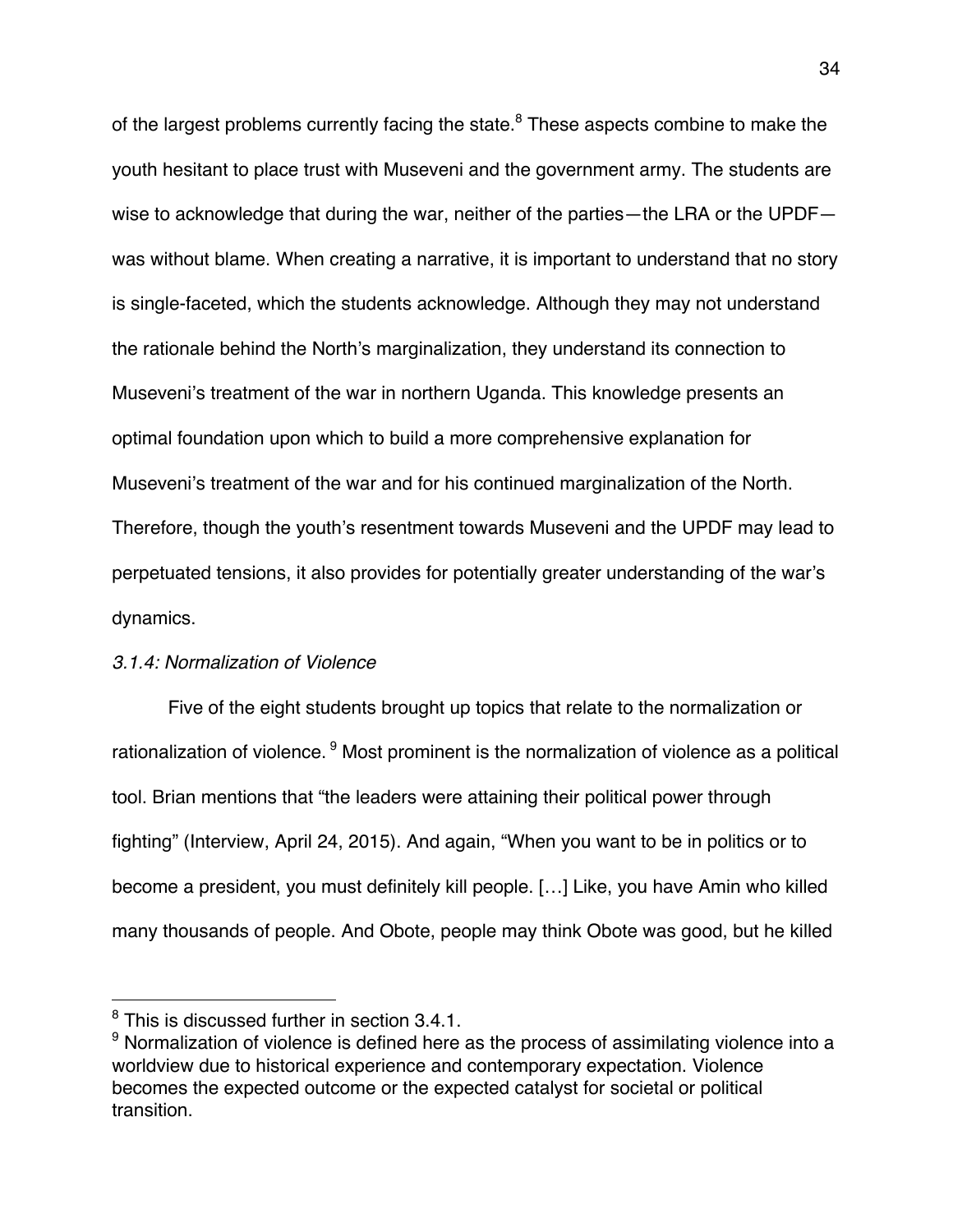many thousands in central" (Interview, William, April 25, 2015). Whenever any political transition is mentioned, violence is directly linked to the conversation. "If Museveni fails, there will be war," says Grace, while discussion the potential outcomes of the 2016 presidential elections in Uganda (Interview, April 25, 2015). In addition to violence as a political tool, the violence Kony inflicted on northern Uganda was rationalized by William when he said, "the man [Kony] cannot cross to fight in central, so he fought here so that the man [Museveni] will get […] annoyed," meaning that Kony caused violent disruption in northern Uganda in order to draw the attention and the troops of Museveni (Interview, April 25, 2015). Instead of being a senseless group of deranged warriors, the LRA's violence is strategic.

It is true that every regime in Uganda has been riddled with some sort of violence, and each power transition has been accompanied with rebel insurrection or contestation. With such a long history of violence as a means of achieving power, it is no wonder that the youth so naturally incorporate violence into political discussions. Perhaps the fact that Museveni ascended to power by means of a rebel insurgency and still holds power now works to legitimize the violence further. This normalization of violence as a political tool speaks volumes about the history of Uganda and about the experiences of the youth in northern Uganda. Understanding the rational motivations behind experienced violence is certainly good for making sense of the war in northern Uganda. The question becomes, though, whether this normalization of violence is beneficial or detrimental. On one hand, the normalization of the violence can help the youth cope with what they have seen and with what they have been told by logically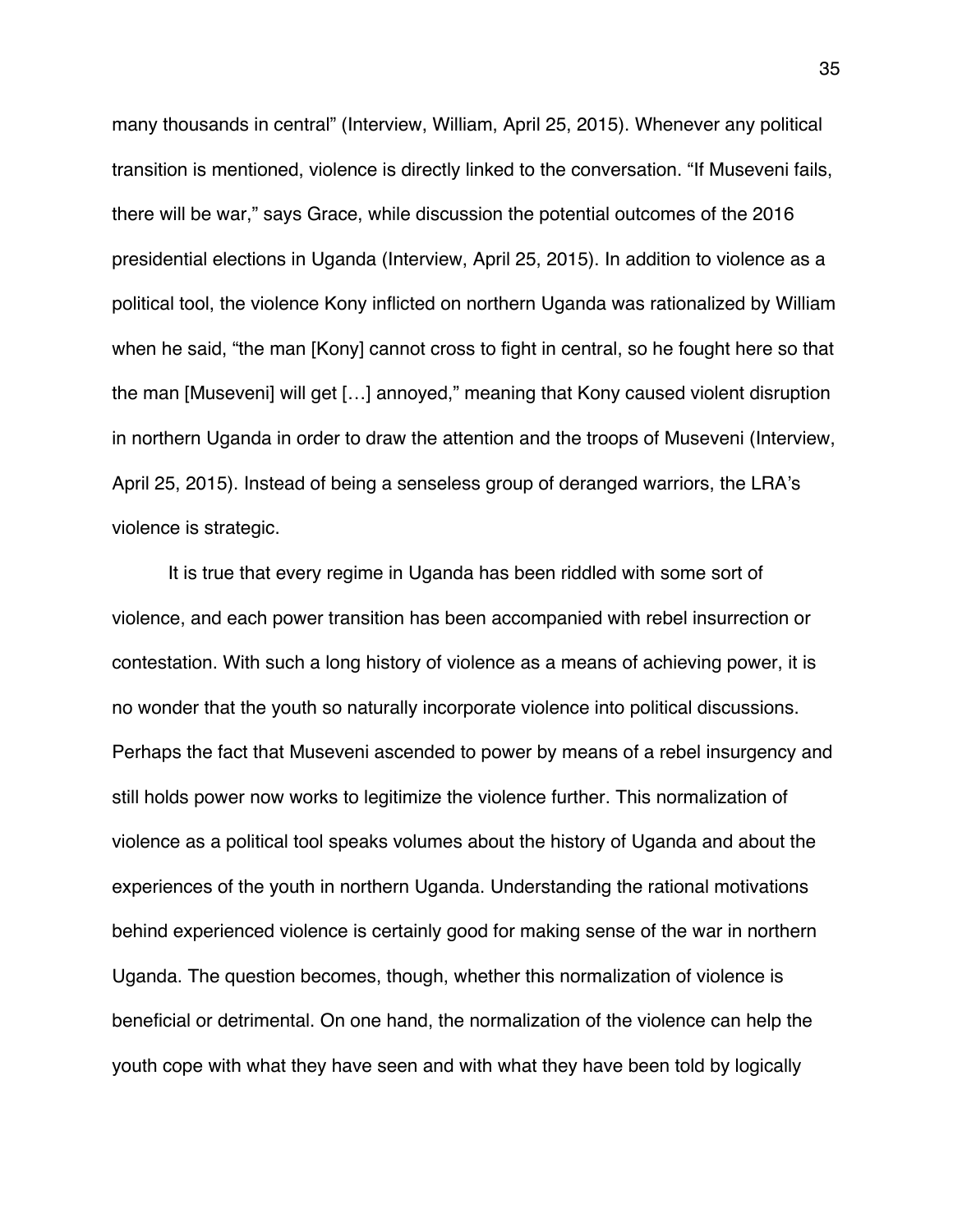incorporating the violence into their worldviews. However, it seems that the normalization of such violence makes it difficult to create change, especially regarding peace. If violence is the expectation, then peaceful transitions are naturally outliers.

# *3.1.5: Fascination with Joseph Kony*

By far the most prominent theme throughout the youth narratives is the fascination with Joseph Kony. This fascination comes not from the violence inflicted by Kony as might be expected, but instead from the spiritual prowess Kony possesses. Just a few powers that Kony possesses are the ability to heal, the ability to move unnoticed, the ability to see the future, the ability to find lost properties, and the ability to predict the day of one's death. Kony's spiritual powers legitimize his actions. As one student notes, "He was acting as a prophet, like a man of God. He was helping people. [...] He even cure people. People love him" (Interview, Nicole, April 25, 2015). As Nicole explains, Kony's spiritual rhetoric allowed him to build a following, thus legitimizing himself as a leader.

While the youth acknowledge that Kony is responsible for a vast amount of suffering, they still speak of him with a sense of awe. In their narratives, Kony is an untouchable, omnipotent, mythological anomaly of power. One student speaks about the events of the 2006 Juba Peace Talks. She mentions that the GoU was planning on capturing Kony at the treaty signing, but "Kony was not around. […] They wondered where the man is, because they start to gather nets, but he is nowhere. Kony can't be captured. Unless God maybe" (Interview, Grace, April 25, 2015). Only with divine intervention can Kony be goaded into capture. Brian also references Kony's nearly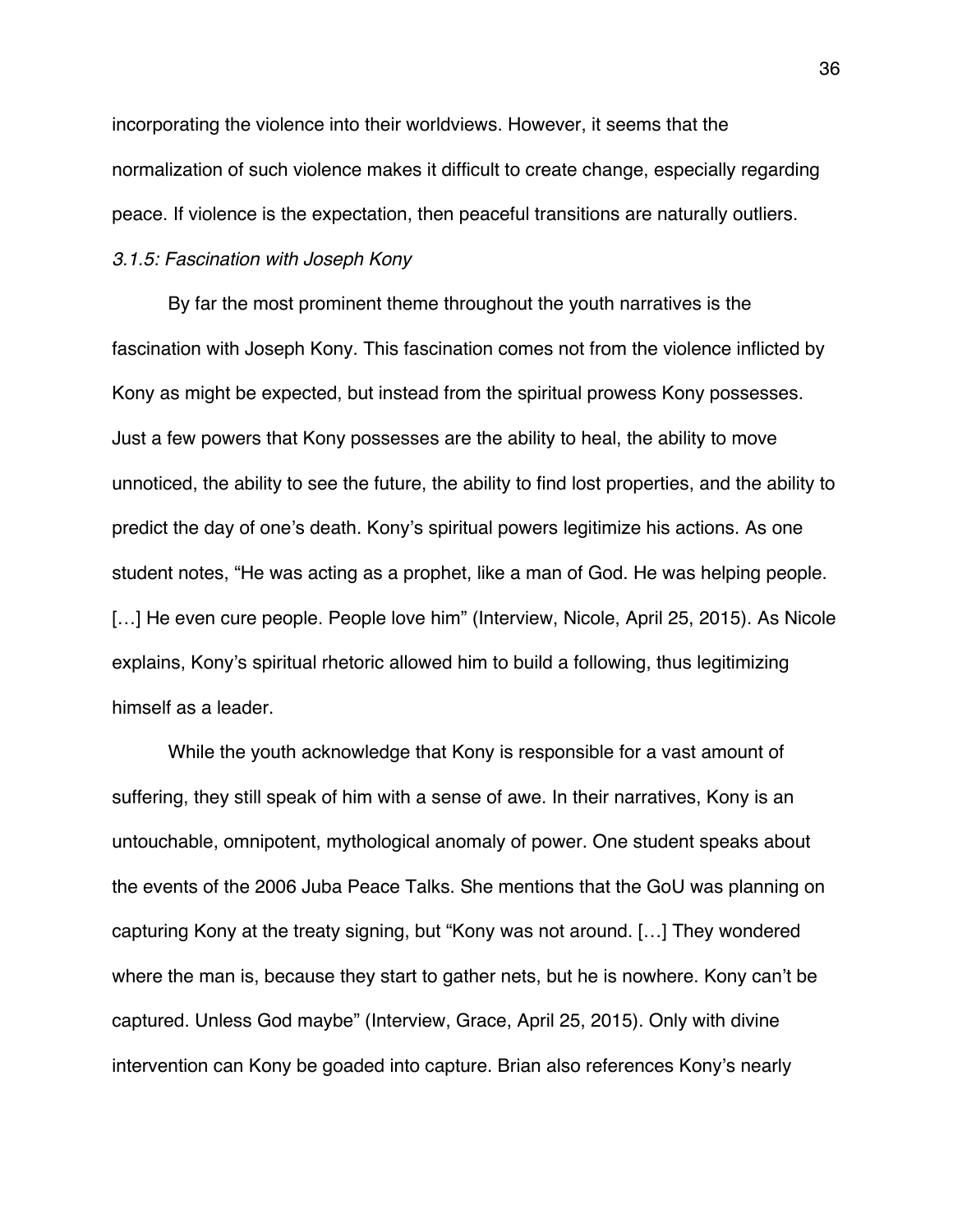insurmountable ability to evade capture. "This man is very difficult. Even those of the American, they tried. Because when you go to him, even if he is standing as this bicycle, you will find a big mountain separating him" (Interview, Brian, April 24, 2015). America is a world power, the epitome of power in the perception of these youths, but still its troops are unable to capture Kony. His spiritual prowess is too vast. The legacy of the war in northern Uganda, according to one student, is "that the most powerful man was Kony" (Interview, Nicole, April 25, 2015). Further, the violence inflicted by the LRA is often not attributed to Kony himself. Bismark says his grandparents told him that "Kony doesn't kill" (Interview, April 25, 2015). Another student says, "he [Kony] is a great killer, but he is not the one who is killing" (Interview, Nicole, April 25, 2015). The youth's focus on the powers of Kony is proof that Kony maintains legitimacy.

The LRA maintained internal and external cohesion through the use of spiritual narratives, and even though the LRA has been out of northern Uganda for many years and its ranks have become more and more dissolved, Kony still possesses the aura of supernatural power that allowed him control his army for so long. Further, the belief that Kony is not a perpetrator of violence in northern Uganda adds another interesting dimension to his legacy. The LRA is spoken about with an air of horror, but Kony is spoken about with an air of awe and, sometimes, respect, though it is still tinged with fear. This fascination with Kony is amplified by the fact that world powers, i.e. America, cannot manage to capture him. Further, Kony has become world-renown for his insurgency. The fascination with Kony is such a complicated issue that further scientific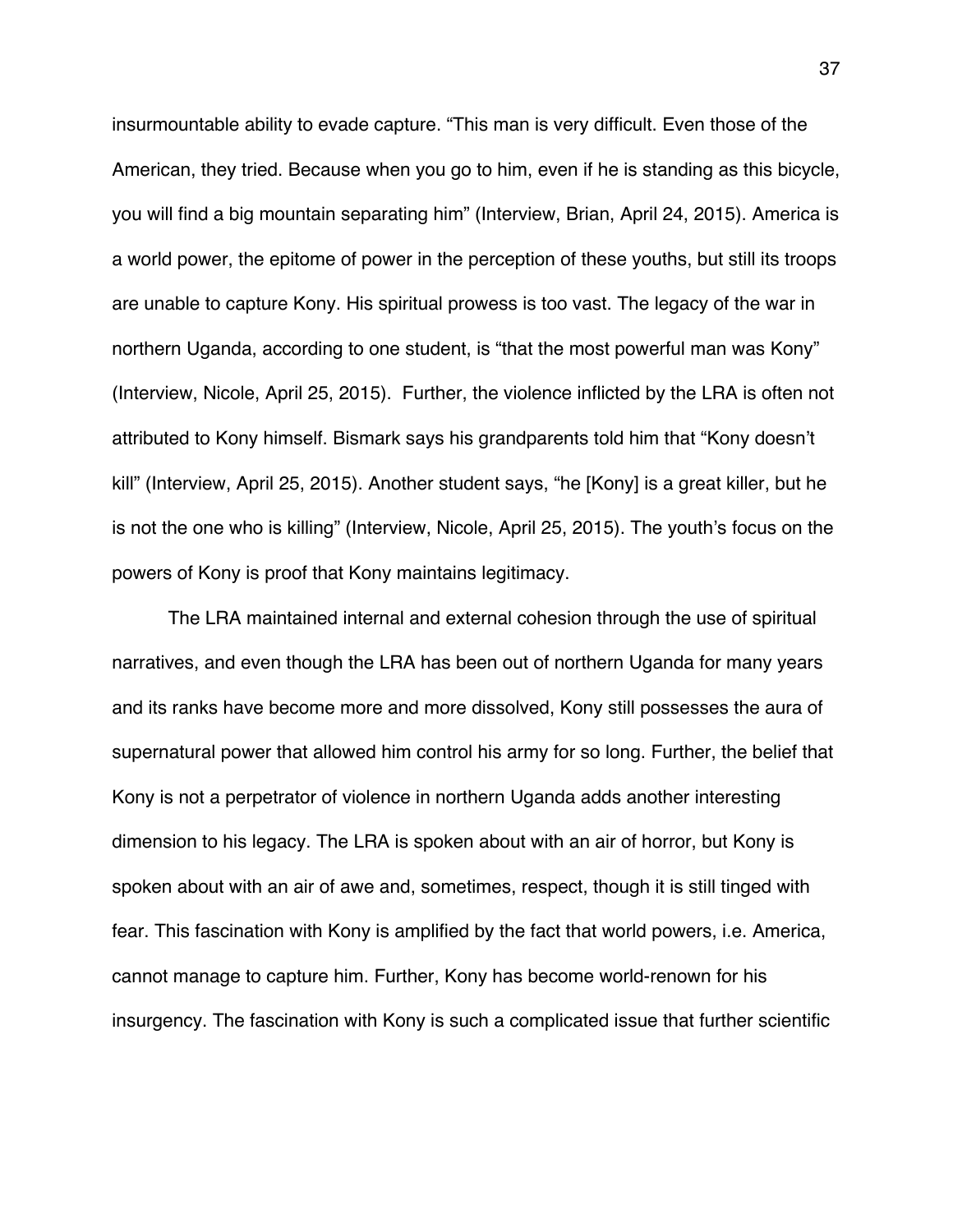exploration is essential to generating an accurate understanding of the fascination and the implications, and an ability to predict the outcomes of the fascination.

# *3.2: Facets of Influences on Youth Narratives*

All students in this study acknowledged that they gained their knowledge about the war from their elders, sometimes parents but more often grandparents. School, media, and peers were mentioned several times, but with little emphasis. One student says, "I heard from my grandmother. […] If you ask, she will just tell us those stories. [...] Because for us it is our tradition, they said it is very good to stay near those old people because they have that knowledge about the past" (Interview, Patricia, April 25, 2015). Another student says her primary source is her father, who had been abducted and had personal experience with Kony and with the LRA (Interview, Grace, April 25, 2015). In some of the interviews, it became clear that the elders who are passing on the information about the war are concerned more with telling the tales of violence or spiritualism than with speaking about the politics of the war. It is no wonder that the rational, historical causes for war are not focused on by the elders in the face of narratives about their personal traumas or spiritual beliefs. In her description of her knowledge about the war, one student says, "I heard about it, I guess, how he was maybe making people suffer," and proceeds to describe those notorious acts of violence perpetrated by the LRA, such as amputations and facial mutilations (Interview, Nicole, April 25, 2015). Another student says, "For us, we heard it from our grandparents," and once again immediately goes into a description of the violence of the LRA (Interview, Bismark, April 25, 2015). Because the stories told by the elders are about the violence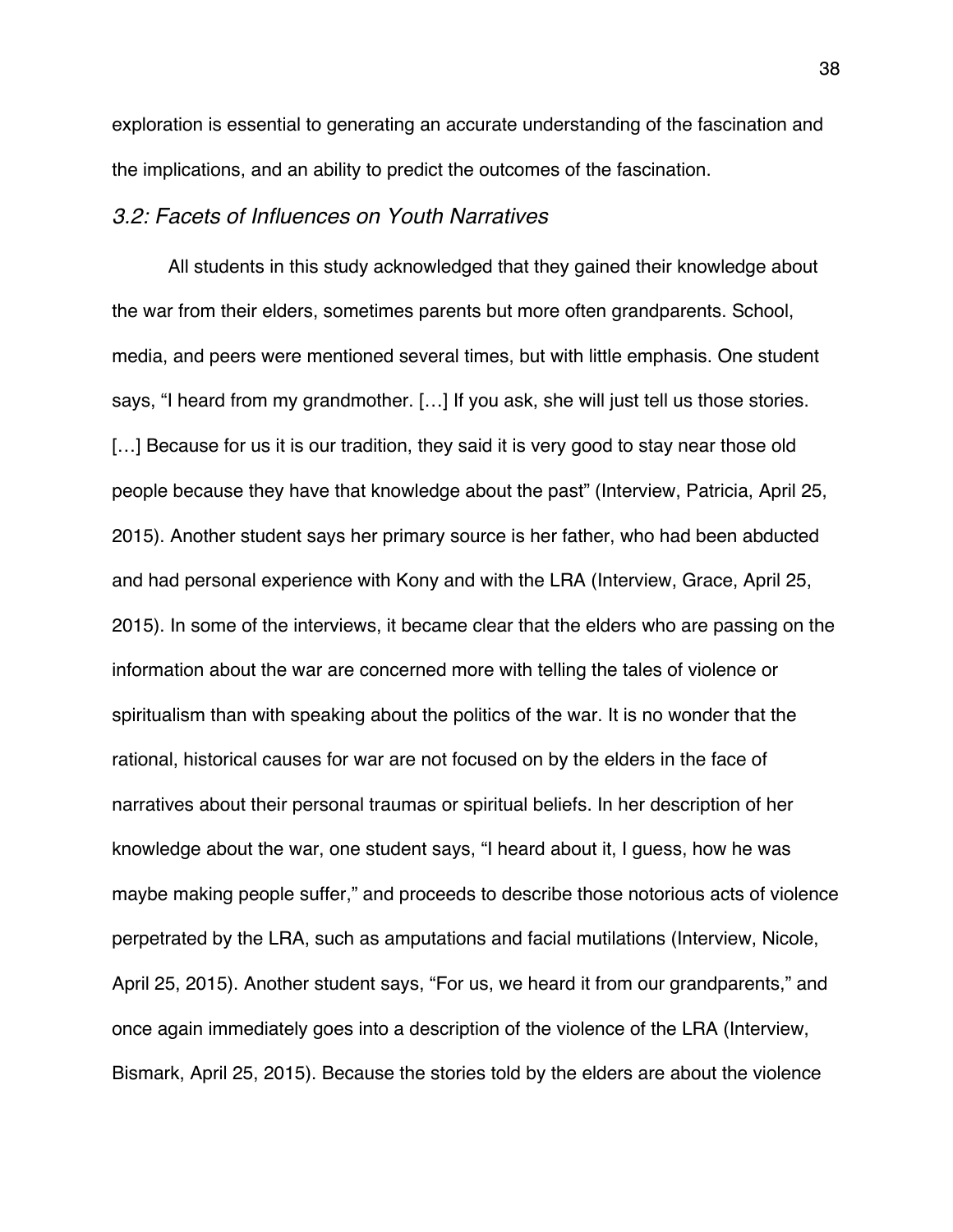of the LRA or are about the spiritual powers of Kony, it follows that those are the main discussions incorporated into the youth narratives. Indeed, this study shows that the spiritual powers of Kony are the central focus in the narratives about the war.

Other sources of information also contain similar focuses. In a discussion with GSS history teacher Anywar Emmanuel, he spoke about how he would teach the war in his classroom. Regarding the causes of the war, he says, "The causes are really not very clear. Sometimes he [Kony] was talking that he wanted to fight the regime, this present regime. […] But what I would say is that it was just based on the evil things. […] I think it was motivated by the evil spirits" (Interview, Emmanuel, April 14, 2015). Emmanuel, too, speaks about the dual causality for the war. It becomes clear that the causes of the war are generally obscured in the narratives of the elders as well as in the narratives of the youth. The focus on the violence and the mystical power of the LRA and of Kony stems from the fact that "Violent and tragic and/or glorious struggles, watershed confrontations on the battlefield, military leaders whose heroic status transcends the battlefield and straddles eras of war and peace […] often form the core components of 'remembrance', whether oral or literate" (Reid, 2006, p. 89). When thinking about narrative construction, it is essential to look into the influences of such stories. This is essential because it shows where memories begin. In this case, perhaps "popular memory and written epic […] have been central to the creation of identity, with war so often the key element in the shaping of that identity" (Reid, 2006, p. 89). The identities shaped through the narratives told in this case begin with the elders. However, this does not mean that any processes of de-memorizing, whether such a process is

39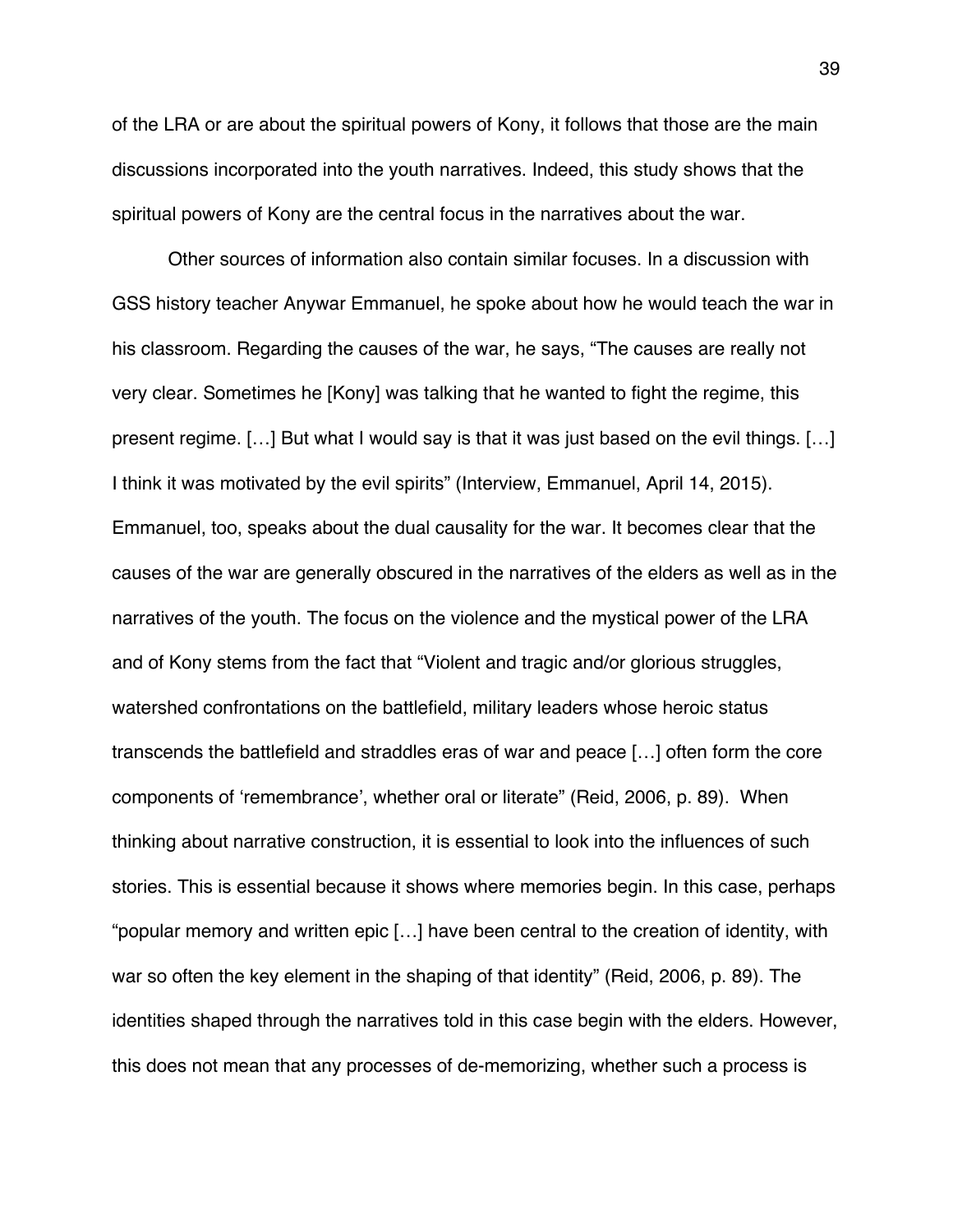needed or not, likewise starts with the elders. Narrative creation for the youth begins with the elders, but it also has many other influences, such as teachers, peers, and the media. A heightened awareness should be given to all these facets of influence, especially in situations in which the narrative may require reworking or clarifying. For example, the youth narratives call for clarification regarding the causes of the war. This clarification will not likely originate from stories told by the elders. Therefore, other facets of influence should be utilized to provide the information needed.

## *3.3: Youth Comprehension of Peace*

!!!!!!!!!!!!!!!!!!!!!!!!!!!!!!!!!!!!!!!!!!!!!!!!!!!!!!!

The ideas of peace presented by the students fall mostly into the categories of negative peace<sup>10</sup>, although one student expressed a more sophisticated opinion of peace when he mentioned education as a key aspect of peace building (Interview, Bismark, April 25, 2015). Another student mentioned peace would be upheld with the creation of institutions to care for victims of the war in northern Uganda (Interview, William, April 25, 2015). However, most of the students referenced the silence of the guns as the signifier of peace. One student says, "We are somehow getting peace now. Not that there is security in the area […] there is not anymore gunshot. At least there is peace" (Interview, Nicole, April 25, 2015). For Nicole and for three other students, peace is the absence of violence and the environment of security. The absence of gunshots and the presence of security in the area are beneficial; however, it is important to take proactive steps, such as catering to the education system or supporting local

 $10$  Negative peace is defined as the absence of active warfare. Negative peace does not take into account causes of the war and therefore does not consider lasting peacekeeping solutions.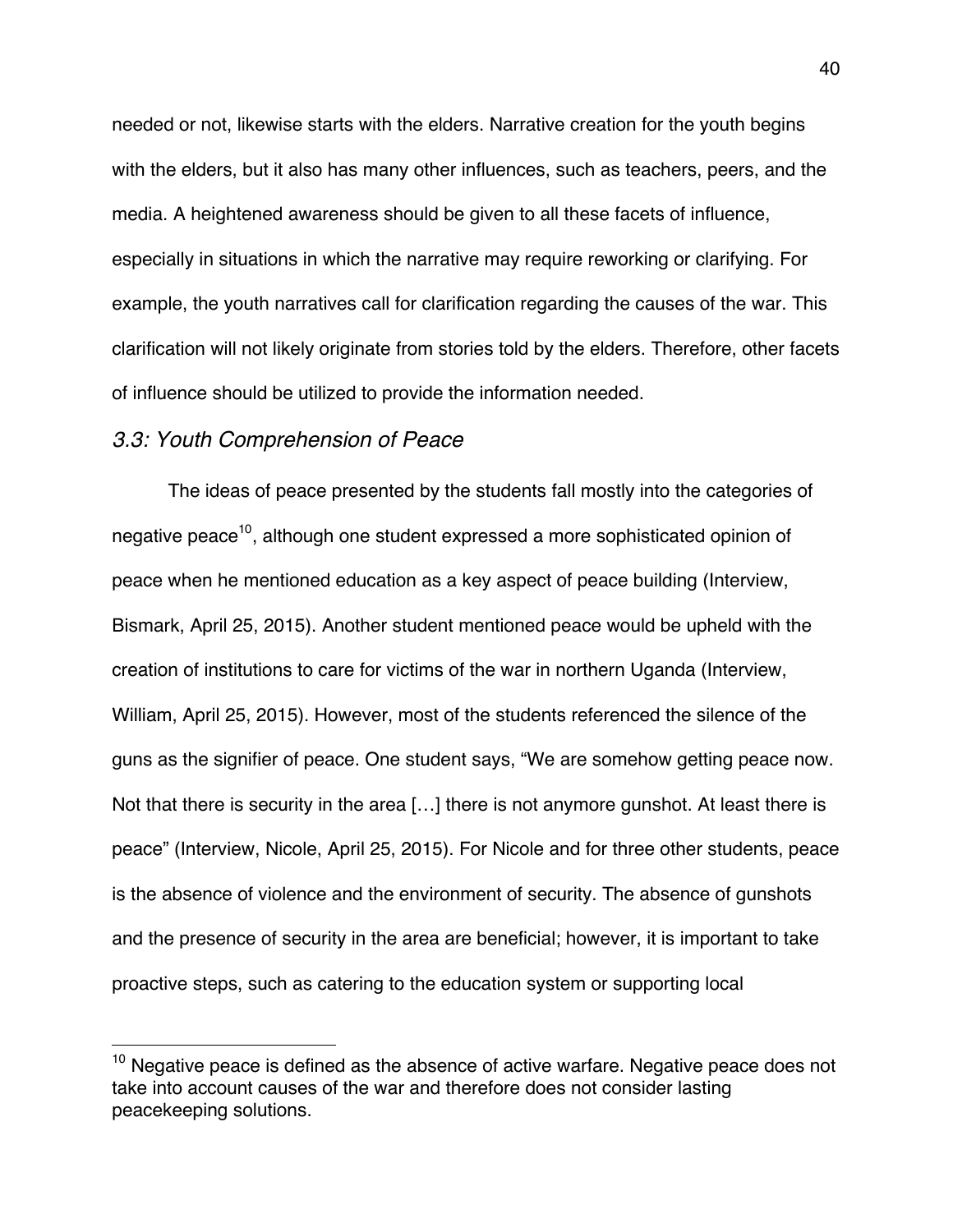infrastructure, in order to maintain any type of peace. As the generation shouldered with advocating for and generating peace in the post-conflict society, it would be wise to educate the youth in northern Uganda about the concepts of negative and positive peace<sup>11</sup> and their accompanying implications.

# *3.4: Youth Perspectives on Current Political Dynamics*

Youth perspectives on the current political dynamics are twofold, but both aspects address the fact that the political dynamics affect peace dynamics in northern Uganda. With the violence in northern Uganda being linked to political dynamics, an understanding of contemporary political dynamics is essential to understanding peace dynamics in northern Uganda. The students first point out the issues currently facing the region and Uganda as a whole. Second, students gave several proposals for how they would achieve a more lasting peace in northern Uganda.

# *3.4.1: Issues with Current Political Dynamics*

!!!!!!!!!!!!!!!!!!!!!!!!!!!!!!!!!!!!!!!!!!!!!!!!!!!!!!!

Students pointed out two main issues with current political dynamics, which are a) the fragility of the peace due to potential political unrest, and b) the fragility of the peace due to Museveni's patronage<sup>12</sup> towards central and southern Uganda. Three students brought up a) as a main concern with the current peace dynamic. "I am just worried of 2016 election. That's when Kony might have that mind of coming back," says one student (Interview, Patricia, April 25, 2015). This fear of political disturbance most

 $11$  Positive peace is the creation of a peaceful society through the implementation of infrastructure, programs, and support that comes from a dialogue about the causes of conflict and discussion on how to fix those issues.

 $12$  Patronage is the practice of political leaders catering to a certain group of individuals through bribes, preferential treatment, etc., in order to secure their support, thus maintaining a protective cushion of guaranteed advocates.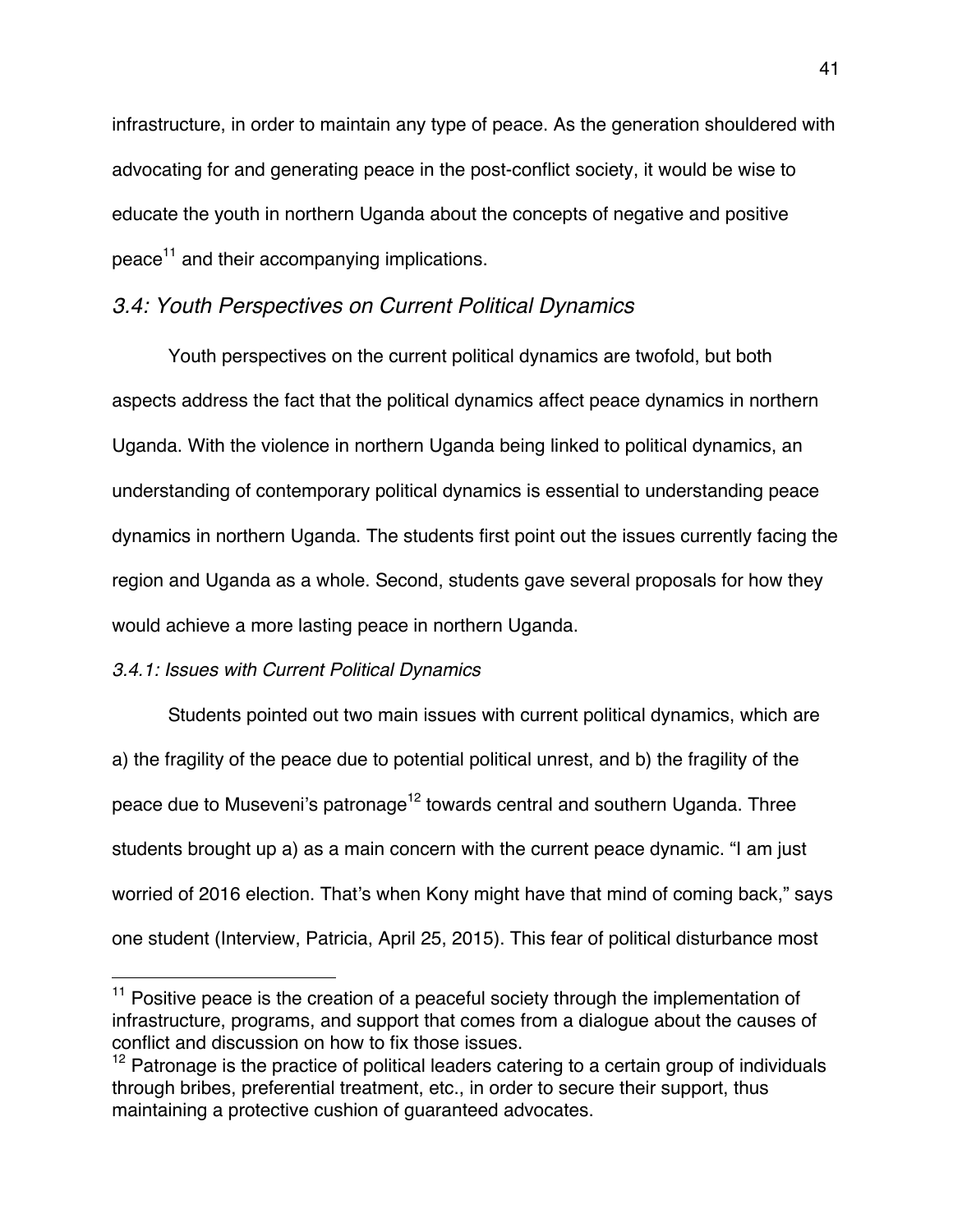likely stems from the normalization of violence exhibited by the students in their narratives. In their worldviews, political transition had become synonymous with violent political unrest. Because of this, violent transition has become the expectation, even when prefaced with an ideally democratic election. This expectation of violence means that should such violence occur, no significant outrage is likely to be felt. It follows that no efforts are likely to be made to change this expectation.

By far the most significant issue students emphasized is the patronage Museveni shows towards other regions in Uganda. Brian puts this issue very clearly. "Yes, because the main problem here is we don't have balanced development. And there are other government funds, which were supposed to be brought to northern Uganda here. They are diverted" (Interview, April 24, 2015). Indeed, there is a stark contrast in infrastructure between other regions of Uganda and northern Uganda, and the funds mentioned by Brian are most likely the intended funds for the government Peace, Recovery, and Development Plan (PRDP) for northern Uganda that were indeed bounced back to central Uganda. Ministry officials were charged with the diversion of the funds, amounting to around fourteen billion Ugandan shillings (Bath 2013). Some of the students expressed confusion over why Museveni is preferential to other regions in Uganda. "I don't know what is wrong. Maybe [Museveni does not] like this side," say one student (Interview, Patricia, April 25, 2015). However, one student directly referenced Museveni's patronage towards his roots when she says, "Like for us here in northern Uganda, we are not seeing any changes, but where Museveni came from, there are very many changes" (Interview, Grace, April 25, 2015). This issue with patronage was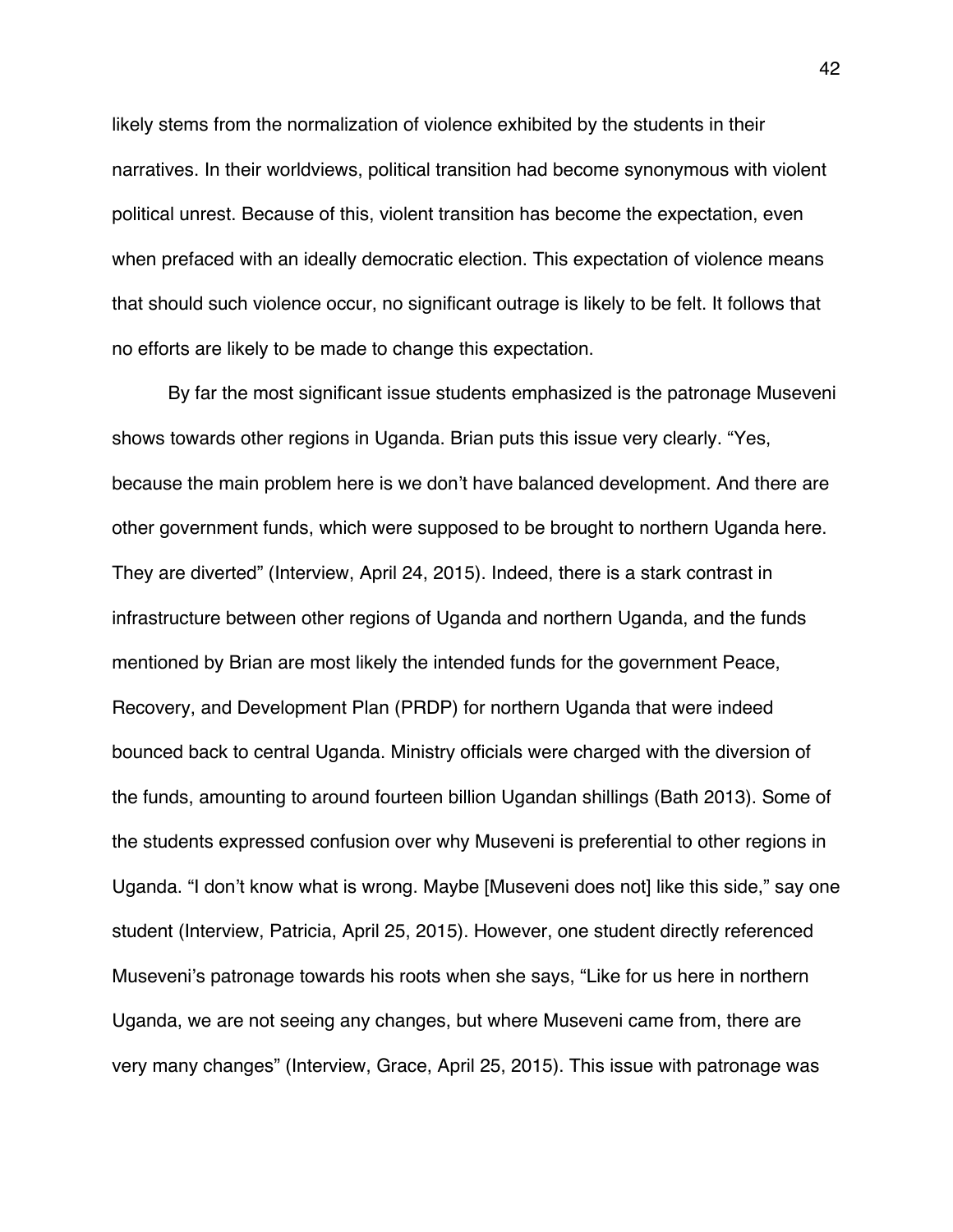brought up by six of the eight students in this study. Patronage is an issue that faces many contemporary African states. The fact that the young generation here in Uganda is aware and critical of such practices shows an optimistic trend that could begin to hold leaders accountable for the security of nations as a whole.

#### *3.4.2: Proposed Solutions to Current Political Situations*

Regarding potential solutions to the current issues in Uganda, the students in this study brought up two ideas, which are a) the creation of policies to curb patronage systems, and b) equal political representation for northern Uganda. Two students expressed a belief that policy creation and implementation would help to curb Museveni's patronage. "They have to make a policy. A kind of policy that favor all part of Uganda, not only their part," says one student (Interview, Bismark, April 25, 2015). Patricia supplements this idea of policy by saying, "Whenever you are caught doing any corruption, you should be taken to prison" (Interview, April 25, 2015). Though the number of students who focused on policy as a solution to the patronage system was small, their ideas were concise and well articulated; however, policy changes may not hold any sway within the current government due to the already deeply ingrained patronage system. In the event of a political transition, though, such policies may find their place.

More prominent, though, was the emphasis on the need for equal political representation for northern Uganda. One student phrases it like this: "actually northern Uganda need to have […] many political leaders […] under the current government" (Interview, Brian, April 24, 2015). Brian goes on to point out that currently political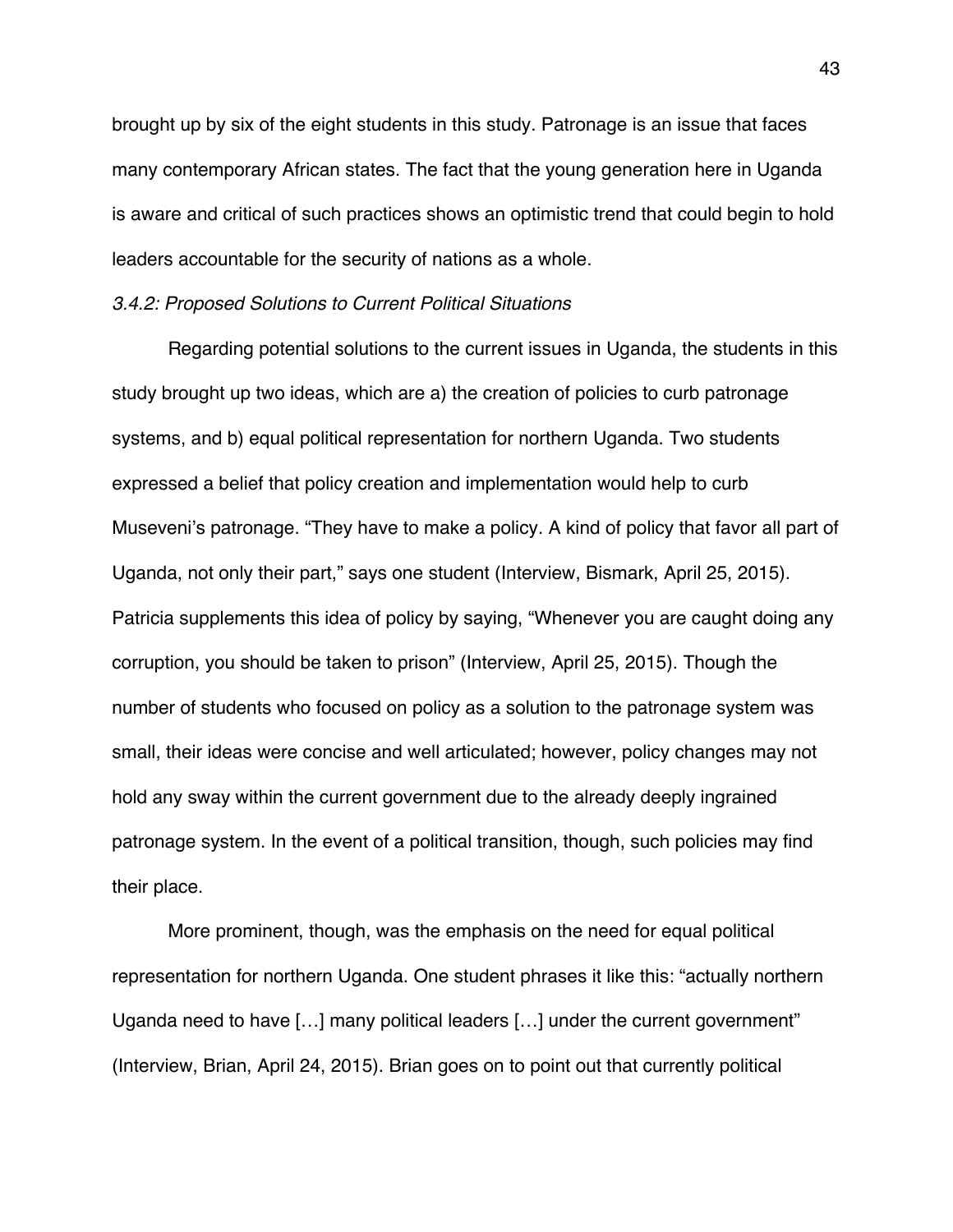representation in the current government is heavily skewed towards the other regions in Uganda. In an opinion editorial for one of the main print newspapers in Uganda, Daniel Omara Atubo points out that "Of the 77 ministerial positions, western region took 32, eastern 21, central 14 and northern a paltry 10," (Atubo 2015). As northern Uganda accounts for a significant amount of the population, ten regional representatives does seem to be a too small number (NPHC 2014).

Another focus that comes up in terms of political representation is the suggestion that the next president of Uganda should come from northern Uganda. "Maybe if a president of Uganda, one day, comes from this side," then northern Uganda will finally see development on the scale of other regions in Uganda (Interview, Malcolm, April 24, 2015). This emphasis on a need for a president from northern Uganda in order to see developmental changes in northern Uganda is a normalization of the patronage system. Political theorist Patrick Chabal explains this integration of the patronage system into political systems in Africa. "What accountability is, therefore, cannot be decreed *a priori,*  according to some given political theory which may apply in the West. It needs to be uncovered in its local context, and that context is always one of reciprocity – which is, of course, what accountability means in the first place" (Chabal, 2009, p. 56). In other words, Chabal points out that the nature of responsibility and reciprocity to one's heritage, or to one's community, is important to maintaining legitimacy as a leader in many African societies. The youth's conclusion that only a president from northern Uganda will cater to the development of northern Uganda is proof that such systems of accountability hold true for their society. This shows that even though the youth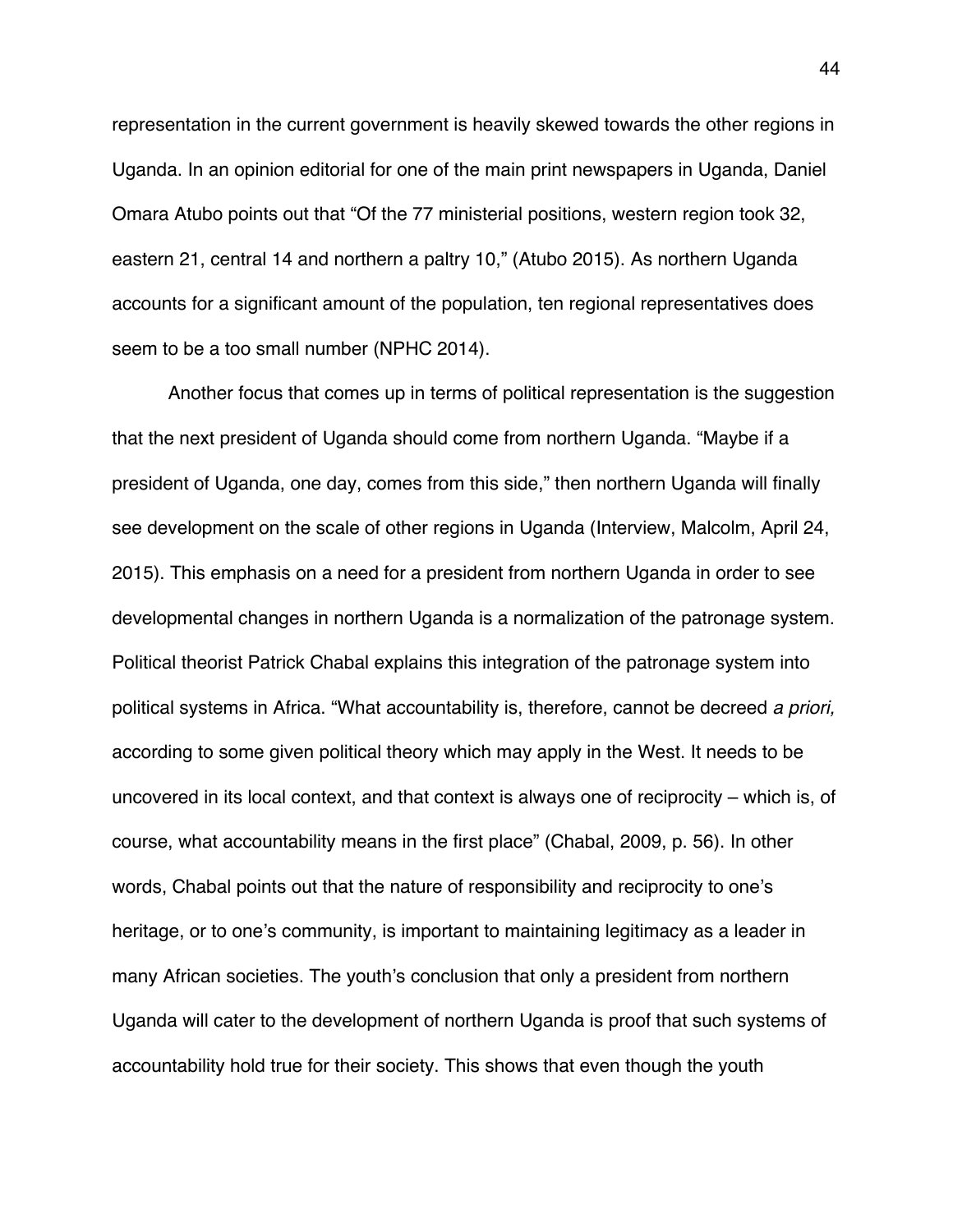recognize the problematic nature of a leader practicing patronage, they also have incorporated it into their political worldview as an expectation of leadership. Due to the prevalence of patronage systems in Uganda and in many other African countries, changing the mentality of expectation is a difficult task. Leadership that actively criticizes and avoids patronage may have an influence in shifting this expectation of political leadership, and the young generation will be responsible for promoting and electing just such a leader. Therefore, young generations in Uganda should be encouraged to accept only leaders who operate on an equal national level as legitimate.

# **Chapter 4: Conclusions**

#### *4.1: Conclusions*

The narratives told by the young generation in northern Uganda will become the dialogue of the society in a matter of years. As one student puts it, "If I suffered during the period of exam, I should tell my children studying is a very difficult thing, you must sweat a lot in order to succeed in your life, then I must also tell my children that, in the period of Kony, I really suffered, because I really run like nothing. I should be transparent to them about what happened during the period" (Interview, William, April 25, 2015). Talking about the war will be an essential part of talking about life for generations to come. The inevitable duration of the conflict narrative told in northern Uganda requires an understanding of that narrative and its implications. Studying youth narratives can lead to early identification of issues that have the potential to push northern Uganda out of peace.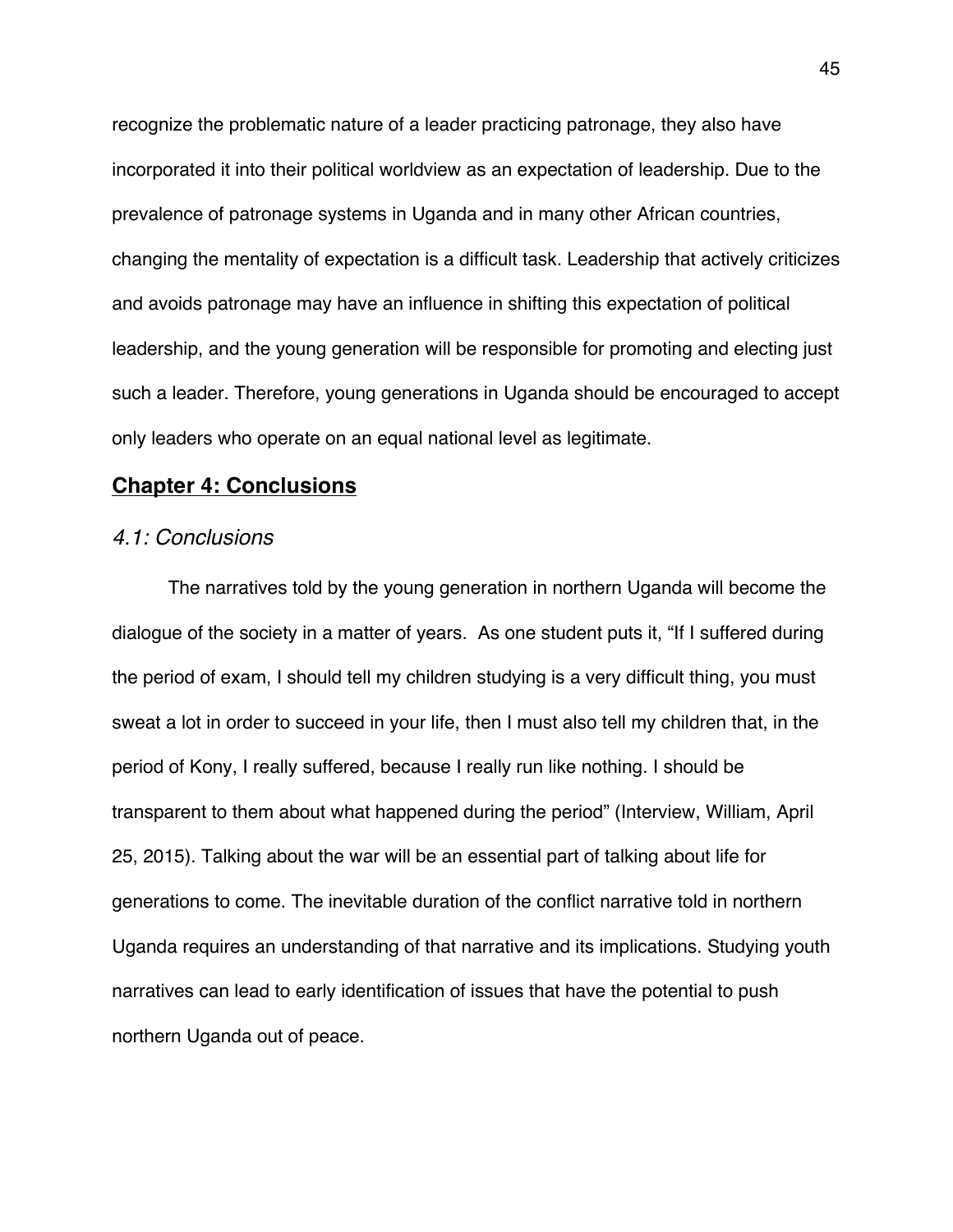This study allows for an extraction of several key findings regarding the northern Ugandan youth narratives about the war. The first key finding is that the influences on youth narratives, particularly the elders, focus on telling tales of person experience with violence or trauma, and on telling tales of mystical powers of Kony and the LRA. This leaves the youth without confident knowledge about the origins of the war. The youth, reluctant to accept the war as senseless and irrational, are left struggling to come up with concrete causes for the war in northern Uganda. This struggle to define the causes of the war calls for formal, unbiased education about the historical, political, and cultural reasons for the war. The second key finding is that the spiritual aspects of the conflict still remain at the forefront of narratives, and as such they will remain indelibly within the narratives. It is important to explain the rationality of this fixation without dismissing or trivializing the empirical belief system that legitimizes the organization. Further, it is essential to invest in further research in order to understand the lasting implications of the continued fascination with and reverence for Kony, as well as to predict outcomes of the fascination. The third key finding is that the youth narratives carry the strong potential to perpetuate regional and ethnic tensions between the Acholi North and what boils down to the Buganda Center and South. Unaddressed, the problems youth narratives bring up regarding these tensions will continue to integrate harmful resentments into the social identity of northern Ugandans. Emphasis should be placed on educating the youth about the historical and strategic reasons for the regional divide, as well as peaceful ways to go about addressing the nation problems without compromising social organizations and memories in northern Uganda. Likewise,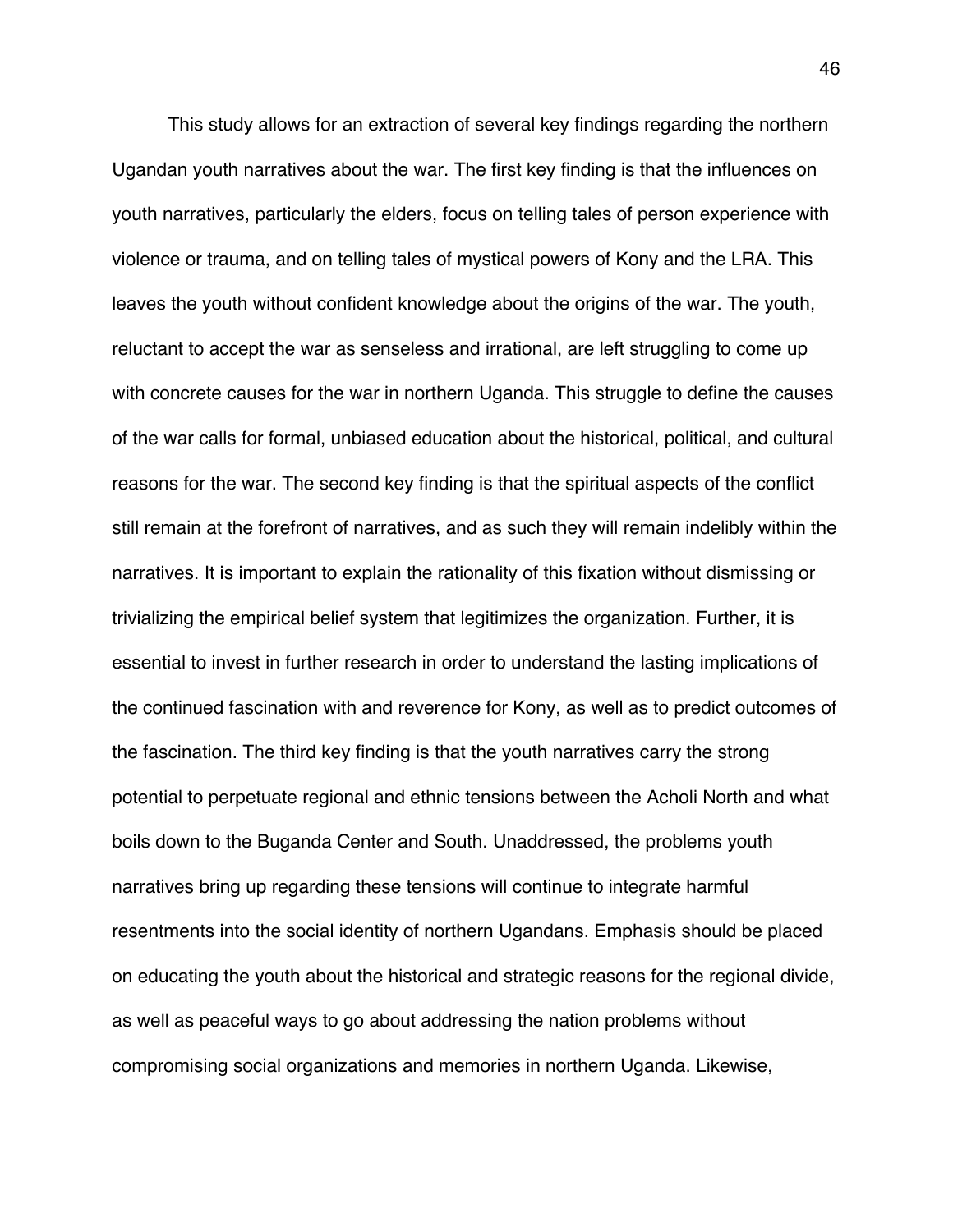significant effort should be made on the part of the government to curb patronage and balance development through the nation. If the young generation is educated properly regarding historical background to the tensions, and regarding peaceful methods of righting the imbalance, then they have the potential to correct the divide as they come into power and influence.

Overall, comprehensive education about the war in northern Uganda seems like the logical step following the analyses presented here. Ideally, this education about the historical and rational processes of the war would be incorporated into peace education curriculums in order to expose causes and tensions while still promoting peaceful solutions to interpersonal resentments and, projected on a larger scale, regional and ethnic resentments on the national Ugandan level. With youth conflict narratives that incorporate the national tensions, such education programs are essential to creating lasting, positive peace.

# *4.2: Recommendations*

|                           | Focus on further exploring the youth's fascination with<br>$\bullet$ |
|---------------------------|----------------------------------------------------------------------|
| <b>Future Researchers</b> | Kony, considering implications and outcomes of that                  |
|                           | fascination.                                                         |
|                           | Expand the study scope of youth in northern Uganda<br>$\bullet$      |
|                           | Expand the study to youth throughout Uganda to<br>$\bullet$          |
|                           | document national youth narratives about the war in                  |
|                           | northern Uganda                                                      |
|                           |                                                                      |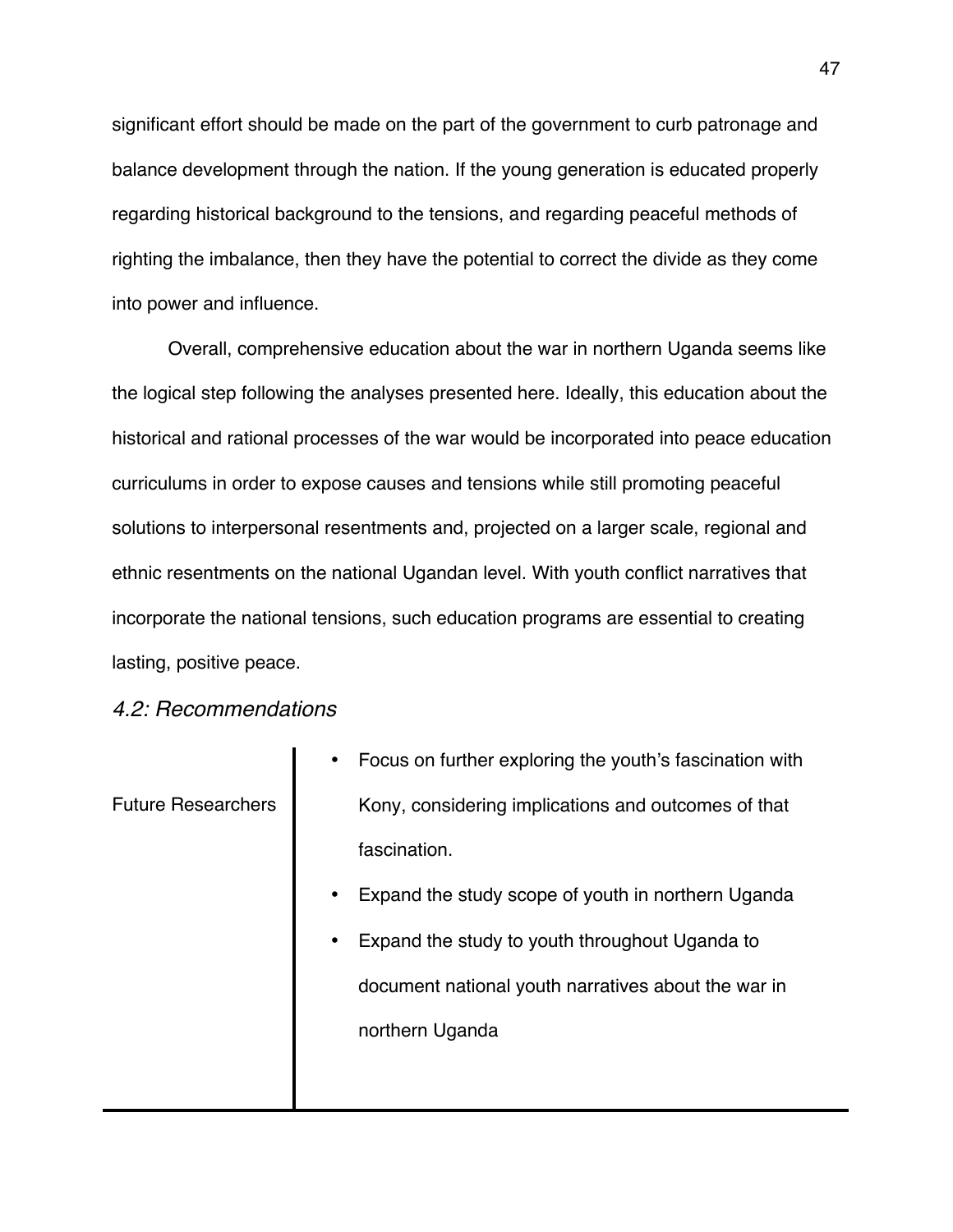| <b>Education Partners</b> | Incorporate unbiased historical education about the war in        |
|---------------------------|-------------------------------------------------------------------|
| (cont.)                   | northern Uganda into the national secondary school                |
|                           | curriculum                                                        |
|                           | Incorporate historical and political education into peace<br>٠    |
|                           | education programs within schools or through NGO youth            |
|                           | programs                                                          |
|                           | Initiate youth-based discussions about causes and effects<br>٠    |
|                           | of the war, simultaneously encouraging youth to propose           |
|                           | solutions to issues presented from the war, especially            |
|                           | perpetuated tensions                                              |
|                           |                                                                   |
|                           | Holistically document the war in northern Uganda, taking<br>٠     |
| Historiographers          | particular care to ethically document the spiritual aspects       |
|                           | of the war with cultural sensitivity                              |
|                           | Encourage elders to enter into debates regarding the              |
| Youths                    | causes and effects of the war                                     |
|                           | Increase pressure on leadership to maintain balanced              |
|                           | development                                                       |
|                           | Continue to be willing to learn and shift opinions about the<br>٠ |
|                           | war                                                               |
|                           |                                                                   |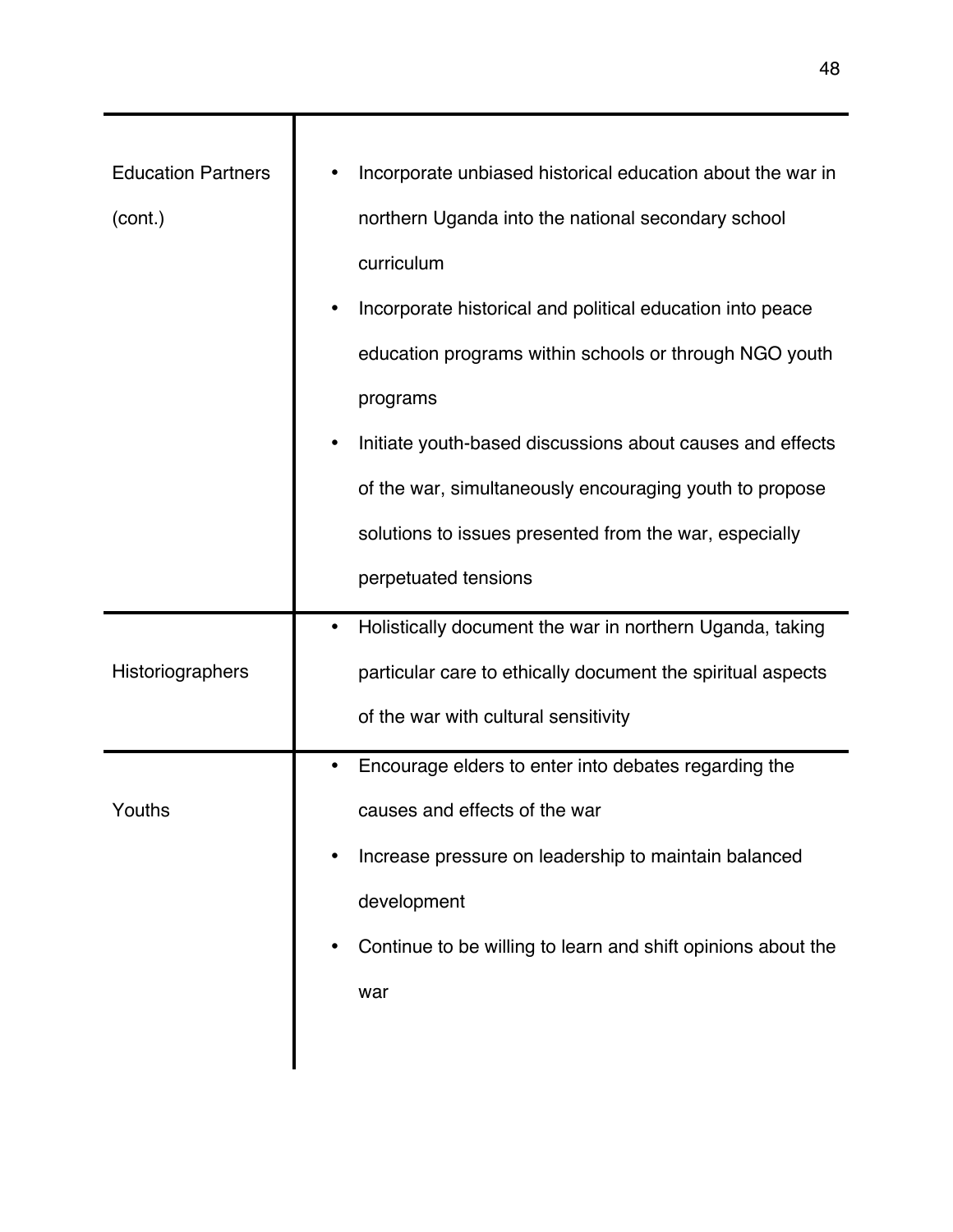# Bibliography

- Adam, J., Cordier, B., Titeca, K., Vlassenroot, K. (2007). In the name of the father? Christian militarism in Tripura, northern Uganda, and Ambon. *Studies in Conflict & Terrorism,* 30. 963-983.
- Allen, T., & Vlassenroot, K. (2010). Introduction. In T. Allen & K. Vlassenroot (Eds.), *The Lord's Resistance Army: Myth and reality* (pp. 1-21). New York: Zed Books.
- Athocon, D. (2015, April 17). Nude women protest before ministers in Amuru-Adjumani border demarcation.

Atubo, D. O. (2015, March 9). Northern Uganda needs unity and foresighted leadership.

- Barber, B. K. (2010). The shifting complexities of identity: Issues of individual and contextual change informing the narrative identities of conflict youth. *Human Development,* 53. 202-207.
- Bath, T. (2013, April 11). Three finance ministry officials sent to Luzira over PRDP funds.
- Bismark. Interview by author. Personal Interview. Bomah Hotel, Gulu town, Uganda, April 25, 2015.
- Branch, A. (2010). Exploring the roots of LRA violence: Political crisis and ethnic politics in Acholiland. In T. Allen & K. Vlassenroot (Eds.), *The Lord's Resistance Army: Myth and reality* (pp. 25-44). New York: Zed Books.
- Brenneis, D. (1988). Telling troubles: Narrative, conflict and experience. *Anthropological Linguistics*, *30*(3/4), 279-291.
- Brian. Interview by author. Personal interview. Gulu Secondary School, Gulu town, Uganda, April 24, 2015.
- Chabal, P. (2009). *Africa: Politics of suffering and smiling.* New York: Zed Books.
- Chaitin, J. (2014). "I need you to listen to what happened to me": Personal narratives of social trauma in research and peace-building. *Journal of Orthopsychiatry,* 84(5). 475-486.
- Doom, R., Vlassenroot, K. (1999) Kony's message: A new Koine? The Lord's Resistance Army in northern Uganda. *African Affairs,* 98(390). 5-36.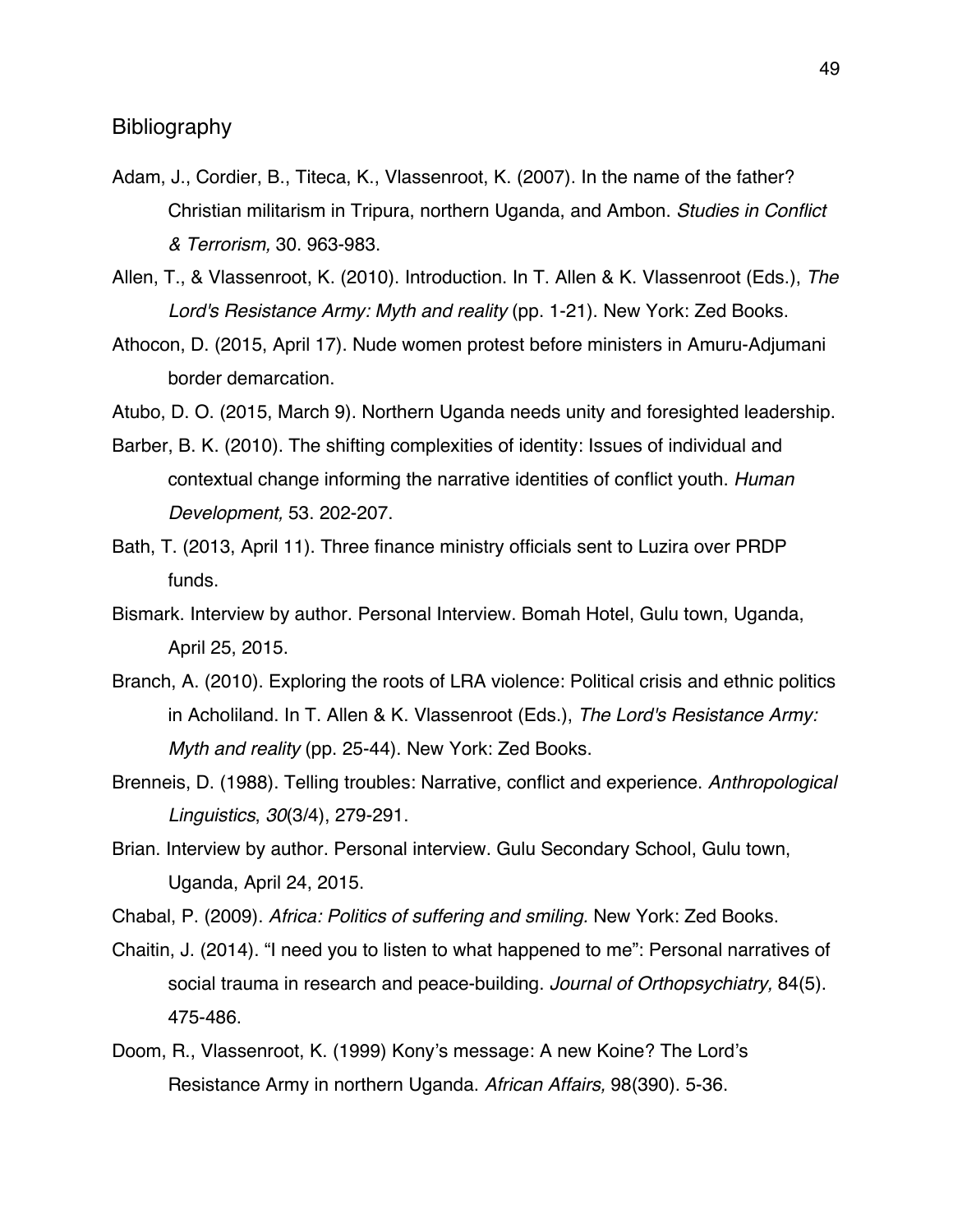Emmanuel, Anywar. Interview by author. Personal interview. Gulu Secondary School, Gulu town, Uganda, April 14, 2015.

Finnström, S. (2008). *Living with bad surroundings*. Duke University.

- Finnstrom, S. (2006). Wars of the past and wars in the present: The lord's resistance movement/army in Uganda. *Africa,* Vol 76. Pp 200-220.
- Flanagan, J. (2002). The seduction of history: Trauma, re-memory, and the ethics of the real. *CLIO,* 31(4), 387-402.
- Grace. Interview by author. Personal Interview. Bomah Hotel, Gulu town, Uganda, April 25, 2015.
- Hammack, P. (2011). Narrative and the politics of meaning. *Narrative Inquiry,* 21(2). 311-318.
- Malcolm. Interview by author. Personal interview. Gulu Secondary School, Gulu town, Uganda, April 24, 2015.
- Michels, J. (1994). National vision and the negotiation of narratives: The Oslo agreement. *Journal of Palestine Studies,* 24(1), 28-38.
- *National population and housing census (NPHC)*. (2014, November). Kampala, Uganda: Uganda Bureau of Statistics.
- Nicole. Interview by author. Personal Interview. Bomah Hotel, Gulu town, Uganda, April 25, 2015.
- Nziza, R. and Niwampa, M. (1993). The Acholi. In *Peoples and cultures of Uganda* (pp. 112-121)*.* Kampala: Fountain Publishers.
- Okello S.A. (2007). *From politics of war to politics of peace – Northern Uganda; whose war, whose peace & whose justice.* A presentation made at the Wilfrid Laurier University; Waterloo, Canada, on the theme: Building peace and justice: Lessons from Northern Uganda, 22-23 February 2007. Unpublished manuscript.
- Patricia. Interview by author. Personal Interview. Bomah Hotel, Gulu town, Uganda, April 25, 2015.
- Reid, R. (2006). War and remembrance: Orality, literacy and conflict in the Horn. *Journal of African Cultural Studies,* 18(1). 89-103.

Said, E. W. (1979). *Orientalism*. New York: Vintage.